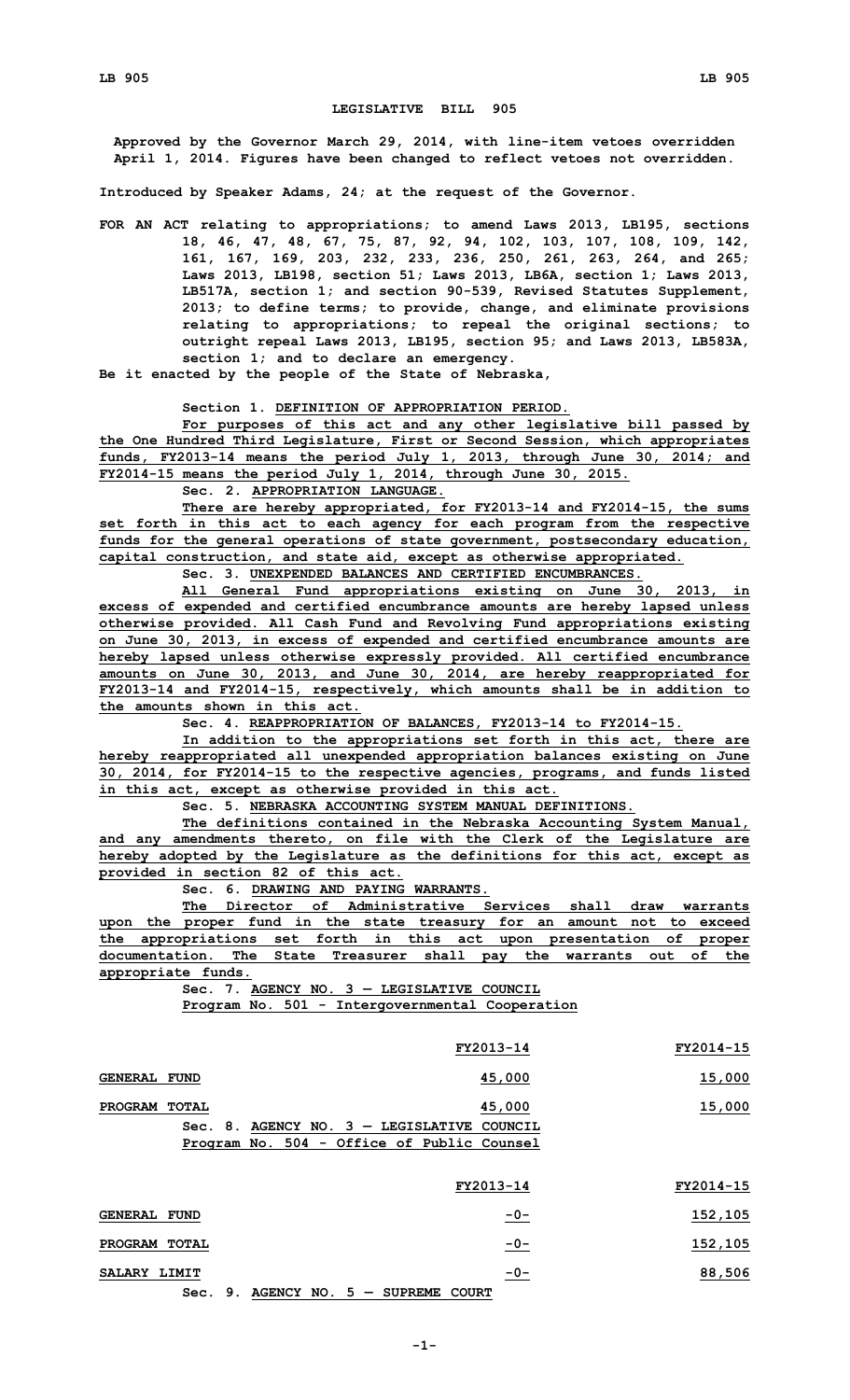|  |  |  |  | Program No. 67 - Probation Services |  |
|--|--|--|--|-------------------------------------|--|
|--|--|--|--|-------------------------------------|--|

|                                                                                                                                                                                                                                                                                                                                                                                                                                                                                                                                                                                                                                                                                                                                                                                                                                                                                                                                                                                            | FY2013-14                                                                                                | FY2014-15                   |
|--------------------------------------------------------------------------------------------------------------------------------------------------------------------------------------------------------------------------------------------------------------------------------------------------------------------------------------------------------------------------------------------------------------------------------------------------------------------------------------------------------------------------------------------------------------------------------------------------------------------------------------------------------------------------------------------------------------------------------------------------------------------------------------------------------------------------------------------------------------------------------------------------------------------------------------------------------------------------------------------|----------------------------------------------------------------------------------------------------------|-----------------------------|
| <b>GENERAL FUND</b>                                                                                                                                                                                                                                                                                                                                                                                                                                                                                                                                                                                                                                                                                                                                                                                                                                                                                                                                                                        | <u>-0-</u>                                                                                               | 260, 156                    |
| PROGRAM TOTAL                                                                                                                                                                                                                                                                                                                                                                                                                                                                                                                                                                                                                                                                                                                                                                                                                                                                                                                                                                              | $-0-$                                                                                                    | 260,156                     |
| SALARY LIMIT                                                                                                                                                                                                                                                                                                                                                                                                                                                                                                                                                                                                                                                                                                                                                                                                                                                                                                                                                                               | $-0-$                                                                                                    | 1,178,451                   |
| Sec. 10. AGENCY NO. $5 -$ SUPREME COURT                                                                                                                                                                                                                                                                                                                                                                                                                                                                                                                                                                                                                                                                                                                                                                                                                                                                                                                                                    | Program No. 420 - State Specialized Court Operations                                                     |                             |
|                                                                                                                                                                                                                                                                                                                                                                                                                                                                                                                                                                                                                                                                                                                                                                                                                                                                                                                                                                                            | FY2013-14                                                                                                | FY2014-15                   |
| <b>GENERAL FUND</b>                                                                                                                                                                                                                                                                                                                                                                                                                                                                                                                                                                                                                                                                                                                                                                                                                                                                                                                                                                        |                                                                                                          | <u>19,112</u>               |
| PROGRAM TOTAL                                                                                                                                                                                                                                                                                                                                                                                                                                                                                                                                                                                                                                                                                                                                                                                                                                                                                                                                                                              | $-0-$<br>$-0-$                                                                                           | 19,112                      |
| SALARY LIMIT                                                                                                                                                                                                                                                                                                                                                                                                                                                                                                                                                                                                                                                                                                                                                                                                                                                                                                                                                                               | $-0-$                                                                                                    | 16,597                      |
| Sec. 11. AGENCY NO. $5 -$ SUPREME COURT                                                                                                                                                                                                                                                                                                                                                                                                                                                                                                                                                                                                                                                                                                                                                                                                                                                                                                                                                    |                                                                                                          |                             |
|                                                                                                                                                                                                                                                                                                                                                                                                                                                                                                                                                                                                                                                                                                                                                                                                                                                                                                                                                                                            | Program No. 435 - Probation Community Corrections                                                        |                             |
|                                                                                                                                                                                                                                                                                                                                                                                                                                                                                                                                                                                                                                                                                                                                                                                                                                                                                                                                                                                            | FY2013-14                                                                                                | FY2014-15                   |
| <b>GENERAL FUND</b>                                                                                                                                                                                                                                                                                                                                                                                                                                                                                                                                                                                                                                                                                                                                                                                                                                                                                                                                                                        | $-0-$                                                                                                    | 3,415                       |
| PROGRAM TOTAL                                                                                                                                                                                                                                                                                                                                                                                                                                                                                                                                                                                                                                                                                                                                                                                                                                                                                                                                                                              | $-0-$                                                                                                    | 3,415                       |
| SALARY LIMIT                                                                                                                                                                                                                                                                                                                                                                                                                                                                                                                                                                                                                                                                                                                                                                                                                                                                                                                                                                               | $-0-$                                                                                                    | 2,966                       |
| Sec. 12. AGENCY NO. $5 -$ SUPREME COURT                                                                                                                                                                                                                                                                                                                                                                                                                                                                                                                                                                                                                                                                                                                                                                                                                                                                                                                                                    | Program No. 436 - Juvenile Services Project Contingency                                                  |                             |
|                                                                                                                                                                                                                                                                                                                                                                                                                                                                                                                                                                                                                                                                                                                                                                                                                                                                                                                                                                                            |                                                                                                          |                             |
|                                                                                                                                                                                                                                                                                                                                                                                                                                                                                                                                                                                                                                                                                                                                                                                                                                                                                                                                                                                            | FY2013-14                                                                                                | FY2014-15                   |
| <b>GENERAL FUND</b><br>PROGRAM TOTAL                                                                                                                                                                                                                                                                                                                                                                                                                                                                                                                                                                                                                                                                                                                                                                                                                                                                                                                                                       | 7,400,000<br>7,400,000                                                                                   | $-0-$<br>$-0-$              |
| \$7,400,000 General Funds set aside to reflect a potential shortfall in<br>funds appropriated in Laws 2013, LB561A, for FY2013-14. No expenditures<br>shall be made from this program. The probation administrator, or his or<br>her designee, shall certify to the budget administrator of the budget<br>division of the Department of Administrative Services the amounts necessary<br>to supplement General Funds appropriated by Laws 2013, LB561A, to Program No.<br>435 - Probation Community Corrections, if such General Fund appropriation to<br>Program 435 is insufficient. The budget administrator shall administratively<br>transfer the available appropriation balances as certified by the probation<br>administrator, or his or her designee, from appropriations contained in this<br>section to Program No. 435 - Probation Community Corrections.<br>Sec. 13. AGENCY NO. $5 -$ SUPREME COURT<br>Program No. 570 - Court Automation<br>CASH FUND est.<br>PROGRAM TOTAL | There is included in the appropriation to this program for FY2013-14<br>FY2013-14<br><u>-0-</u><br>$-0-$ | FY2014-15<br>$-0-$<br>$-0-$ |
|                                                                                                                                                                                                                                                                                                                                                                                                                                                                                                                                                                                                                                                                                                                                                                                                                                                                                                                                                                                            |                                                                                                          |                             |
| SALARY LIMIT<br>Sec. 14. AGENCY NO. $7 -$ GOVERNOR                                                                                                                                                                                                                                                                                                                                                                                                                                                                                                                                                                                                                                                                                                                                                                                                                                                                                                                                         | $-0-$                                                                                                    | 19,680                      |
| Program No. 21 - Office of the Governor                                                                                                                                                                                                                                                                                                                                                                                                                                                                                                                                                                                                                                                                                                                                                                                                                                                                                                                                                    |                                                                                                          |                             |
|                                                                                                                                                                                                                                                                                                                                                                                                                                                                                                                                                                                                                                                                                                                                                                                                                                                                                                                                                                                            | FY2013-14                                                                                                | FY2014-15                   |
| <b>GENERAL FUND</b>                                                                                                                                                                                                                                                                                                                                                                                                                                                                                                                                                                                                                                                                                                                                                                                                                                                                                                                                                                        | $-0-$                                                                                                    | <u>-0-</u>                  |
| PROGRAM TOTAL                                                                                                                                                                                                                                                                                                                                                                                                                                                                                                                                                                                                                                                                                                                                                                                                                                                                                                                                                                              | $-0-$                                                                                                    | $-0-$                       |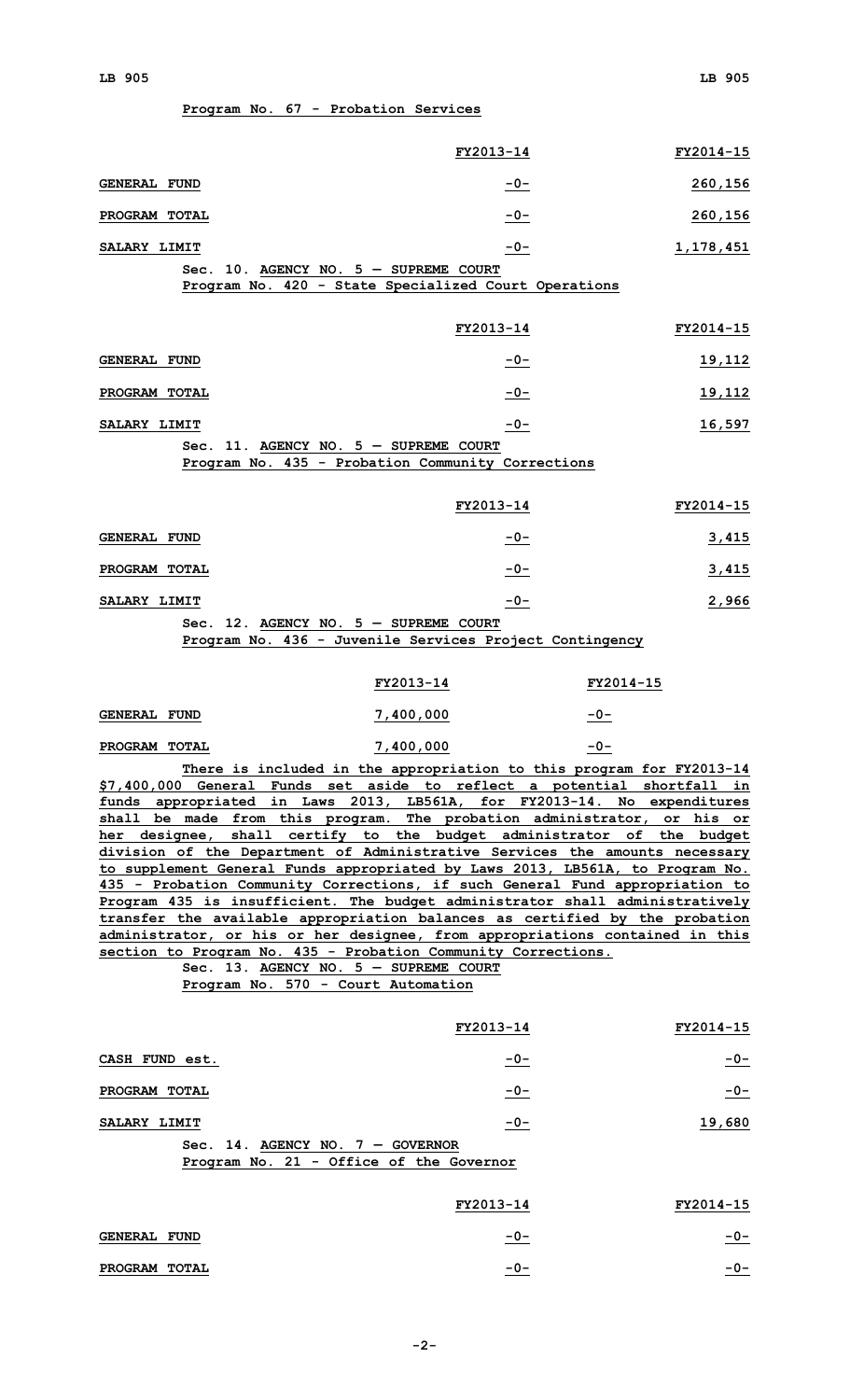| SALARY LIMIT              | $-0-$                                                                                                                                                         | $-0-$            |
|---------------------------|---------------------------------------------------------------------------------------------------------------------------------------------------------------|------------------|
|                           | Sec. 15. AGENCY NO. $8 -$ LIEUTENANT GOVERNOR<br>Program No. 124 - Office of the Lieutenant Governor                                                          |                  |
|                           |                                                                                                                                                               |                  |
|                           | FY2013-14                                                                                                                                                     | FY2014-15        |
| <b>GENERAL FUND</b>       | $-0-$                                                                                                                                                         | $-0-$            |
| PROGRAM TOTAL             | $-0-$                                                                                                                                                         | $-0-$            |
| SALARY LIMIT              | $-0-$                                                                                                                                                         | $-0-$            |
|                           | Sec. 16. AGENCY NO. 10 - AUDITOR OF PUBLIC ACCOUNTS<br>Program No. 506 - State Agency and County Post Audits                                                  |                  |
|                           | FY2013-14                                                                                                                                                     | <b>FY2014-15</b> |
| <b>GENERAL FUND</b>       | 176,669                                                                                                                                                       | 176,669          |
| PROGRAM TOTAL             | 176,669                                                                                                                                                       | 176,669          |
| SALARY LIMIT              | 20,000                                                                                                                                                        | 20,000           |
|                           | Sec. 17. AGENCY NO. 11 - ATTORNEY GENERAL                                                                                                                     |                  |
|                           | Program No. 496 - Interstate Water Litigation                                                                                                                 |                  |
|                           | FY2013-14                                                                                                                                                     | FY2014-15        |
| <b>GENERAL FUND</b>       | <u>400,000</u>                                                                                                                                                | $-0-$            |
| PROGRAM TOTAL             | 400,000                                                                                                                                                       | $-0-$            |
| SALARY LIMIT              | $-0-$                                                                                                                                                         | $-0-$            |
|                           | Sec. 18. AGENCY NO. $12$ - STATE TREASURER<br>Program No. 663 - Sports Arena Facility Support Fund                                                            |                  |
|                           |                                                                                                                                                               |                  |
|                           | FY2013-14                                                                                                                                                     | FY2014-15        |
| <b>CASH FUND</b>          | 239,241                                                                                                                                                       | <u>-0-</u>       |
| PROGRAM TOTAL             | 239,241                                                                                                                                                       | <u>-0-</u>       |
| SALARY LIMIT              | $-0-$                                                                                                                                                         | $-0-$            |
|                           | There is included in the appropriation to this program for FY2013-14                                                                                          |                  |
|                           | \$239,241 Cash Funds from the Sports Arena Facility Support Fund, which shall<br>only be disbursed to a political subdivision for which an application for    |                  |
|                           | state assistance has been approved under the Sports Arena Facility Financing                                                                                  |                  |
| Assistance Act.           | The State Treasurer shall transfer \$102,532 from the Sports Arena                                                                                            |                  |
|                           | Facility Support Fund to the Civic and Community Center Financing Fund within                                                                                 |                  |
|                           | five days after the effective date of this act.<br>Sec. 19. AGENCY NO. 12 - STATE TREASURER                                                                   |                  |
|                           | Program No. 665 - Convention Center Facility Financing Assistance                                                                                             |                  |
|                           |                                                                                                                                                               |                  |
|                           | FY2013-14                                                                                                                                                     | FY2014-15        |
| <b>CASH FUND</b>          | <u>2,580,939</u>                                                                                                                                              | <u>-0-</u>       |
| PROGRAM TOTAL             | 2,580,939                                                                                                                                                     | $-0-$            |
| SALARY LIMIT              | $-0-$                                                                                                                                                         | $-0-$            |
|                           | There is included in the appropriation to this program for FY2013-14                                                                                          |                  |
|                           | \$2,580,939 Cash Funds from the Convention Center Support Fund, which shall<br>only be disbursed to a city of the metropolitan class for which an application |                  |
|                           | for state assistance has been approved under the Convention Center Facility                                                                                   |                  |
| Financing Assistance Act. |                                                                                                                                                               |                  |
|                           | The State Treasurer shall transfer \$1,106,117 from the Convention<br>Center Support Fund to the Civic and Community Center Financing Fund within             |                  |

**five days after the effective date of this act. Sec. 20. AGENCY NO. 13 — STATE DEPARTMENT OF EDUCATION**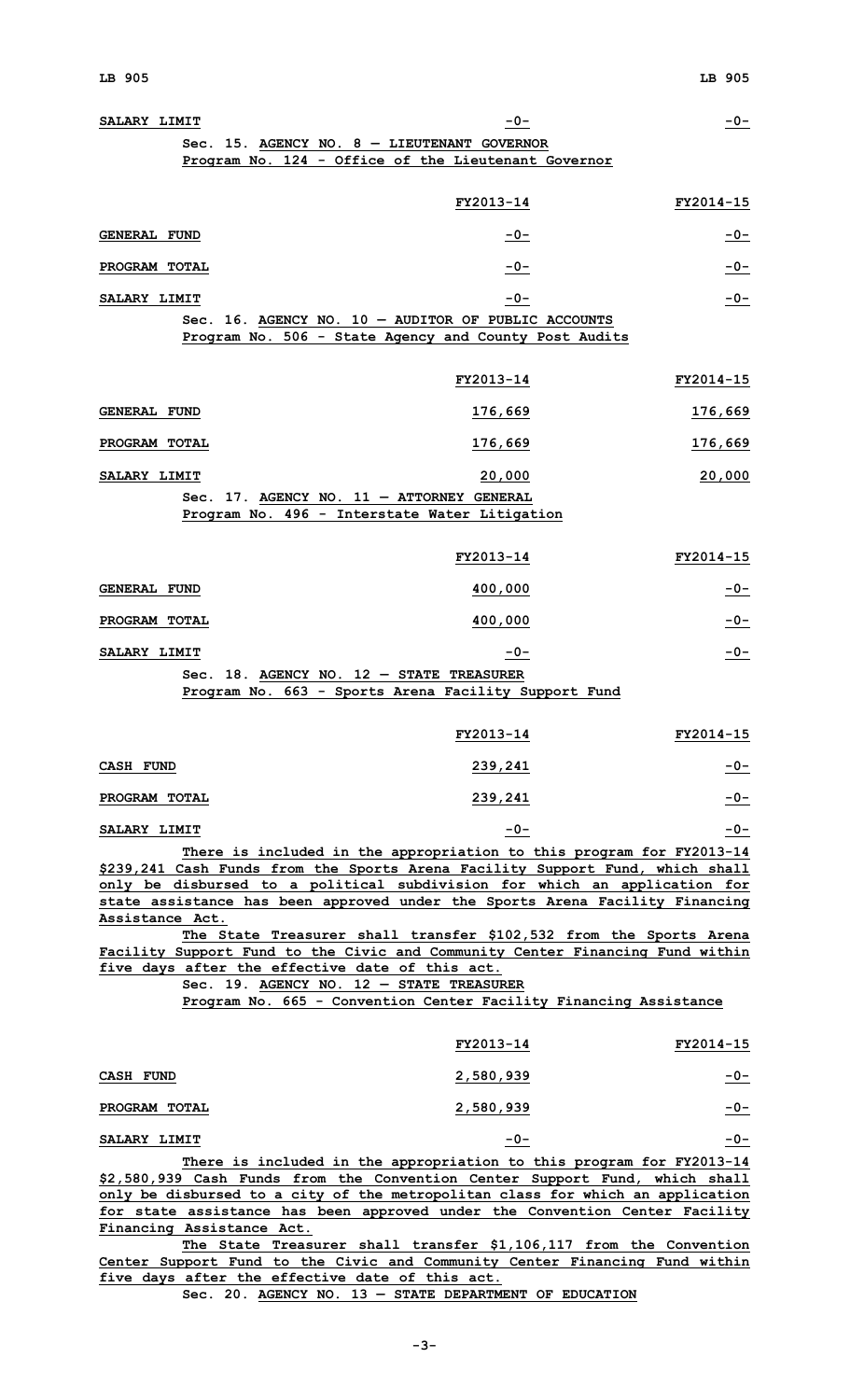# **Program No. 614 - Professional Practices Commission**

|                                                                                                                         | FY2013-14 | FY2014-15                                                            |
|-------------------------------------------------------------------------------------------------------------------------|-----------|----------------------------------------------------------------------|
| <b>CASH FUND</b>                                                                                                        | 39,381    | $-0-$                                                                |
| PROGRAM TOTAL                                                                                                           | 39,381    | $-0-$                                                                |
| SALARY LIMIT                                                                                                            | 35,870    | $-0-$                                                                |
| $Sec. 21.$ AGENCY NO. 14 - PUBLIC SERVICE COMMISSION                                                                    |           |                                                                      |
|                                                                                                                         |           | Program No. 686 - Nebraska Telecommunications Universal Service Fund |
|                                                                                                                         | FY2013-14 | FY2014-15                                                            |
| <b>CASH FUND</b>                                                                                                        | $-0-$     | $-0-$                                                                |
| PROGRAM TOTAL                                                                                                           | $-0-$     | $-0-$                                                                |
| SALARY LIMIT                                                                                                            | $-0-$     | $-0-$                                                                |
| Sec. 22. AGENCY NO. $16$ - DEPARTMENT OF REVENUE<br>Program No. 13 - Tax Commissioner                                   |           |                                                                      |
|                                                                                                                         | FY2013-14 | FY2014-15                                                            |
| SALARY LIMIT                                                                                                            | 16,500    | $-0-$                                                                |
| Sec. 23. AGENCY NO. $16$ - DEPARTMENT OF REVENUE                                                                        |           |                                                                      |
| Program No. 132 - Property Tax Credit Program                                                                           |           |                                                                      |
|                                                                                                                         | FY2013-14 | FY2014-15                                                            |
| CASH FUND                                                                                                               | $-0-$     | 25,000,000                                                           |
| PROGRAM TOTAL                                                                                                           | $-0-$     | 25,000,000                                                           |
|                                                                                                                         |           | There is included in the appropriation to this program for FY2014-15 |
| \$25,000,000 Cash Funds for state aid, which shall only be used for such<br>purpose.                                    |           |                                                                      |
| Sec. 24. AGENCY NO. 19 - DEPARTMENT OF BANKING AND FINANCE<br>Program No. 66 - Enforcement of Standards - Securities    |           |                                                                      |
|                                                                                                                         | FY2013-14 | FY2014-15                                                            |
| <b>CASH FUND</b>                                                                                                        | 200,000   | $-0-$                                                                |
| <b>PROGRAM TOTAL</b>                                                                                                    | 200,000   | $-0-$                                                                |
| SALARY LIMIT                                                                                                            | $-0-$     | $-0-$                                                                |
| Sec. 25. AGENCY NO. 24 - DEPARTMENT OF MOTOR VEHICLES                                                                   |           |                                                                      |
| <b>Vehicle Drivers</b>                                                                                                  |           | Program No. 70 - Enforcement of Standards - Motor Vehicles/Motor     |
|                                                                                                                         |           |                                                                      |
|                                                                                                                         | FY2013-14 | FY2014-15                                                            |
| CASH FUND                                                                                                               | $-0-$     | <u>271,128</u>                                                       |
| PROGRAM TOTAL                                                                                                           | $-0-$     | <u>271,128</u>                                                       |
| <b>SALARY LIMIT</b>                                                                                                     | $-0-$     | 94,584                                                               |
|                                                                                                                         |           | The unexpended Cash Fund appropriation balance existing on June 30,  |
| 2015, from the appropriation made in this section, is hereby reappropriated.                                            |           | There is included in the appropriation to this program for FY2014-15 |
| \$271,128 Cash Funds to identify a replacement vehicle title and registration                                           |           |                                                                      |
| system, associated costs, and financing options. A report on the use of                                                 |           |                                                                      |
| the funds and of the progress made in the identification of a new system                                                |           |                                                                      |
| shall be submitted electronically by the Department of Motor Vehicles to the<br>Legislature on or before July 31, 2015. |           |                                                                      |

**Sec. 26. AGENCY NO. 25 — DEPARTMENT OF HEALTH AND HUMAN SERVICES Program No. 33 - Administration**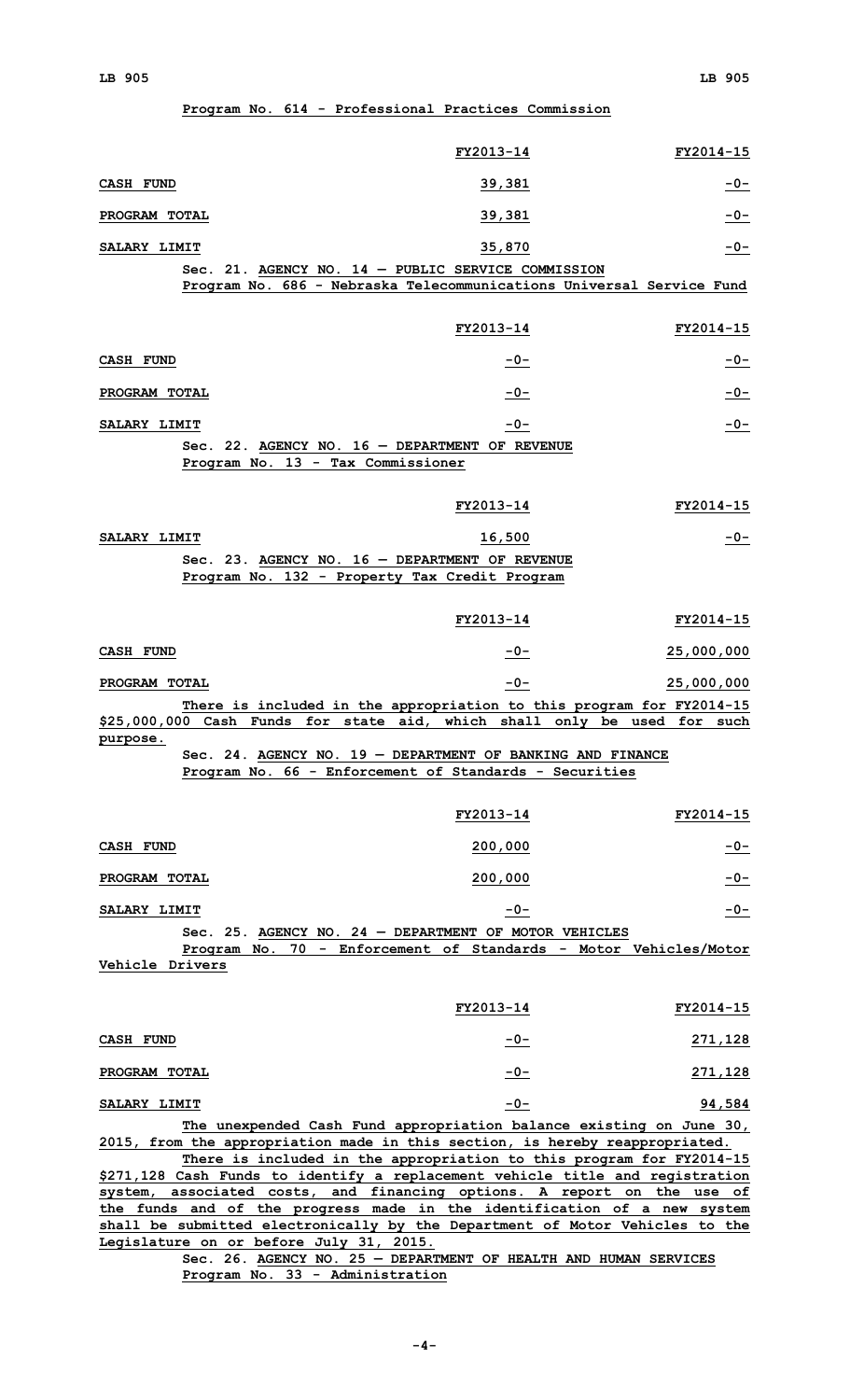|                               | FY2013-14 | FY2014-15 |
|-------------------------------|-----------|-----------|
| <b>GENERAL</b><br><b>FUND</b> | $-0-$     | 154,910   |
| CASH<br><b>FUND</b>           | $-0-$     | $-0-$     |
| <b>FEDERAL</b><br>FUND est.   | $-0-$     | 177,090   |
| PROGRAM<br>TOTAL              | $-0-$     | 332,000   |
| <b>SALARY</b><br>LIMIT        | $-0-$     | 335,722   |

**There is included in the appropriations to this program made by the One Hundred Third Legislature, First and Second Sessions, for FY2013-14 \$500,000 General Funds for the electronic records initiative, which shall only be used for such purpose. There is included in the appropriations to this program made by the One Hundred Third Legislature, First and Second Sessions, for FY2014-15 \$500,000 General Funds and \$-0- Cash Funds from the Health and Human Services Cash Fund for the electronic records initiative, which shall only be used for such purpose.**

**There is included in the appropriations to this program made by the One Hundred Third Legislature, First and Second Sessions, for FY2013-14 \$-0- Cash Funds from the Health and Human Services Cash Fund for vital records.**

**It is the intent of the Legislature that the Department of Health and Human Services shall provide quarterly status reports electronically as the Request for Proposal (RFP) is being developed for the Medicaid Medical Information System (MMIS) as authorized in the appropriations to this program. The department shall provide <sup>a</sup> report electronically to the Legislature specifying the criteria utilized for the RFP for the MMIS replacement contract prior to the release of the RFP. The criteria shall include, but not be limited to, the successful completion of MMIS projects in other states and quality ongoing customer services provided during implementation of the project. The department shall evaluate utilizing an independent consultant to develop the MMIS RFP and evaluate respondents thereto in order to maximize specific technical expertise in this regard and to minimize political considerations. Upon awarding of the contract, the department shall provide electronically to the Legislature all documentation submitted by the entity that was awarded the contract.**

**Sec. 27. AGENCY NO. 25 — DEPARTMENT OF HEALTH AND HUMAN SERVICES Program No. 175 - Rural Health Provider Incentive Program**

|                                |  |  | FY2013-14                                                            |       |  | FY2014-15 |
|--------------------------------|--|--|----------------------------------------------------------------------|-------|--|-----------|
| <b>GENERAL FUND</b>            |  |  |                                                                      | $-0-$ |  | 150,000   |
| CASH FUND                      |  |  |                                                                      | $-0-$ |  | 150,000   |
| <b>PROGRAM</b><br><b>TOTAL</b> |  |  |                                                                      | $-0-$ |  | 300,000   |
|                                |  |  | There is included in the appropriation to this program for FY2014-15 |       |  |           |

**\$150,000 General Funds and \$150,000 Cash Funds for state aid, which shall only be used for such purpose.**

**Sec. 28. AGENCY NO. 25 — DEPARTMENT OF HEALTH AND HUMAN SERVICES Program No. 344 - Children's Health Insurance**

|                     | FY2013-14 | FY2014-15  |
|---------------------|-----------|------------|
| <b>GENERAL FUND</b> | 1,809,439 | 5,134,800  |
| FEDERAL FUND est.   | 3,934,811 | 8,775,600  |
| PROGRAM TOTAL       | 5,744,250 | 13,910,400 |
|                     |           |            |

**There is included in the appropriation to this program for FY2013-14 \$1,809,439 General Funds and \$3,934,811 Federal Funds estimate for state aid, which shall only be used for such purpose. There is included in the appropriation to this program for FY2014-15 \$5,134,800 General Funds and \$8,775,600 Federal Funds estimate for state aid, which shall only be used for such purpose.**

**Sec. 29. AGENCY NO. 25 — DEPARTMENT OF HEALTH AND HUMAN SERVICES Program No. 502 - Public Health Aid**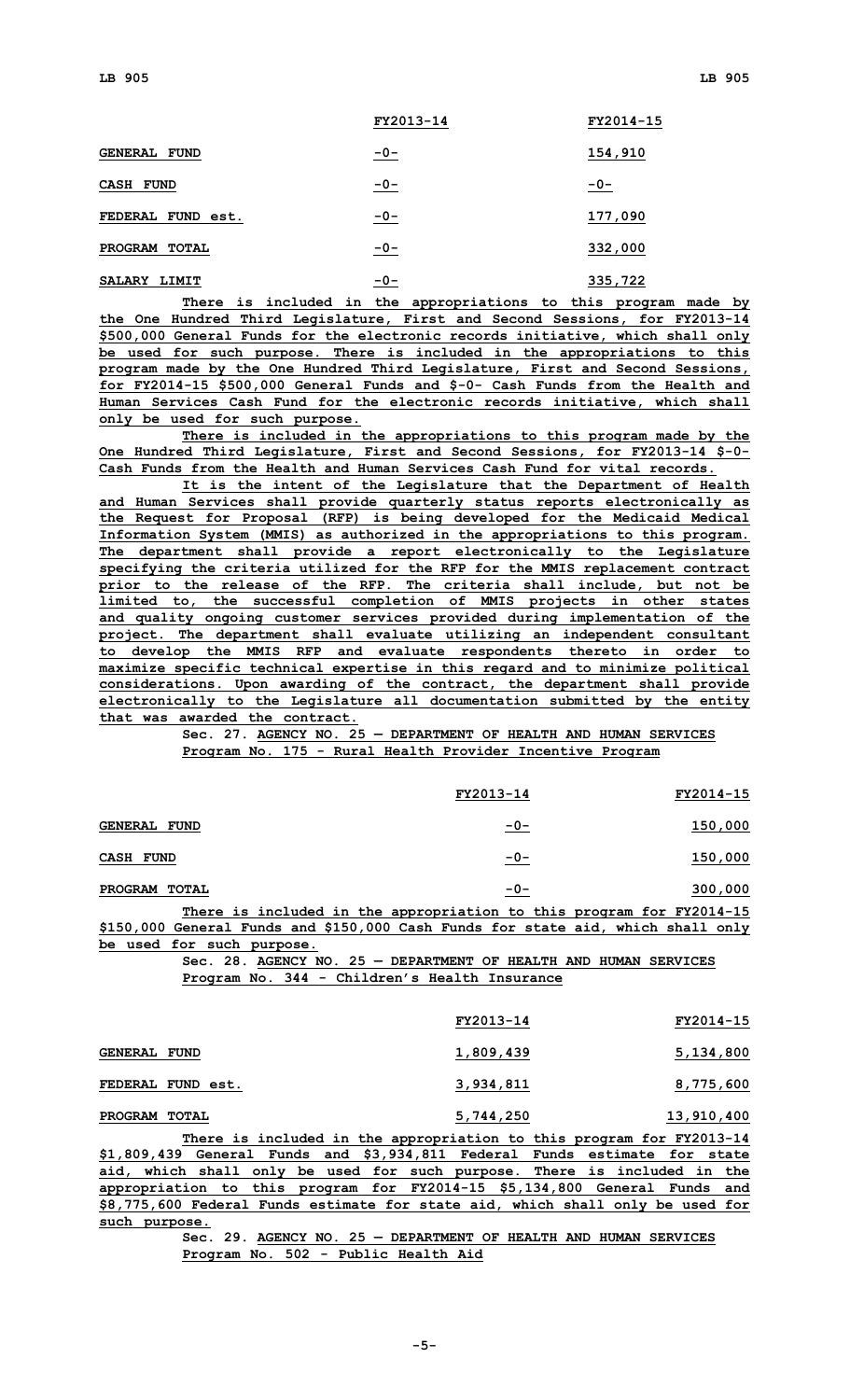|                                | FY2013-14 | FY2014-15 |
|--------------------------------|-----------|-----------|
| <b>GENERAL FUND</b>            | $-0-$     | 250,000   |
| <b>CASH FUND</b>               | $-0-$     | 750,000   |
| <b>PROGRAM</b><br><b>TOTAL</b> | $-0-$     | 1,000,000 |

**There is included in the appropriation to this program for FY2014-15 \$250,000 General Funds and \$750,000 Cash Funds from the Nebraska Health Care Cash Fund for state aid, for the six community health centers funded through Federal Program 330, Public Law 104-299, the federal Health Centers Consolidation Act of 1996. Each center is to receive an amount to be distributed proportionally based on the previous fiscal year's number of uninsured clients as reported on the Uniform Data System Report provided to the United States Department of Health and Human Services Bureau of Primary Health Care. The distribution shall be made to Charles Drew Health Center, Inc.; OneWorld Community Health Centers; East Central District Health Department Good Neighbor Community Health Center; Community Action Partnership of Western Nebraska Health Center; Norfolk Community Health Care Clinic, Inc.; and People's Health Center.**

> **Sec. 30. AGENCY NO. 25 — DEPARTMENT OF HEALTH AND HUMAN SERVICES Program No. 514 - Health Aid**

|                     |  |  | FY2013-14                                                              |       |  | FY2014-15 |
|---------------------|--|--|------------------------------------------------------------------------|-------|--|-----------|
| <b>GENERAL FUND</b> |  |  |                                                                        | $-0-$ |  | 297,000   |
| PROGRAM TOTAL       |  |  |                                                                        | $-0-$ |  | 297,000   |
|                     |  |  | There is included in the appropriation to this program for $FV2014-15$ |       |  |           |

**There is included in the appropriation to this program for FY2014-15 \$297,000 General Funds for state aid, which shall only be used for such purpose.**

**There is included in the appropriation to this program for FY2014-15 \$212,000 General Funds for state aid for tuition reimbursement for Emergency Medical Services Responders' initial and ongoing training.**

**There is included in the appropriation to this program for FY2014-15 \$85,000 General Funds for state aid for citizen advocacy programs.**

**Sec. 31. AGENCY NO. 25 — DEPARTMENT OF HEALTH AND HUMAN SERVICES Program No. 571 - Community-Based Aging Services**

|                                                                            |       |                                                                      |  |  | FY2013-14 |  |  | FY2014-15       |  |
|----------------------------------------------------------------------------|-------|----------------------------------------------------------------------|--|--|-----------|--|--|-----------------|--|
| <b>GENERAL FUND</b>                                                        |       |                                                                      |  |  | $-0-$     |  |  | 1,000,000       |  |
| PROGRAM                                                                    | TOTAL |                                                                      |  |  | $-0-$     |  |  | 1,000,000       |  |
|                                                                            |       | There is included in the appropriation to this program for FY2014-15 |  |  |           |  |  |                 |  |
| \$1,000,000 General Funds for state aid, which shall only be used for such |       |                                                                      |  |  |           |  |  |                 |  |
| purpose.                                                                   |       |                                                                      |  |  |           |  |  |                 |  |
|                                                                            |       | $Sec. 32. AGENCY NO. 25 - DEPARTMENT OF HEALTH AND HUMAN$            |  |  |           |  |  | <b>SERVICES</b> |  |

**Program No. 870 - Norfolk Sex Offender Treatment**

| SALARY LIMIT |  |  |  |                                                               | 293,421 |  |                                                                  | 387,539 |
|--------------|--|--|--|---------------------------------------------------------------|---------|--|------------------------------------------------------------------|---------|
|              |  |  |  |                                                               |         |  | Sec. 33. AGENCY NO. 25 - DEPARTMENT OF HEALTH AND HUMAN SERVICES |         |
|              |  |  |  | Program No. 942 - Lincoln Regional Center Kitchen Replacement |         |  |                                                                  |         |

**FY2013-14 FY2014-15**

|                     |  |                                                                           | FY2013-14 |  |  | FY2014-15 |  | <b>FUTURE</b> |
|---------------------|--|---------------------------------------------------------------------------|-----------|--|--|-----------|--|---------------|
| <b>GENERAL FUND</b> |  |                                                                           | 350,000   |  |  | 884,444   |  | $-0-$         |
| PROGRAM TOTAL       |  |                                                                           | 350,000   |  |  | 884,444   |  | $-0-$         |
|                     |  | The Department of Health and Human Services is hereby authorized          |           |  |  |           |  |               |
|                     |  | to replace the kitchen facilities at the Lincoln Regional Center with the |           |  |  |           |  |               |

**FY2013-14 and FY2014-15 appropriations to this program. Sec. 34. AGENCY NO. 29 — DEPARTMENT OF NATURAL RESOURCES**

**Program No. 307 - Nebraska Resources Development Fund**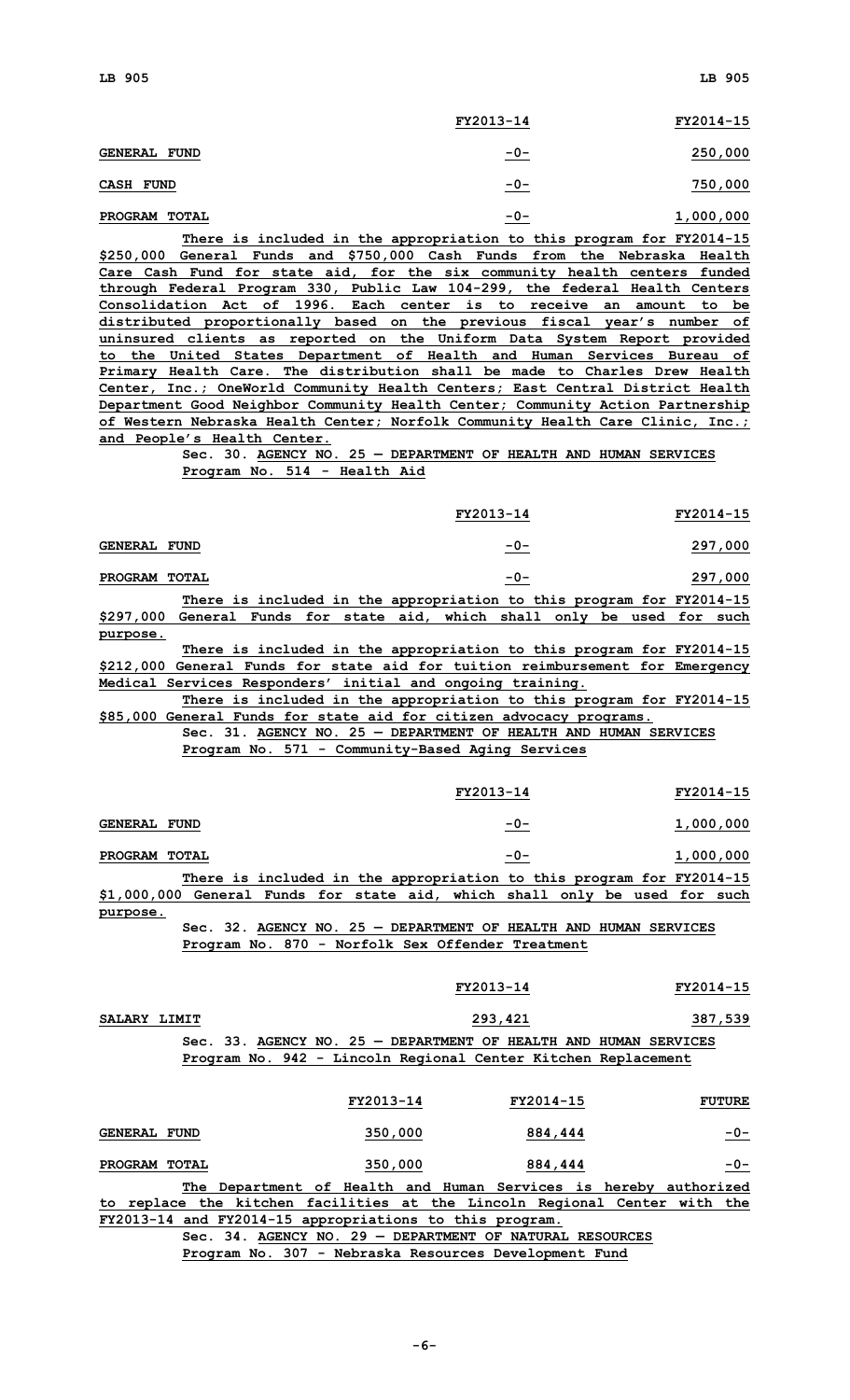|                                                                                                                                                                                       |                                                                                                                                                                                      | FY2013-14 | FY2014-15     |
|---------------------------------------------------------------------------------------------------------------------------------------------------------------------------------------|--------------------------------------------------------------------------------------------------------------------------------------------------------------------------------------|-----------|---------------|
| <b>GENERAL FUND</b>                                                                                                                                                                   |                                                                                                                                                                                      | $-0-$     | 10,492,793    |
| PROGRAM TOTAL                                                                                                                                                                         |                                                                                                                                                                                      | $-0-$     | 10,492,793    |
| SALARY LIMIT                                                                                                                                                                          |                                                                                                                                                                                      | $-0-$     | $-0-$         |
| \$10,492,793 General Funds for state aid, which shall only be used for such<br>purpose.                                                                                               | There is included in the appropriation to this program for FY2014-15<br>Sec. 35. AGENCY NO. 33 - GAME AND PARKS COMMISSION<br>Program No. 549 - Parks - Administration and Operation |           |               |
|                                                                                                                                                                                       |                                                                                                                                                                                      | FY2013-14 | FY2014-15     |
| <b>CASH FUND</b>                                                                                                                                                                      |                                                                                                                                                                                      | $-0-$     | 150,000       |
| PROGRAM TOTAL                                                                                                                                                                         |                                                                                                                                                                                      | $-0-$     | 150,000       |
|                                                                                                                                                                                       | Sec. 36. AGENCY NO. 33 - GAME AND PARKS COMMISSION                                                                                                                                   |           |               |
|                                                                                                                                                                                       | Program No. 901 - State Parks Facilities Deferred Maintenance                                                                                                                        |           |               |
|                                                                                                                                                                                       |                                                                                                                                                                                      | FY2013-14 | FY2014-15     |
| CASH FUND                                                                                                                                                                             |                                                                                                                                                                                      | $-0-$     | 17,350,000    |
| PROGRAM TOTAL                                                                                                                                                                         |                                                                                                                                                                                      | $-0-$     | 17,350,000    |
| repairs and maintenance improvements at facilities in the state park system<br>and replace and upgrade facilities in the state park system with the<br>appropriation to this program. | The Game and Parks Commission is hereby authorized to make deferred<br>Sec. 37. AGENCY NO. $41$ - STATE REAL ESTATE COMMISSION                                                       |           |               |
|                                                                                                                                                                                       | Program No. 77 - Enforcement of Standards - Real Estate                                                                                                                              |           |               |
|                                                                                                                                                                                       |                                                                                                                                                                                      | FY2013-14 | FY2014-15     |
| <b>CASH FUND</b>                                                                                                                                                                      |                                                                                                                                                                                      | 28,562    | $-0-$         |
| PROGRAM TOTAL                                                                                                                                                                         |                                                                                                                                                                                      | 28,562    | $-0-$         |
| SALARY LIMIT                                                                                                                                                                          |                                                                                                                                                                                      | 24,806    | $-0-$         |
|                                                                                                                                                                                       | Sec. 38. AGENCY NO. 46 - DEPARTMENT OF CORRECTIONAL SERVICES<br>Program No. 914 - Infrastructure and Maintenance                                                                     |           |               |
|                                                                                                                                                                                       |                                                                                                                                                                                      |           |               |
|                                                                                                                                                                                       | FY2013-14                                                                                                                                                                            | FY2014-15 | <b>FUTURE</b> |
| NEBRASKA CAPITAL                                                                                                                                                                      |                                                                                                                                                                                      |           |               |
| CONSTRUCTION FUND                                                                                                                                                                     | $-0-$                                                                                                                                                                                | 1,500,000 | $-0-$         |
| PROGRAM TOTAL                                                                                                                                                                         | $-0-$                                                                                                                                                                                | 1,500,000 | $-0-$         |
| <b>COMMISSION</b>                                                                                                                                                                     | Sec. 39. AGENCY NO. 47 - NEBRASKA EDUCATIONAL TELECOMMUNICATIONS<br>Program No. 928 - Radio Transmission Equipment Replacement                                                       |           |               |
|                                                                                                                                                                                       |                                                                                                                                                                                      |           |               |
|                                                                                                                                                                                       | FY2013-14                                                                                                                                                                            | FY2014-15 | <b>FUTURE</b> |
| <b>GENERAL FUND</b>                                                                                                                                                                   | 140,000                                                                                                                                                                              | 140,000   | $-0-$         |
| PROGRAM TOTAL                                                                                                                                                                         |                                                                                                                                                                                      |           | $-0-$         |
|                                                                                                                                                                                       | 140,000                                                                                                                                                                              | 140,000   |               |
|                                                                                                                                                                                       | The Nebraska Educational Telecommunications Commission is hereby                                                                                                                     |           | FM            |
| authorized to replace the aging/failing FM antennas and feed lines at<br>sites KHNE (Hastings) and KMNE (Bassett). Funding is provided to purchase and<br>install all equipment.      |                                                                                                                                                                                      |           |               |

**Sec. 40. AGENCY NO. 51 — UNIVERSITY OF NEBRASKA Program No. 781 - University - Administration**

## **FY2013-14 FY2014-15**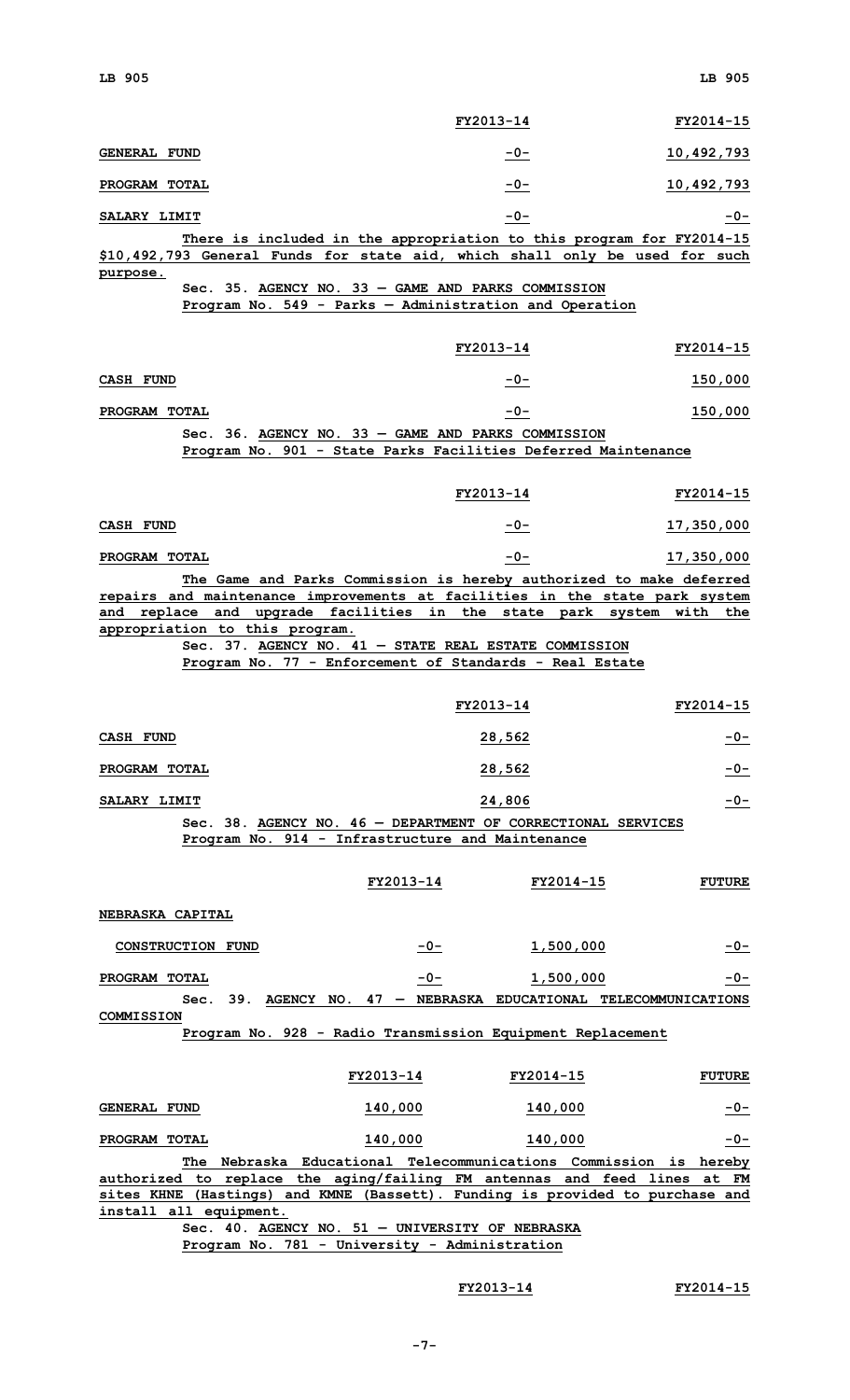| <b>GENERAL FUND</b>                                                                                                                                                                                                                                                                                                                                                                                                                                                                                                                                                                                      | $-0-$            |            | 1,800,000     |
|----------------------------------------------------------------------------------------------------------------------------------------------------------------------------------------------------------------------------------------------------------------------------------------------------------------------------------------------------------------------------------------------------------------------------------------------------------------------------------------------------------------------------------------------------------------------------------------------------------|------------------|------------|---------------|
| PROGRAM TOTAL                                                                                                                                                                                                                                                                                                                                                                                                                                                                                                                                                                                            | $-0-$            |            | 1,800,000     |
| There is included in the appropriation to this program for FY2014-15<br>\$1,800,000 General Funds for pediatric cancer research at the University of<br>Nebraska Medical Center. The Board of Regents shall report how such funds are<br>to be spent to the Appropriations Committee of the Legislature on or before<br>December 31, 2014. The report shall be submitted electronically.<br>Sec. 41. AGENCY NO. 54 - NEBRASKA STATE HISTORICAL SOCIETY<br>Program No. 648 - Nebraska State Historical Society                                                                                            |                  |            |               |
|                                                                                                                                                                                                                                                                                                                                                                                                                                                                                                                                                                                                          | FY2013-14        |            | FY2014-15     |
| <b>GENERAL FUND</b>                                                                                                                                                                                                                                                                                                                                                                                                                                                                                                                                                                                      | 701,646          |            | 503,801       |
| PROGRAM TOTAL                                                                                                                                                                                                                                                                                                                                                                                                                                                                                                                                                                                            | <u>701,646</u>   |            | 503,801       |
| SALARY LIMIT                                                                                                                                                                                                                                                                                                                                                                                                                                                                                                                                                                                             | $-0-$            |            | $-0-$         |
| Sec. 42. AGENCY NO. 64 - NEBRASKA STATE PATROL<br>Program No. 100 - Public Protection                                                                                                                                                                                                                                                                                                                                                                                                                                                                                                                    |                  |            |               |
|                                                                                                                                                                                                                                                                                                                                                                                                                                                                                                                                                                                                          |                  |            |               |
|                                                                                                                                                                                                                                                                                                                                                                                                                                                                                                                                                                                                          | FY2013-14        |            | FY2014-15     |
| <b>CASH FUND</b>                                                                                                                                                                                                                                                                                                                                                                                                                                                                                                                                                                                         | 203,889          |            | $-0-$         |
| PROGRAM TOTAL                                                                                                                                                                                                                                                                                                                                                                                                                                                                                                                                                                                            | 203,889          |            | $-0-$         |
| SALARY LIMIT                                                                                                                                                                                                                                                                                                                                                                                                                                                                                                                                                                                             | $-0-$            |            | $-0-$         |
| Sec. 43. AGENCY NO. 65 - DEPARTMENT OF ADMINISTRATIVE SERVICES<br>Program No. 172 - Information Management Services Division                                                                                                                                                                                                                                                                                                                                                                                                                                                                             |                  |            |               |
|                                                                                                                                                                                                                                                                                                                                                                                                                                                                                                                                                                                                          | FY2013-14        |            | FY2014-15     |
| REVOLVING FUND                                                                                                                                                                                                                                                                                                                                                                                                                                                                                                                                                                                           | 6,000,000        |            | 6,500,000     |
| PROGRAM TOTAL                                                                                                                                                                                                                                                                                                                                                                                                                                                                                                                                                                                            | 6,000,000        |            | 6,500,000     |
| SALARY LIMIT                                                                                                                                                                                                                                                                                                                                                                                                                                                                                                                                                                                             | $-0-$            |            | $-0-$         |
| Sec. 44. AGENCY NO. 65 - DEPARTMENT OF ADMINISTRATIVE SERVICES                                                                                                                                                                                                                                                                                                                                                                                                                                                                                                                                           |                  |            |               |
| Program No. 917 - Capitol Courtyard Fountains Installation                                                                                                                                                                                                                                                                                                                                                                                                                                                                                                                                               |                  |            |               |
|                                                                                                                                                                                                                                                                                                                                                                                                                                                                                                                                                                                                          | FY2013-14        | FY2014-15  | <b>FUTURE</b> |
| <b>NEBRASKA CAPITAL</b>                                                                                                                                                                                                                                                                                                                                                                                                                                                                                                                                                                                  |                  |            |               |
| CONSTRUCTION FUND                                                                                                                                                                                                                                                                                                                                                                                                                                                                                                                                                                                        | $-0-$            | 2,500,000  | $-0-$         |
| PROGRAM TOTAL                                                                                                                                                                                                                                                                                                                                                                                                                                                                                                                                                                                            | $-0-$            | 2,500,000  | $-0-$         |
| The Office of the Nebraska Capitol Commission is hereby authorized<br>to undertake and complete installation of fountains in the four courtyards<br>of the Nebraska State Capitol consistent with the original design of the<br>building, to undertake and complete infrastructural improvements to support<br>operation and maintenance of the fountains, and to undertake and complete<br>associated courtyard landscape restoration.<br>Sec. 45. AGENCY NO. 65 - DEPARTMENT OF ADMINISTRATIVE SERVICES<br>Program No. 922 - Capitol Heating, Ventilating, and Air Conditioning<br>Systems Replacement |                  |            |               |
|                                                                                                                                                                                                                                                                                                                                                                                                                                                                                                                                                                                                          | <b>FY2013-14</b> | FY2014-15  | <b>FUTURE</b> |
| <b>GENERAL FUND</b>                                                                                                                                                                                                                                                                                                                                                                                                                                                                                                                                                                                      | $-0-$            | $-0-$      | 66,065,200    |
| NEBRASKA CAPITAL                                                                                                                                                                                                                                                                                                                                                                                                                                                                                                                                                                                         |                  |            |               |
| CONSTRUCTION FUND                                                                                                                                                                                                                                                                                                                                                                                                                                                                                                                                                                                        | $-0-$            | 11,701,900 | $-0-$         |
|                                                                                                                                                                                                                                                                                                                                                                                                                                                                                                                                                                                                          |                  |            |               |

**PROGRAM TOTAL -0- 11,701,900 66,065,200 The Office of the Nebraska Capitol Commission is hereby authorized**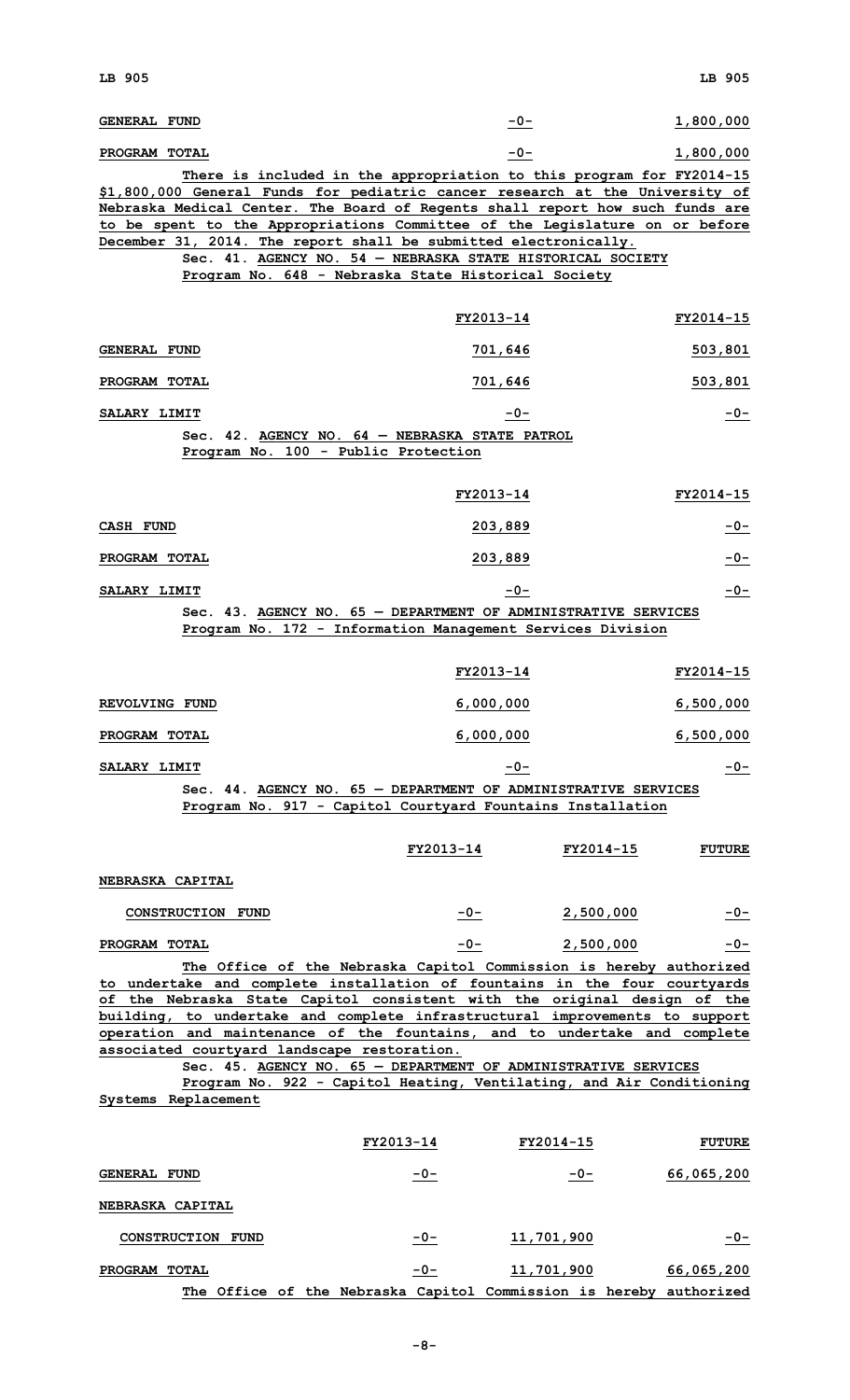**to continue planning for and undertake replacement of the existing heating, ventilating, and air conditioning systems serving the Nebraska State Capitol as well as associated infrastructure, fire protection, life safety, and architectural improvements identified in the Nebraska State Capitol HVAC Master Plan Amendment, dated September 20, 2013. For informational purposes, of the amount appropriated in this section for FY2014-15, it is estimated that \$2,306,215 will be expended in FY2014-15, \$2,306,215 will be expended in FY2015-16, and \$7,089,470 will be expended in FY2016-17. It is the intent of the Legislature to appropriate future amounts from the General Fund for completion of the project as follows: \$9,529,333 for FY2017-18; \$8,727,526 for FY2018-19; \$7,994,885 for FY2019-20; \$8,755,725 for FY2020-21; \$11,185,556 for FY2021-22; \$11,020,750 for FY2022-23; and \$8,851,425 for FY2023-24. The total project cost shall not exceed \$77,767,100.**

**It is the intent of the Legislature that as part of the replacement of the existing heating, ventilating, and air conditioning systems serving the Nebraska State Capitol, the Office of the Nebraska Capitol Commission seek to maximize energy efficiency in the State Capitol to the extent possible, seek out or utilize energy service companies to analyze potential energy savings that could be incorporated into the project, work with public power entities to identify potential grants, incentives, and rebates that could reduce energy costs in the State Capitol, and include equipment for ongoing measurement and monitoring of energy consumption in the State Capitol to ensure accountability and energy savings into the future.**

## **Sec. 46. AGENCY NO. 65 — DEPARTMENT OF ADMINISTRATIVE SERVICES Program No. 592 - Indemnification Claims**

|                | FY2013-14                                          | FY2014-15 |
|----------------|----------------------------------------------------|-----------|
| REVOLVING FUND | 350,000                                            | 150,000   |
| PROGRAM TOTAL  | 350,000                                            | 150,000   |
| SALARY LIMIT   | $-0-$                                              | $-0-$     |
|                | Sec. $47.$ AGENCY NO. $69 -$ NEBRASKA ARTS COUNCIL |           |

**Program No. 326 - Promotion and Development of the Arts**

|                |                 |     |           | FY2013-14                               | FY2014-15 |
|----------------|-----------------|-----|-----------|-----------------------------------------|-----------|
| <b>GENERAL</b> | <b>FUND</b>     |     |           | $-0-$                                   | 39,956    |
| <b>PROGRAM</b> | <b>TOTAL</b>    |     |           | $-0-$                                   | 39,956    |
| SALARY LIMIT   |                 |     |           | $-0-$                                   | 24,741    |
|                | S <sub>on</sub> | 48. | ACENCY NO | 72 - DEPARTMENT OF ECONOMIC DEVELOPMENT |           |

### **Sec. 48. AGENCY NO. 72 — DEPARTMENT OF ECONOMIC DEVELOPMENT Program No. 603 - Industrial Recruitment**

|                                                                          | FY2013-14 | FY2014-15  |
|--------------------------------------------------------------------------|-----------|------------|
| CASH<br><b>FUND</b>                                                      | $-0-$     | 10,000,000 |
| PROGRAM<br><b>TOTAL</b>                                                  | $-0-$     | 10,000,000 |
| SALARY LIMIT                                                             | $-0-$     | $-0-$      |
| There is included in the appropriation to this program for FY2014-15     |           |            |
| \$10,000,000 Cash Funds for state aid, which shall only be used for such |           |            |
| purpose.                                                                 |           |            |

## **Sec. 49. AGENCY NO. 91 — NEBRASKA TOURISM COMMISSION Program No. 618 - Tourism Promotion**

|               | FY2013-14                                                                                             | FY2014-15 |
|---------------|-------------------------------------------------------------------------------------------------------|-----------|
| CASH FUND     | 350,000                                                                                               | 750,000   |
| PROGRAM TOTAL | 350,000                                                                                               | 750,000   |
| SALARY LIMIT  | $-0-$                                                                                                 | $-0-$     |
|               | Sec. 50. Laws 2013, LB195, section 18, is amended to read:<br>Sec. 18. AGENCY NO. $5 -$ SUPREME COURT |           |

**Program No. 52 - Operations**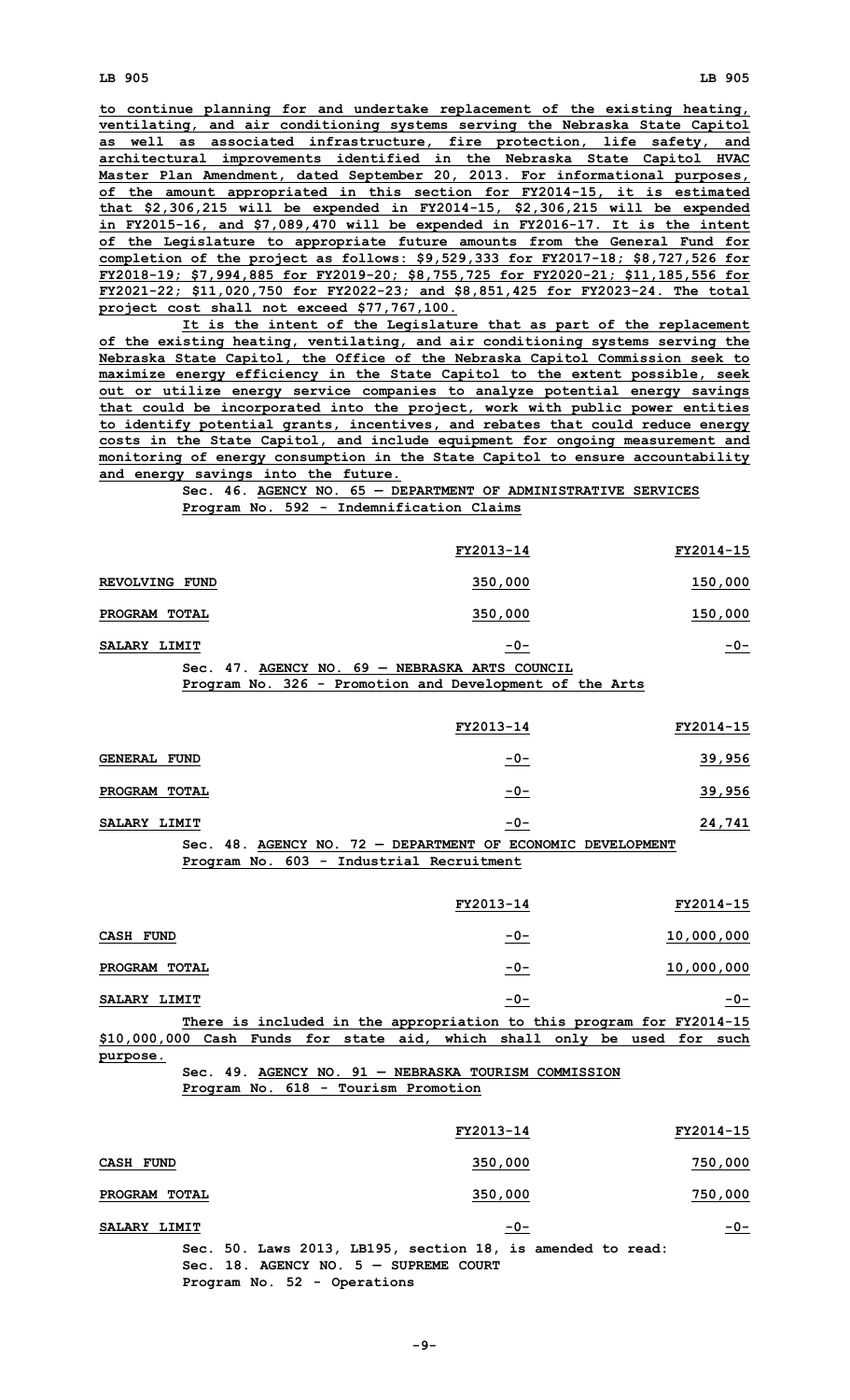|                      | FY2013-14    | FY2014-15             |
|----------------------|--------------|-----------------------|
| <b>GENERAL FUND</b>  | 28,346,445   | 28, 977, 730          |
| <b>GENERAL FUND</b>  | 28, 346, 445 | 28,986,003            |
| CASH FUND est.       | 2,462,030    | 2,475,998             |
| FEDERAL FUND est.    | 771,132      | 773,202               |
| <b>PROGRAM TOTAL</b> | 31,579,607   | <del>32,226,930</del> |
| PROGRAM TOTAL        | 31,579,607   | 32, 235, 203          |
| <b>SALARY LIMIT</b>  | 20,236,624   | 20,802,383            |
| SALARY LIMIT         | 20,236,624   | 21,336,472            |

**The Department of Administrative Services shall monitor the appropriations and expenditures for this program according to the following program classifications:**

**No. 34 - Court Administration**

**No. 40 - State Law Library No. 396 - County Court System**

**No. 399 - District Court Reporters**

**No. 405 - Court of Appeals**

**The unexpended General Fund appropriation balance existing on June 30, 2013, is hereby reappropriated.**

**The budget division of the Department of Administrative Services shall administratively transfer General Fund appropriations between Programs 52, 67, 420, and 435, within Agency 5, upon written certification by the State Court Administrator that the Supreme Court has determined that such transfer is necessary for the efficient functioning of statewide court operations and the proper administration of justice. The Salary Limit for Agency 5, Programs 52, 67, 420, and 435, may be administratively increased for any transfers made to Programs 52, 67, 420, and 435, pursuant to this section.**

**There is included in the appropriation to this program for FY2013-14 \$270,000 Cash Funds for dispute resolution state aid, which shall only be used for such purpose. There is included in the appropriation to this program for FY2014-15 \$270,000 Cash Funds for dispute resolution state aid, which shall only be used for such purpose.**

**There is included in the appropriation to this program for FY2013-14 \$550,000 Cash Funds for parenting plan mediation for indigent and lower-income persons involved in Parenting Act cases, as state aid, which shall only be used for such purpose. There is included in the appropriation to this program for FY2014-15 \$550,000 Cash Funds for parenting plan mediation for indigent and lower-income persons involved in Parenting Act cases, as state aid, which shall only be used for such purpose.**

**There is included in the appropriation to this program for FY2013-14 \$125,000 General Funds and for FY2014-15 \$250,000 \$258,273 General Funds for <sup>a</sup> one percent salary increase for county court employees in Program 396, which shall only be used for such purpose. Total expenditures for permanent and temporary salaries and per diems from funds appropriated for this salary increase shall not exceed \$109,000 for FY2013-14 or \$218,000 \$224,293 for FY2014-15. The appropriation made pursuant to this provision is in addition to any appropriated salary increase for county court employees effective on July 1, 2013, and July 1, 2014.**

**There is included in the appropriation to this program for FY2013-14 \$200,000 General Funds for court appointed special advocate state aid, which shall only be used for such purpose. There is included in the appropriation to this program for FY2014-15 \$200,000 General Funds for court appointed special advocate state aid, which shall only be used for such purpose.**

**Cash Fund expenditures for this program shall not be limited to the amounts shown.**

**Sec. 51. Laws 2013, LB195, section 46, is amended to read: Sec. 46. AGENCY NO. 13 — STATE DEPARTMENT OF EDUCATION Program No. 25 - Education, Administration, and Support**

**FY2013-14 FY2014-15**

**GENERAL FUND 11,156,837 11,287,486**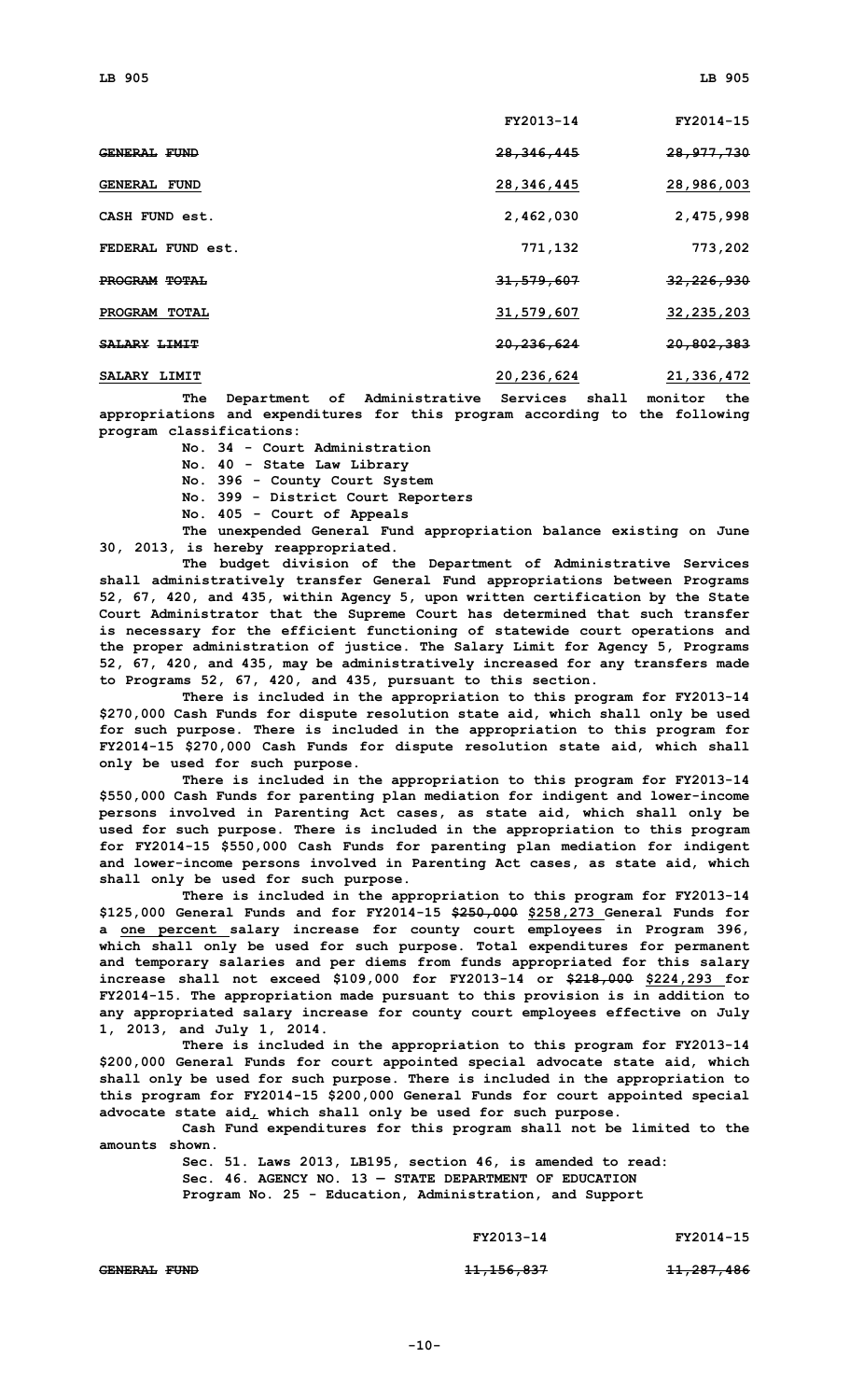| <b>GENERAL FUND</b>     | 11,252,635            | 11,921,816   |
|-------------------------|-----------------------|--------------|
| CASH FUND               | 1,489,441             | 1,496,838    |
| FEDERAL FUND est.       | 22,425,982            | 22,606,025   |
| REVOLVING FUND          | 204,728               | 204,728      |
| PROGRAM TOTAL           | 35, 276, 988          | 35,595,077   |
| PROGRAM<br><b>TOTAL</b> | 35, 372, 786          | 36,229,407   |
| <b>SALARY LIMIT</b>     | <del>12,749,149</del> | 13,028,787   |
| SALARY LIMIT            | 12,749,149            | 13, 138, 835 |

**The unexpended General Fund appropriation balance existing on June 30, 2013, is hereby reappropriated.**

**The Department of Administrative Services shall monitor the appropriations and expenditures for this program according to the following program classifications:**

**No. 25 - Commissioner's Office**

**No. 403 - Assessment/Report Card**

**No. 440 - Human Resources**

**No. 441 - Curriculum/Instruction/Innovation**

**No. 442 - Diversity Populations: Equity and Instructional Issues**

**No. 443 - Network Education and Technology Services**

**No. 444 - Office of Early Childhood**

**No. 445 - Data, Research, Evaluation, and Information Technology**

**No. 446 - Adult Program Services**

**No. <sup>447</sup> - School Improvement/Accreditation**

**No. 448 - Diversity Populations: Special Education**

**No. 449 - Federal Programs**

**No. 450 - Select Department-wide Costs**

**No. 451 - Finance and Organization Services**

**There is included in the appropriation to this program for FY2013-14 \$3,442,000 \$3,151,600 General Funds and \$2,750,000 Federal Funds estimate for statewide assessment and reporting, which shall only be used for such purpose. There is included in the appropriation to this program for FY2014-15 \$3,442,000 \$3,151,600 General Funds and \$2,750,000 Federal Funds estimate for statewide assessment and reporting, which shall only be used for such purpose.**

**There is included in the appropriation to this program for FY2013-14 \$75,000 General Funds for the review of poverty and limited English proficiency plans, including at least \$25,000 General Funds for performance auditing. There is included in the appropriation to this program for FY2014-15 \$75,000 General Funds for the review of poverty and limited English proficiency plans, including at least \$25,000 General Funds for performance auditing.**

**There is included in the appropriation to this program for FY2014-15 \$95,000 General Funds for an additional position for the early childhood education grant program. It is the intent of the Legislature to provide funding for the position for only three years, in FY2014-15, FY2015-16, and FY2016-17.**

**There is included in the appropriation to this program for FY2014-15 \$250,000 General Funds for <sup>a</sup> pilot project for <sup>a</sup> Microsoft IT Academy. It is the intent of the Legislature that the State Department of Education select school districts to participate in the pilot project which shall be conducted in collaboration with community colleges and business interests. There shall be statewide representation in the project, and at least two rural school districts shall be selected for participation in the project. An evaluation of the results of the project shall be provided to the Legislature electronically upon completion of the pilot project.**

> **Sec. 52. Laws 2013, LB195, section 47, is amended to read: Sec. 47. AGENCY NO. 13 — STATE DEPARTMENT OF EDUCATION Program No. 158 - Education Aid**

|                     | FY2013-14                | FY2014-15                |
|---------------------|--------------------------|--------------------------|
| <b>GENERAL FUND</b> | <del>1,110,824,778</del> | <del>1,156,902,240</del> |
| <b>GENERAL FUND</b> | 1,110,823,561            | 1,120,477,237            |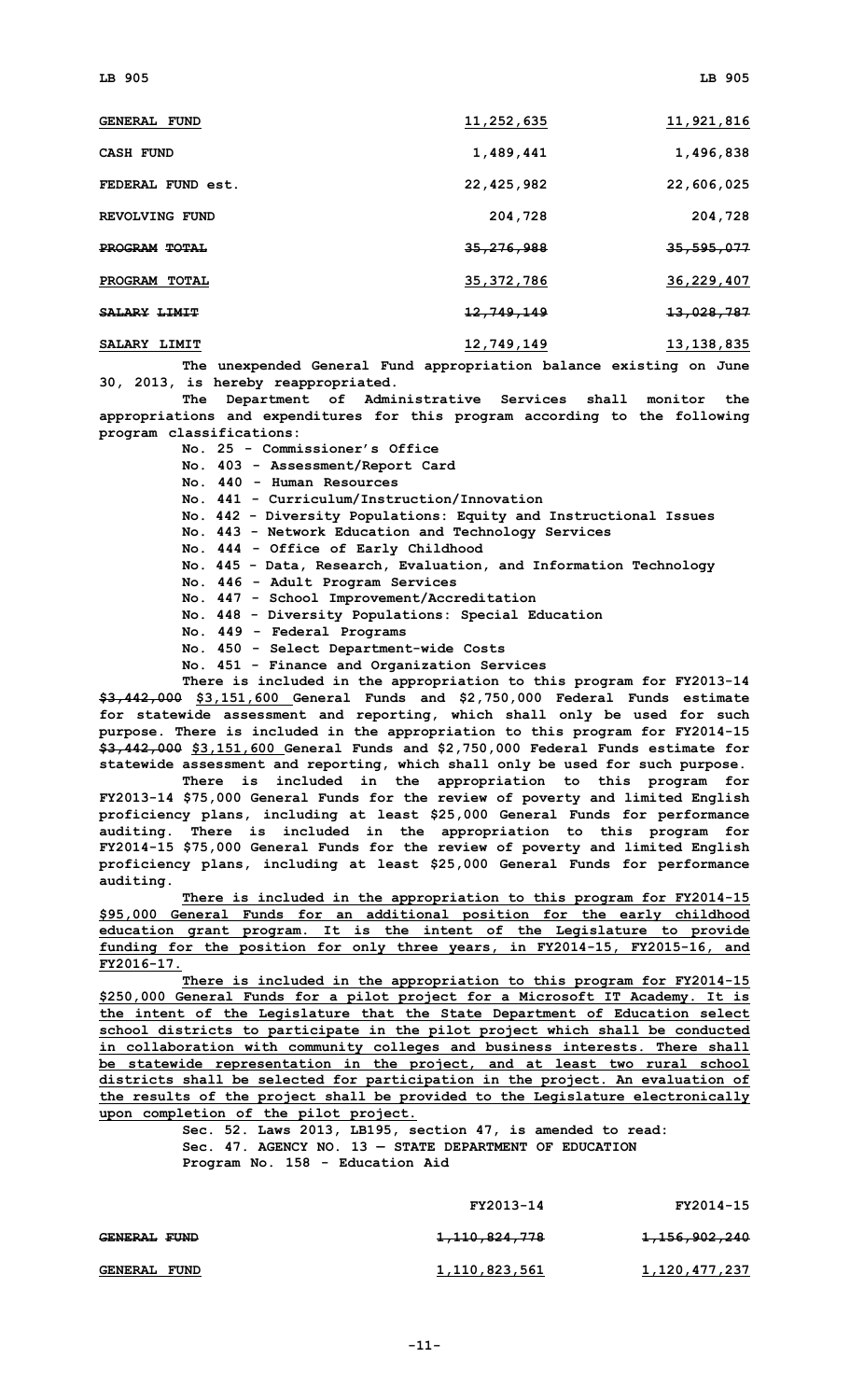| <b>CASH FUND</b>        | 3,240,938                | 3,240,938                |
|-------------------------|--------------------------|--------------------------|
| FEDERAL FUND est.       | 290,889,138              | 290,889,138              |
| <b>PROGRAM TOTAL</b>    | <del>1,404,954,854</del> | <del>1,451,032,316</del> |
| PROGRAM<br><b>TOTAL</b> | 1,404,953,637            | 1,414,607,313            |

**There is included in the appropriation to this program for FY2013-14 \$1,110,824,778 \$1,110,823,561 General Funds, \$3,240,938 Cash Funds, and \$290,889,138 Federal Funds estimate for state aid, which shall only be used for such purpose. There is included in the appropriation to this program for FY2014-15 \$1,156,902,240 \$1,120,477,237 General Funds, \$3,240,938 Cash Funds, and \$290,889,138 Federal Funds estimate for state aid, which shall only be used for such purpose.**

**There is included in the amount shown for FY2013-14 \$884,888,317 General Funds which are hereby appropriated to the Tax Equity and Educational Opportunities Fund, which fund is hereby appropriated to provide state aid to public school districts pursuant to the Tax Equity and Educational Opportunities Support Act. There is included in the amount shown for FY2014-15 \$920,786,352 \$880,642,147 General Funds which are hereby appropriated to the Tax Equity and Educational Opportunities Fund, which fund is hereby appropriated to provide state aid to public school districts pursuant to the Tax Equity and Educational Opportunities Support Act.**

**There is included in the amount shown for this program \$203,588,534 General Funds provided as state aid for FY2013-14 for special education reimbursement. There is included in the amount shown for this program \$213,767,961 General Funds provided as state aid for FY2014-15 for special education reimbursement.**

**There is included in the amount shown for this program \$465,500 General Funds provided as state aid for FY2013-14 and \$465,500 General Funds provided as state aid for FY2014-15 to carry out the provisions of subsection (2) of section 79-734.**

**There is included in the amount shown for this program \$10,488,509 General Funds provided as state aid for FY2013-14 and \$10,488,509 General Funds provided as state aid for FY2014-15 for core services for educational service units.**

**There is included in the amount shown for this program \$3,272,887 General Funds provided as state aid for FY2013-14 and \$3,272,887 General Funds provided as state aid for FY2014-15 for technology infrastructure for educational service units.**

**There is included in the amount shown for this program \$290,365 General Funds provided as state aid for FY2013-14 and \$290,365 General Funds provided as state aid for FY2014-15 for distance education aid to educational service units.**

**There is included in the amount shown for this program \$453,008 \$547,589 General Funds provided as state aid for FY2013-14 and \$453,008 General Funds provided as state aid for FY2014-15 for the school breakfast program.**

**There is included in the amount shown for this program \$392,032 General Funds provided as state aid for FY2013-14 and \$392,032 General Funds provided as state aid for FY2014-15 for the school lunch program.**

**There is included in the amount shown for this program \$214,664 General Funds provided as state aid for FY2013-14 and \$214,664 General Funds provided as state aid for FY2014-15 for adult basic education programs.**

**There is included in the amount shown for this program \$725,000 General Funds provided as state aid for FY2013-14 and \$725,000 General Funds provided as state aid for FY2014-15 for learning community aid.**

**There is included in the amount shown for this program \$1,915,962 \$1,820,164 General Funds provided as state aid for FY2013-14 and \$1,915,962 \$1,820,164 General Funds provided as state aid for FY2014-15 for early childhood education projects.**

**There is included in the amount shown for this program \$3,415,000 General Funds provided as one-time state aid for FY2014-15 for early childhood education projects. The unexpended General Fund appropriation balance existing on June 30, 2015, from this appropriation, is hereby reappropriated.**

**There is included in the amount shown for this program \$130,000 General Funds provided as state aid for FY2013-14 and \$130,000 General Funds provided as state aid for FY2014-15 for the Summer Food Service Program.**

**There is included in the amount shown for this program \$4,000,000 General Funds provided as state aid for FY2013-14 and \$4,000,000 General Funds provided as state aid for FY2014-15 for the Early Childhood Education Grant**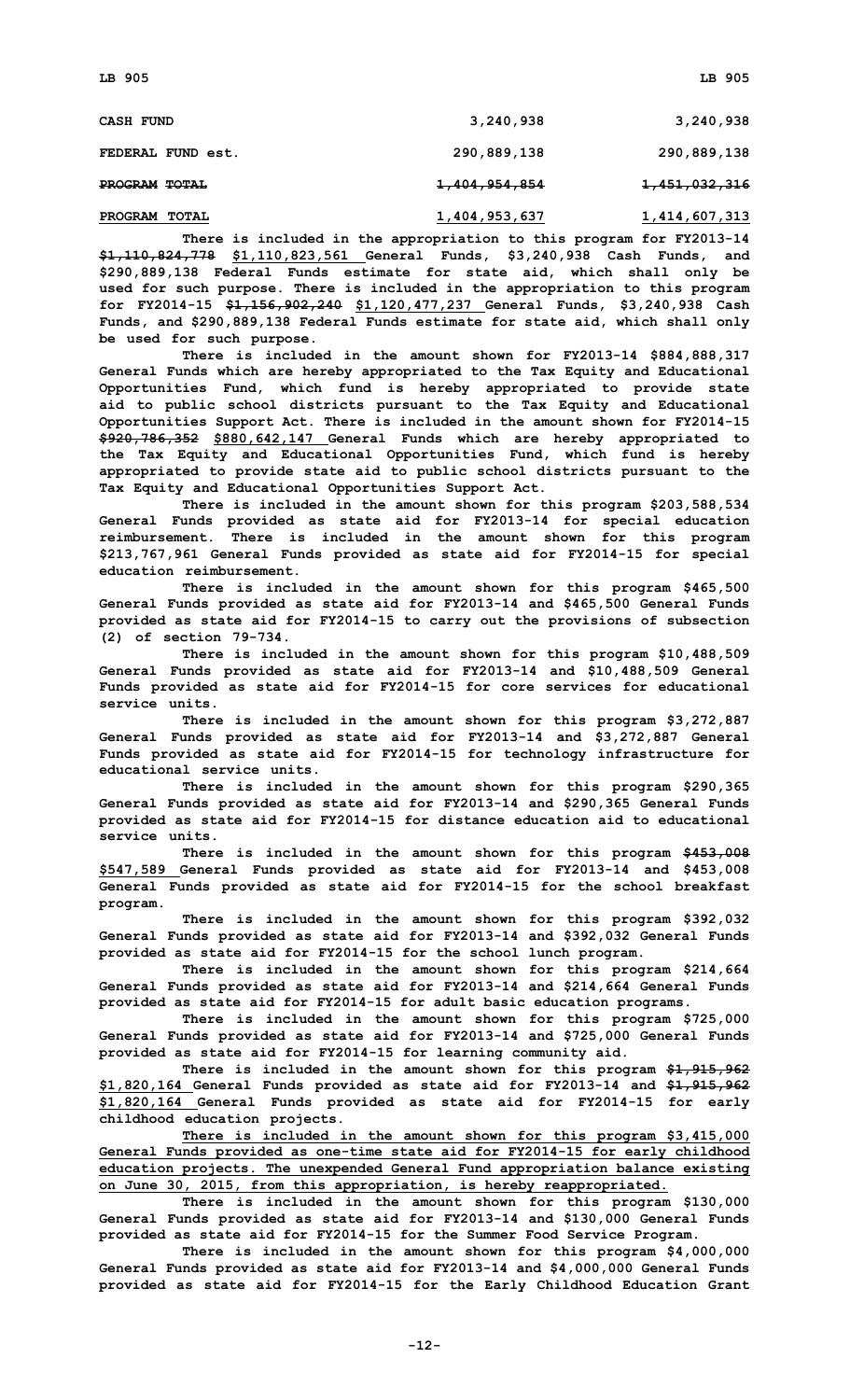**Program for at-risk children from birth to age three. It is the intent of the Legislature that <sup>a</sup> maximum of five percent of the \$4,000,000 of General Funds appropriated each fiscal year for the Early Childhood Education Grant Program for at-risk children from birth to age three may be used for evaluation and technical assistance.**

**There is included in the amount shown for this program \$400,000 General Funds provided as state aid for FY2014-15 to expand the Nurturing Healthy Behaviors program. It is the intent of the Legislature that <sup>a</sup> portion of the funds provided shall be used for at least one new program in the third congressional district.**

**On or before October 1 of each year, the Department of Health and Human Services and the State Department of Education shall jointly certify to the budget administrator of the budget division of the Department of Administrative Services the amount of federal medicaid funds paid to school districts pursuant to the Early Intervention Act for special education services for children age five years and older. The General Fund appropriation to the State Department of Education, Program 158, for state special education aid shall be decreased by an amount equal to the amount that would have been reimbursed with state General Funds to the school districts through the special education reimbursement process for special education services for children age five years and older that was paid to school districts or approved cooperatives with federal medicaid funds. There is hereby appropriated from the General Fund an amount equal to the amount certified to the budget administrator for FY2013-14 and FY2014-15 to the Department of Health and Human Services to aid in carrying out the provisions of Laws 1991, LB 701. The budget administrator shall distribute the amount appropriated between budget programs according to percentages certified by the Department of Health and Human Services.**

**Sec. 53. Laws 2013, LB195, section 48, is amended to read: Sec. 48. AGENCY NO. 13 — STATE DEPARTMENT OF EDUCATION Program No. 161 - Education Innovation**

|                  | FY2013-14            | FY2014-15            |
|------------------|----------------------|----------------------|
| <b>CASH FUND</b> | 7,497,133            | 7,444,800            |
| PROGRAM TOTAL    | <del>7,497,133</del> | <del>7,444,800</del> |
| <b>CASH FUND</b> | 7,897,133            | 7,844,800            |
| PROGRAM TOTAL    | 7,897,133            | 7,844,800            |
| SALARY LIMIT     | 70,821               | 72,485               |

**There is included in the appropriation to this program for FY2013-14 \$7,230,065 \$7,630,065 Cash Funds for state aid, which shall only be used for such purpose. There is included in the appropriation to this program for FY2014-15 \$7,335,816 \$7,735,816 Cash Funds for state aid, which shall only be used for such purpose.**

**There is included in the amount shown for this program \$1,000,000 \$1,400,000 Cash Funds provided as state aid for FY2013-14 and \$1,000,000 \$1,400,000 Cash Funds provided as state aid for FY2014-15 to fund the Excellence in Teaching Act.**

**There is included in the amount shown for this program \$2,100,000 Cash Funds provided as state aid for FY2013-14 for distance education equipment and incentives and \$2,150,000 Cash Funds provided as state aid for FY2014-15 for distance education incentives.**

**There is included in the amount shown for this program \$2,230,065 Cash Funds provided as state aid for FY2013-14 and \$2,285,816 Cash Funds provided as state aid for FY2014-15 for programs for learners with high ability.**

**There is included in the amount shown for this program \$1,700,000 Cash Funds provided as state aid for FY2013-14 and \$1,700,000 Cash Funds provided as state aid for FY2014-15 for early childhood education projects.**

**There is included in the amount shown for this program \$200,000 Cash Funds provided as state aid for FY2013-14 and \$200,000 Cash Funds provided as state aid for FY2014-15 for postsecondary educational bridge programs.**

**There is included in the amount shown for this program \$160,000 Cash Funds for FY2013-14 for administration of <sup>a</sup> standard college admission test pilot to students in the eleventh grade of <sup>a</sup> participating school district. Sec. 54. Laws 2013, LB195, section 67, is amended to read:**

**Sec. 67. AGENCY NO. 16 — DEPARTMENT OF REVENUE**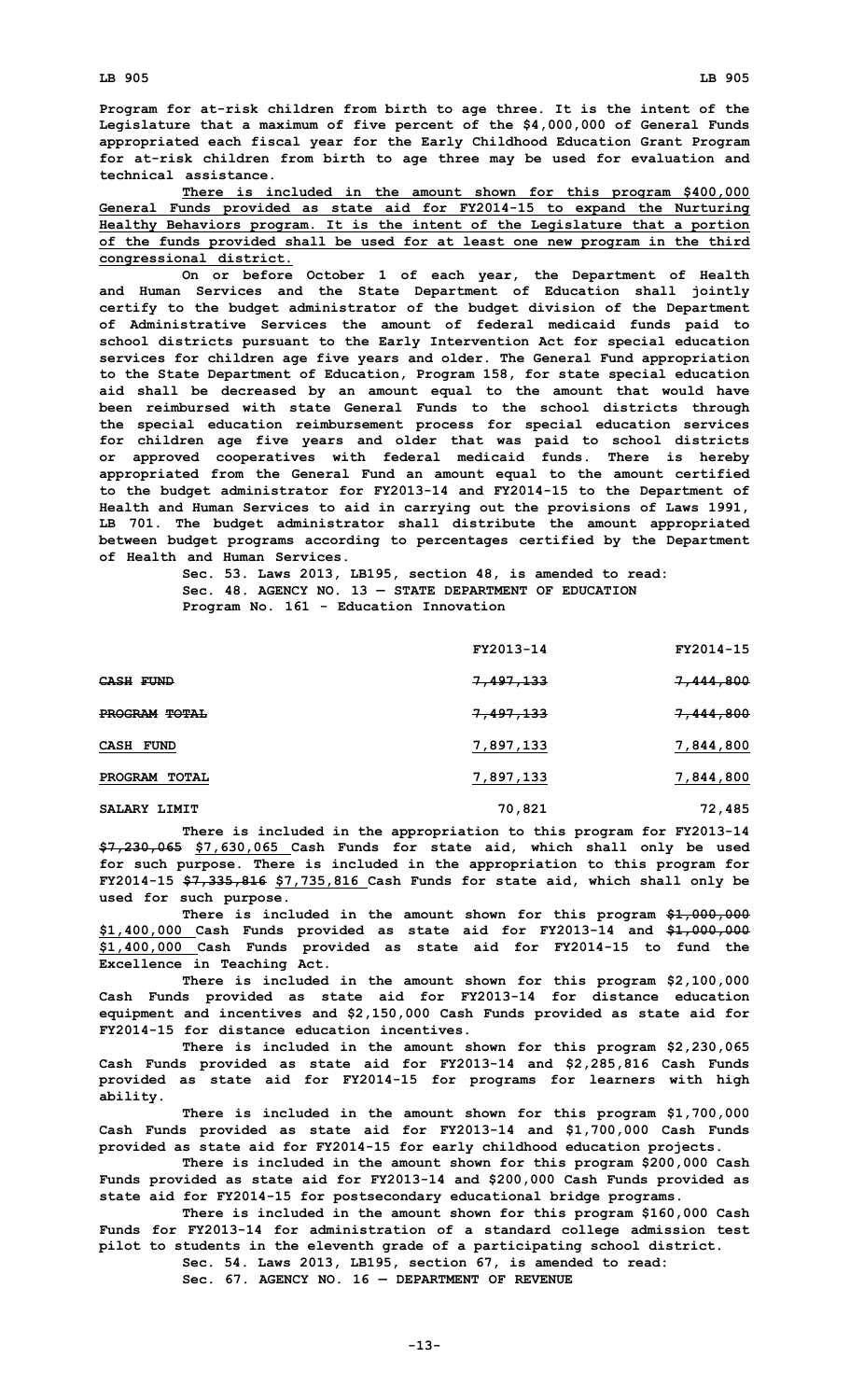|                         | FY2013-14  | FY2014-15             |
|-------------------------|------------|-----------------------|
| <b>GENERAL FUND</b>     | 71,600,000 | <del>74,900,000</del> |
| PROGRAM TOTAL           | 71,600,000 | 74,900,000            |
| <b>GENERAL FUND</b>     | 65,100,000 | 68,900,000            |
| <b>PROGRAM</b><br>TOTAL | 65,100,000 | 68,900,000            |

**There is included in the appropriation to this program for FY2013-14 \$71,600,000 \$65,100,000 General Funds for state aid, which shall only be used for such purpose. There is included in the appropriation to this program for FY2014-15 \$74,900,000 \$68,900,000 General Funds for state aid, which shall only be used for such purpose.**

> **Sec. 55. Laws 2013, LB195, section 75, is amended to read: Sec. 75. AGENCY NO. 17 — DEPARTMENT OF AERONAUTICS Program No. 26 - Administration and Services**

|                         | FY2013-14 | FY2014-15            |
|-------------------------|-----------|----------------------|
| CASH FUND est.          | 4,455,118 | <del>2,846,384</del> |
| CASH FUND est.          | 4,455,118 | 2,861,384            |
| PROGRAM TOTAL           | 4,455,118 | <del>2,846,384</del> |
| PROGRAM<br><b>TOTAL</b> | 4,455,118 | 2,861,384            |

**Cash Fund expenditures shall not be limited to the amount shown. There is included in the appropriation to this program for FY2013-14 \$25,200 Cash Funds for state aid, which shall only be used for such purpose. There is included in the appropriation to this program for FY2014-15 \$25,200 \$40,200 Cash Funds for state aid, which shall only be used for such purpose. Sec. 56. Laws 2013, LB195, section 87, is amended to read:**

**Sec. 87. AGENCY NO. 23 — DEPARTMENT OF LABOR**

**Program No. 31 - Division of Employment**

|                         | FY2013-14    | FY2014-15  |
|-------------------------|--------------|------------|
| <b>CASH FUND</b>        | 574,750      | 574,750    |
| CASH FUND               | 3,347,750    | 574,750    |
| FEDERAL FUND est.       | 47,736,744   | 45,879,291 |
| FEDERAL FUND est.       | 66,926,282   | 45,879,291 |
| <b>PROGRAM TOTAL</b>    | 48, 311, 494 | 46,454,041 |
| PROGRAM<br><b>TOTAL</b> | 70,274,032   | 46,454,041 |
| SALARY LIMIT            | 18,329,624   | 18,438,111 |

**The unexpended Cash Fund appropriation balance existing on June 30, 2013, is hereby reappropriated.**

**There is included in the appropriation to this program for FY2013-14 \$11,504,743 Federal Funds estimate for state aid, which shall only be used for such purpose. There is included in the appropriation to this program for FY2014-15 \$11,504,743 Federal Funds estimate for state aid, which shall only be used for such purpose.**

**There is included in this appropriation for FY2013-14 \$19,189,538 Federal Funds distributed to the state under sections 903(c), 903(d), and 903(f) of the federal Social Security Act, as amended, which shall only be used for the contributory retirement system established under section 48-609.**

**There is included in this appropriation for FY2013-14 \$2,773,000 Cash Funds which shall only be used for settlement or final judgment of those class action lawsuits filed in Lancaster County, Nebraska, by members of the contributory retirement system established under section 48-609.**

**The unexpended balance of the \$27,599,516 in Federal Funds appropriated in FY2004-05 under section 903(d) of the federal Social Security**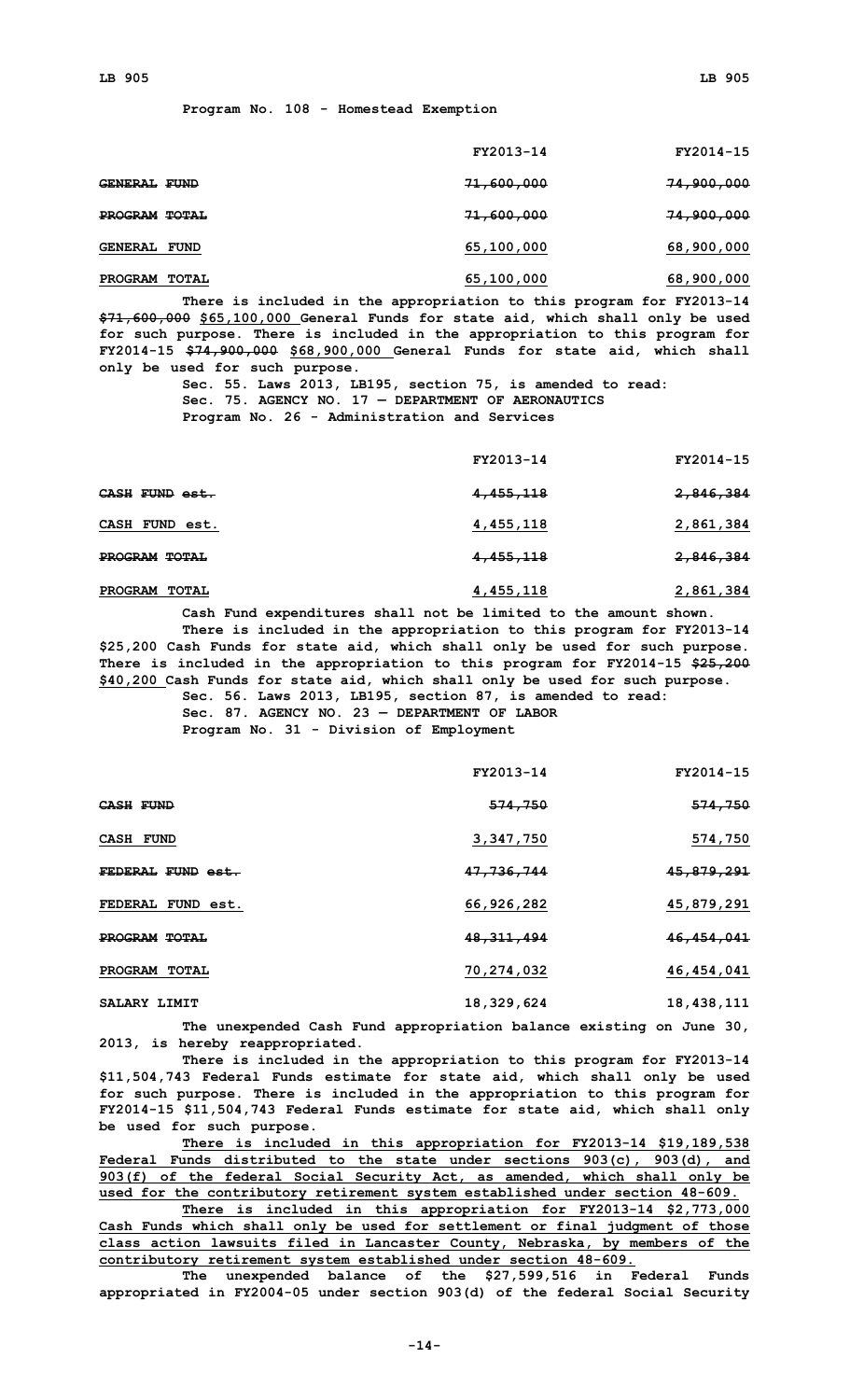#### **LB 905 LB 905**

**Act, as amended, existing on June 30, 2013, is hereby reappropriated. The unexpended balance of the \$3,116,126 in Federal Funds appropriated in FY2009-10 under section 903(g) of the federal Social Security Act, as amended, existing on June 30, 2013, is hereby reappropriated. The Department of Labor shall submit <sup>a</sup> schedule of proposed expenditures of the appropriation of section 903(c), 903(d), 903(f), and 903(g) funds made pursuant to this section for administrative purposes for fiscal years beginning on or after July 1, 2007, to the Legislature as <sup>a</sup> part of the regular budget submission process. All provisions of subsection (2) of section 48-621 except subdivision (2)(a)(i) shall apply to this appropriation of section 903(c), 903(d), 903(f), and 903(g) funds.**

**Sec. 57. Laws 2013, LB195, section 92, is amended to read: Sec. 92. AGENCY NO. 25 — DEPARTMENT OF HEALTH AND HUMAN SERVICES Program No. 32 - Medicaid Prescription Drug Act Administration**

|                             | FY2013-14              | FY2014-15            |
|-----------------------------|------------------------|----------------------|
| <b>GENERAL FUND</b>         | <del>1,273,700</del>   | <del>1,276,050</del> |
| FEDERAL FUND est.           | <del>1, 273, 698</del> | <del>1,276,048</del> |
| PROGRAM TOTAL               | 2,547,398              | <del>2,552,098</del> |
| <b>GENERAL FUND</b>         | 473,700                | 476,050              |
| FUND est.<br><b>FEDERAL</b> | 473,698                | 476,048              |
| PROGRAM<br><b>TOTAL</b>     | 947,398                | 952,098              |
| SALARY LIMIT                | 352,093                | 355,382              |

**The unexpended General Fund appropriation balance existing on June 30, 2013, is hereby reappropriated.**

> **Sec. 58. Laws 2013, LB195, section 94, is amended to read: Sec. 94. AGENCY NO. 25 — DEPARTMENT OF HEALTH AND HUMAN SERVICES Program No. 38 - Behavioral Health Aid**

|                     | FY2013-14  | FY2014-15    |
|---------------------|------------|--------------|
| GENERAL FUND        | 70,759,664 | 57, 344, 214 |
| <b>GENERAL FUND</b> | 70,759,664 | 67, 344, 214 |
| <b>CASH FUND</b>    | 14,582,280 | 14,582,280   |
| FEDERAL FUND est.   | 10,504,971 | 10,504,971   |
| PROGRAM TOTAL       | 95,846,915 | 82, 431, 465 |
| PROGRAM TOTAL       | 95,846,915 | 92, 431, 465 |

**There is included in the appropriation to this program for FY2013-14 \$70,759,664 General Funds, \$14,582,280 Cash Funds, and \$10,504,971 Federal Funds estimate for state aid, which shall only be used for such purpose. There is included in the appropriation to this program for FY2014-15 \$57,344,214 \$67,344,214 General Funds, \$14,582,280 Cash Funds, and \$10,504,971 Federal Funds estimate for state aid, which shall only be used for such purpose.**

**There is included in the amount shown as General Fund aid in this program \$1,389,908 General Funds for FY2013-14 and \$2,811,089 General Funds for FY2014-15 for an annual two and twenty-five hundredths percent increase in rates paid to providers of mental health and substance abuse services, which funds shall only be used for such purpose.**

**There is included in the amount shown as Cash Fund aid in this program \$6,500,000 Cash Funds for FY2013-14 and \$6,500,000 Cash Funds for FY2014-15 from the Nebraska Health Care Cash Fund to be used for community-based mental health and substance abuse services, including intermediate-level residential mental health services. It is the intent of the Legislature that these funds shall be distributed to each of the six behavioral health regions based upon <sup>a</sup> formula determined by the Department of Health and Human Services.**

**There is included in the amount shown as Cash Fund aid in this program \$2,599,660 Cash Funds for FY2013-14 and \$2,599,660 Cash Funds for FY2014-15 from the Nebraska Health Care Cash Fund to be used for rates paid to**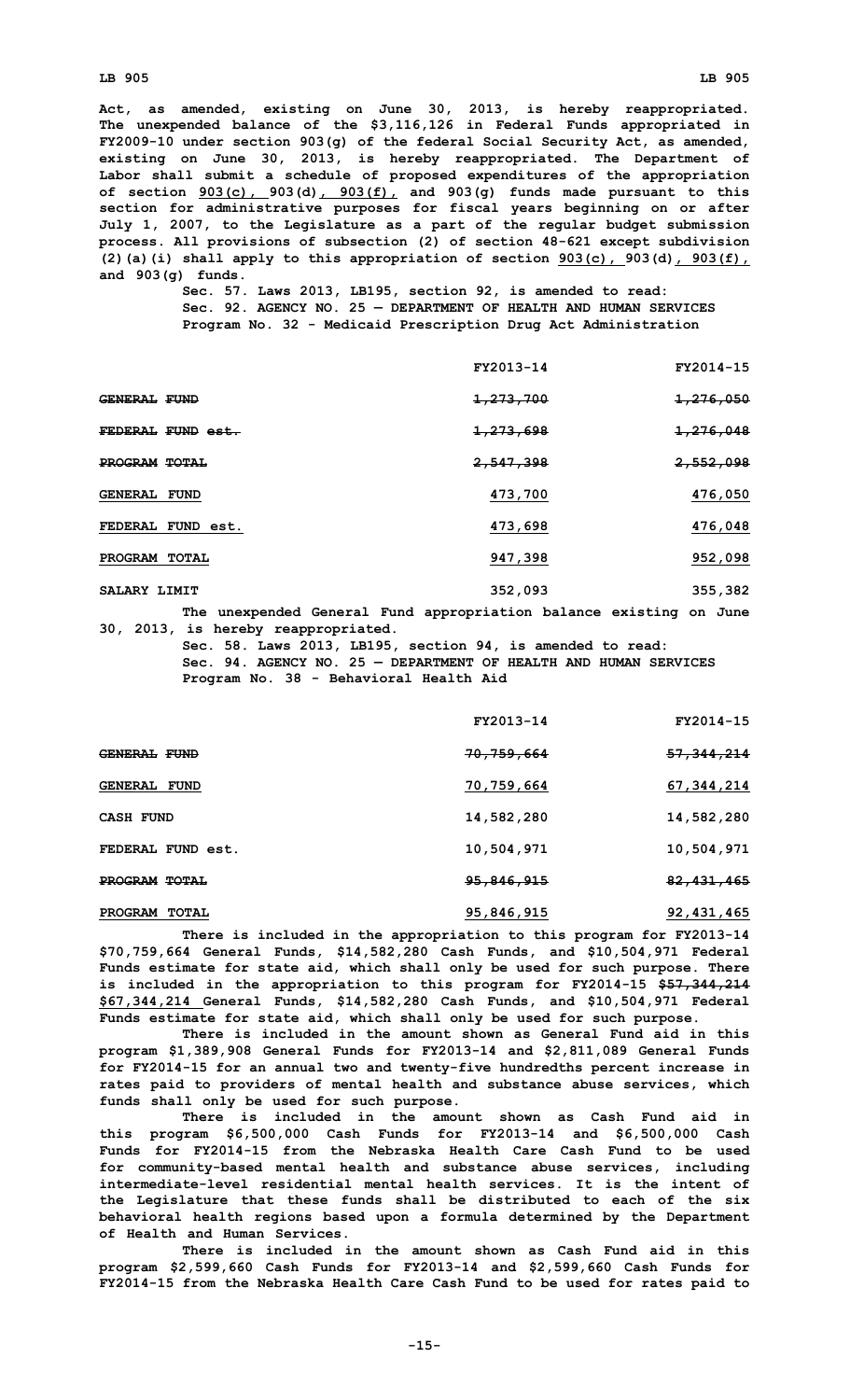**providers of mental health and substance abuse services.**

**There is included in the amount shown as Cash Fund aid in this program \$1,500,000 Cash Funds for FY2013-14 and \$1,500,000 Cash Funds for FY2014-15 from the Nebraska Health Care Cash Fund to be used for the cost of maintenance and treatment of persons in emergency protective custody under the Nebraska Mental Health Commitment Act.**

**There is included in the amount shown as Cash Fund aid in this program \$225,000 Cash Funds for FY2013-14 and \$225,000 Cash Funds for FY2014-15 from the Nebraska Health Care Cash Fund to be used for compulsive gamblers assistance programs.**

**It is the intent of the Legislature that funds appropriated in this section for FY2013-14 and FY2014-15 shall not be utilized to add behavioral health services, other than for normal inflationary increases and rate increases approved by the Legislature. This shall not preclude <sup>a</sup> shift in the use of funds for less intensive services.**

**It is the intent of the Legislature that any unexpended General Funds remaining from appropriations to this program on June 30, 2014, shall be allocated to the behavioral health regions to maintain services in FY2014-15.**

**The Department of Health and Human Services shall provide <sup>a</sup> quarterly report to the Appropriations Committee and the Health and Human Services Committee of the Legislature identifying the reduction in state expenditures, by fund source, for behavioral health services pursuant to the federal Patient Protection and Affordable Care Act. The initial quarterly report shall be submitted within one month after the quarter ending on March 31, 2014. Subsequent reports shall be submitted for the ensuing quarters, within one month after the end of each quarter, for the remainder of FY2013-14 and FY2014-15.**

**The reports shall indicate the monthly reductions in state expenditures for behavioral health services pursuant to the federal Patient Protection and Affordable Care Act. The reports shall separately show reductions in expenditures for mental health and substance abuse services, by fund source, by region, and by category of care. The expenditure reductions shall be based upon decreased expenditures relative to initial budgets approved by the Division of Behavioral Health of the Department of Health and Human Services for services each fiscal year.**

**The Department of Health and Human Services shall provide <sup>a</sup> report showing actual aid expenditures by subprogram, activity or service, region, and category of care for Program 38 - Behavioral Health Aid for FY2012-13. Using the same format, the Department of Health and Human Services shall provide <sup>a</sup> report showing the initial budget allocation by subprogram, activity or service, region, and category of care, for Program 38 - Behavioral Health Aid for FY2013-14. The reports shall be provided to the Appropriations Committee and Health and Human Services Committee of the Legislature by August 31, 2013.**

**The Department of Health and Human Services shall provide <sup>a</sup> report showing actual aid expenditures by subprogram, activity or service, region, and category of care for Program 38 - Behavioral Health Aid for FY2013-14. Using the same format, the Department of Health and Human Services shall provide <sup>a</sup> report showing the initial budget allocation by subprogram, activity or service, region, and category of care for Program 38 - Behavioral Health Aid for FY2014-15. The reports shall be provided to the Appropriations Committee and Health and Human Services Committee of the Legislature by August 31, 2014.**

**The reports required by this section shall be submitted electronically.**

> **Sec. 59. Laws 2013, LB195, section 102, is amended to read: Sec. 102. AGENCY NO. 25 — DEPARTMENT OF HEALTH AND HUMAN SERVICES Program No. 347 - Public Assistance**

|                     | FY2013-14              | FY2014-15              |
|---------------------|------------------------|------------------------|
| <b>GENERAL FUND</b> | <del>106,259,868</del> | <del>106,467,252</del> |
| <b>GENERAL FUND</b> | 103,359,868            | 108,244,583            |
| <b>CASH FUND</b>    | 3,560,000              | 3,560,000              |
| FEDERAL FUND est.   | <del>103,059,571</del> | <del>102,852,187</del> |
| PROGRAM TOTAL       | <del>212,879,439</del> | <del>212,879,439</del> |
| FEDERAL FUND est.   | 103,059,571            | 102,574,856            |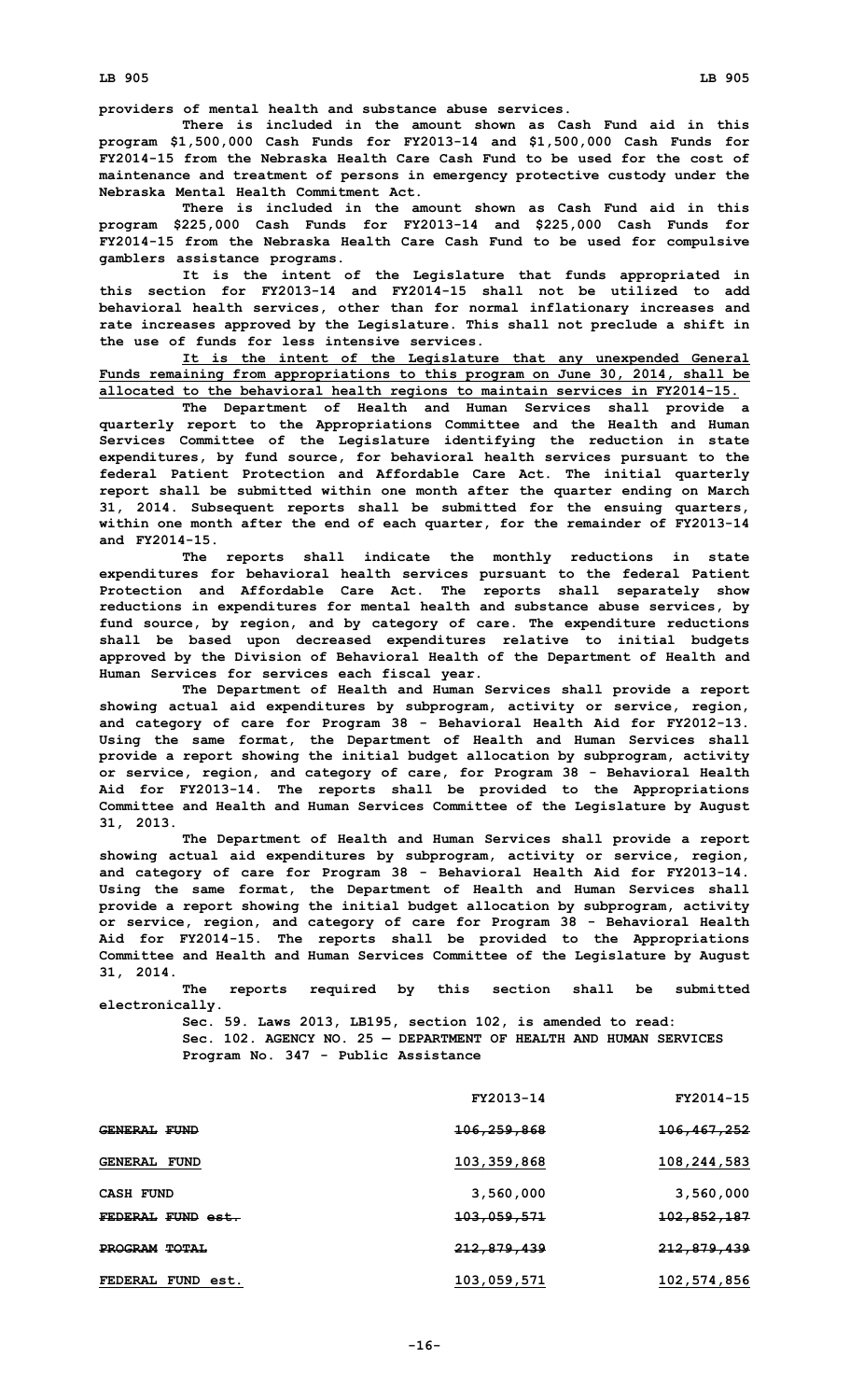## **PROGRAM TOTAL 209,979,439 214,379,439**

**There is included in the appropriation to this program for FY2013-14 \$106,259,868 \$103,359,868 General Funds, \$3,560,000 Cash Funds, and \$103,059,571 Federal Funds estimate for state aid, which shall only be used for such purpose. There is included in the appropriation to this program for FY2014-15 \$106,467,252 \$108,244,583 General Funds, \$3,560,000 Cash Funds, and \$102,852,187 \$102,574,856 Federal Funds estimate for state aid, which shall only be used for such purpose.**

**There is included in the appropriation to this program for FY2013-14 \$810,000 Cash Funds from the Nebraska Health Care Cash Fund for state aid to aid in carrying out the Nebraska Lifespan Respite Services Program and to provide payment to caregivers to purchase services under the respite subsidy program. There is included in the appropriation to this program for FY2014-15 \$810,000 Cash Funds from the Nebraska Health Care Cash Fund for state aid to aid in carrying out the Nebraska Lifespan Respite Services Program and to provide payment to caregivers to purchase services under the respite subsidy program.**

**There is included in the appropriation to this program for FY2013-14 \$660,000 General Funds and for FY2014-15 \$660,000 General Funds which shall be used solely to increase the reimbursement rate paid to providers of adult day services under the Title XX Program.**

> **Sec. 60. Laws 2013, LB195, section 103, is amended to read: Sec. 103. AGENCY NO. 25 — DEPARTMENT OF HEALTH AND HUMAN SERVICES Program No. 348 - Medical Assistance**

| FY2013-14                | FY2014-15                |
|--------------------------|--------------------------|
| <del>710,246,224</del>   | <del>773,559,908</del>   |
| 703,688,424              | 775,093,326              |
| <del>38,681,662</del>    | <del>38,681,662</del>    |
| 38,681,662               | 46, 381, 662             |
| <del>1,105,758,211</del> | <del>1,167,069,129</del> |
| <del>1,854,686,097</del> | <del>1,979,310,699</del> |
| 1,104,116,011            | 1, 163, 014, 792         |
|                          |                          |

**There is included in the appropriation to this program for FY2013-14 \$710,246,224 \$703,688,424 General Funds, \$38,681,662 \$38,681,662 Cash Funds, and \$1,105,758,211 \$1,104,116,011 Federal Funds estimate for state aid, which shall only be used for such purpose. There is included in the appropriation to this program for FY2014-15 \$773,559,908 \$775,093,326 General Funds, \$38,681,662 \$46,381,662 Cash Funds, and \$1,167,069,129 \$1,163,014,792 Federal Funds estimate for state aid, which shall only be used for such purpose.**

**PROGRAM TOTAL 1,846,486,097 1,984,489,780**

**There is included in the appropriation to this program for FY2013-14 \$4,765,896 Cash Funds for state aid for the continuation of the behavioral health provider rate increase and behavioral health provider rate increase for managed care, inpatient services, and residential treatment services provided with funds from the Nebraska Health Care Cash Fund. There is included in the appropriation to this program for FY2014-15 \$4,765,896 Cash Funds for state aid for the continuation of the behavioral health provider rate increase and behavioral health provider rate increase for managed care, inpatient services, and residential treatment services provided with funds from the Nebraska Health Care Cash Fund.**

**There is included in the appropriation to this program for FY2013-14 \$450,000 Cash Funds from the Nebraska Health Care Cash Fund for <sup>a</sup> state plan amendment covering tobacco-use cessation in compliance with Title XIX of the federal Social Security Act. There is included in the appropriation to this program for FY2014-15 \$450,000 Cash Funds from the Nebraska Health Care Cash Fund for <sup>a</sup> state plan amendment covering tobacco-use cessation in compliance with Title XIX of the federal Social Security Act. The smoking cessation funding for FY2013-14 and FY2014-15 is for the costs of tobacco-use cessation counseling and tobacco-use cessation pharmaceuticals approved by the federal Food and Drug Administration for such purpose.**

**The Department of Health and Human Services shall send to the**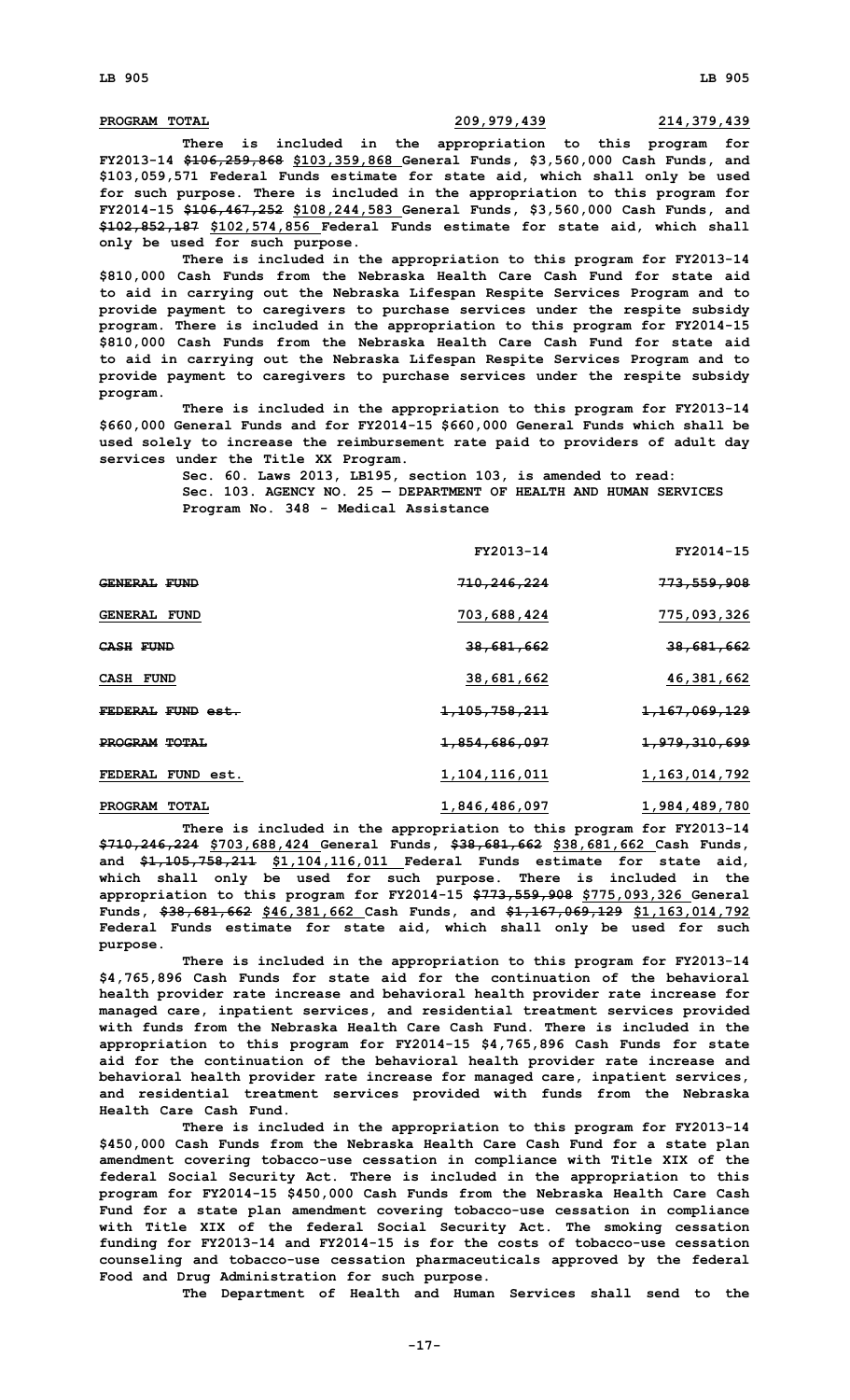**Appropriations Committee of the Legislature the quarterly network access report from the behavioral health managed care provider as required by the contract. Additionally, on October 1, January 1, April 1, and July 1 of each year, the department shall report such rates of initial service authorizations, reauthorizations subsequent to initial service authorizations, and denials for behavioral health services broken out by the following age groups: Children under the age of 19; adults ages 19 to 64; and adults age 65 and older. The reports required to be submitted to the Appropriations Committee of the Legislature by this section shall be submitted electronically.**

**It is the intent of the Legislature that phased-down state contributions to the federal government as defined and required by the Medicare Prescription Drug, Improvement, and Modernization Act of 2003 may be made from appropriations to this program.**

**There is included in the appropriation to this program for FY2014-15 \$7,700,000 Cash Funds from funds transferred from the University of Nebraska Medical Center and an estimated \$9,200,000 federal funds for supplemental payments to the University of Nebraska Medical Center. The payments are allowed pending the approval of <sup>a</sup> Medicaid State Plan Amendment by the Centers for Medicare and Medicaid.**

**There is included in the appropriation to this program for FY2014-15 \$-0- Cash Funds from the Health and Human Services Cash Fund (Fund 22555) for FY2014-15.**

**Sec. 61. Laws 2013, LB195, section 107, is amended to read: Sec. 107. AGENCY NO. 25 — DEPARTMENT OF HEALTH AND HUMAN SERVICES Program No. 365 - Mental Health Operations**

|                     | FY2013-14    | FY2014-15             |
|---------------------|--------------|-----------------------|
| <b>GENERAL FUND</b> | 32, 365, 551 | <del>32,960,195</del> |
| <b>GENERAL FUND</b> | 31, 131, 107 | 33,011,689            |
| <b>CASH FUND</b>    | 3,960,931    | 4,010,320             |
| FEDERAL FUND est.   | 10,045,572   | <u>10,181,401</u>     |
| PROGRAM TOTAL       | 46, 372, 054 | <del>47,151,916</del> |
| FEDERAL FUND est.   | 10,045,572   | 10,129,907            |
| PROGRAM TOTAL       | 45,137,610   | 47, 151, 916          |
| <b>SALARY LIMIT</b> | 26,389,261   | 26,925,417            |
| SALARY LIMIT        | 26,389,261   | 26,925,417            |

**The unexpended General Fund appropriation balance existing on June 30, 2013, is hereby reappropriated.**

**The Department of Administrative Services shall monitor the appropriations and expenditures for this program according to the following program classifications:**

**No. 361 - Hastings Regional Center**

**Services**

**No. 363 - Lincoln Regional Center**

**No. 379 - Evaluation and Screening - Community-Based Residential**

**Sec. 62. Laws 2013, LB195, section 108, is amended to read: Sec. 108. AGENCY NO. 25 — DEPARTMENT OF HEALTH AND HUMAN SERVICES Program No. 421 - Beatrice State Developmental Center**

|                     | FY2013-14             | FY2014-15             |
|---------------------|-----------------------|-----------------------|
| <b>GENERAL FUND</b> | <del>24,853,539</del> | <del>25,670,720</del> |
| GENERAL FUND        | 24,853,539            | 25,858,853            |
| CASH FUND           | 2,711,482             | 2,711,482             |
| FEDERAL FUND est.   | <del>22,352,650</del> | <del>22,434,244</del> |
| FEDERAL FUND est.   | 22,352,650            | 22, 246, 111          |
| PROGRAM TOTAL       | 49,917,671            | 50,816,446            |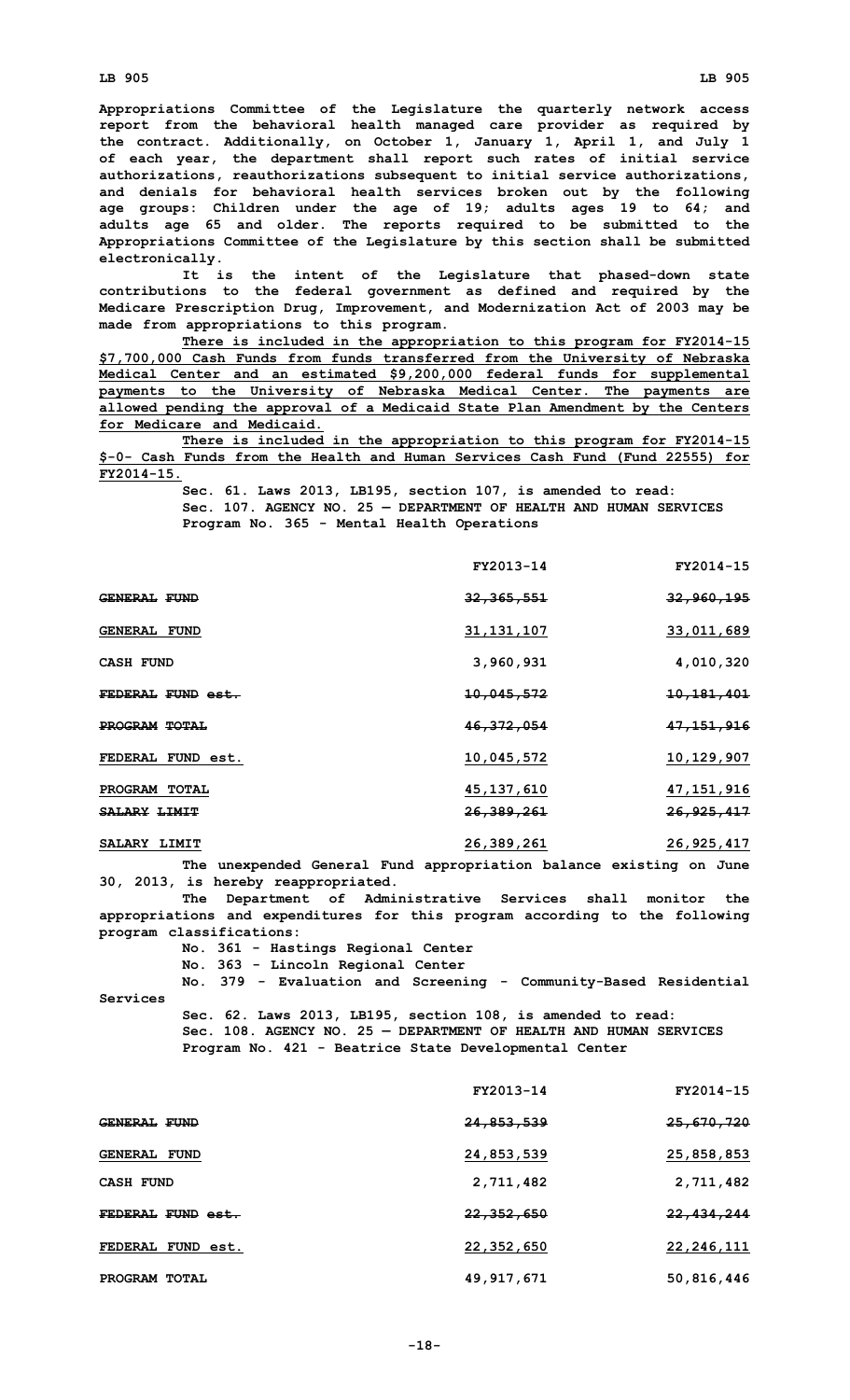**SALARY LIMIT 25,950,970 26,463,086**

**The unexpended General Fund appropriation balance existing on June 30, 2013, is hereby reappropriated.**

**The chief executive officer of the Department of Health and Human Services shall certify to the budget administrator of the budget division of the Department of Administrative Services the FY2013-14 and FY2014-15 unexpended appropriation balances for the Beatrice State Developmental Center, Program 421, which are available to transition and maintain persons transferred from the Beatrice State Developmental Center to community-based developmental disability or other services. The budget administrator of the budget division of the Department of Administrative Services shall administratively transfer during FY2013-14 and FY2014-15 available unexpended appropriation balances as certified by the chief executive officer of the Department of Health and Human Services from the Beatrice State Developmental Center, Program 421, to Developmental Disability Aid, Program 424, and Medical Assistance, Program 348.**

> **Sec. 63. Laws 2013, LB195, section 109, is amended to read: Sec. 109. AGENCY NO. 25 — DEPARTMENT OF HEALTH AND HUMAN SERVICES**

**Program No. 424 - Developmental Disability Aid**

|                                | FY2013-14              | FY2014-15              |
|--------------------------------|------------------------|------------------------|
| GENERAL FUND                   | <del>109,173,012</del> | <del>126,248,291</del> |
| <b>GENERAL FUND</b>            | 109, 173, 012          | 137,040,195            |
| <b>CASH FUND</b>               | 6,312,000              | 6,312,000              |
| PROGRAM TOTAL                  | <del>115,485,012</del> | <del>132,560,291</del> |
| <b>PROGRAM</b><br><b>TOTAL</b> | 115,485,012            | 143,352,195            |

**(1) There is included in the appropriation to this program for FY2013-14 \$109,173,012 \$109,173,012 General Funds and \$6,312,000 Cash Funds for state aid, which shall only be used for such purpose. There is included in the appropriation to this program for FY2014-15 \$126,248,291 \$137,040,195 General Funds and \$6,312,000 Cash Funds for state aid, which shall only be used for such purpose.**

**(2) There is included in the amount shown as Cash Fund aid in this program for FY2013-14 \$5,000,000 Cash Funds and for FY2014-15 \$5,000,000 Cash Funds from the Nebraska Health Care Cash Fund to be used for services for persons with developmental disabilities (1) (a) who were on the waiting list for such services prior to July 1, 2001, and began receiving such services on and after such date and (2) (b) who are on the waiting list for such services on and after July 1, 2013, beginning with those who have been on the waiting list for the greatest length of time past their date of need.**

**(3) There is included in the amount shown as General Fund aid in this program for FY2013-14 \$2,826,383 General Funds for <sup>a</sup> two and twenty-five hundredths percent increase in rates paid to providers of developmental disability services, which shall only be used for such purpose.**

**(4) There is included in the amount shown as General Fund aid in this program for FY2014-15 \$2,595,048 General Funds for <sup>a</sup> two percent increase in rates paid to providers of developmental disability services, which shall only be used for such purpose.**

**(5)(a) There is included in the amount shown for this program for FY2014-15 \$1,500,000 General Funds for <sup>a</sup> State Ward Permanency Pilot Project which is hereby created. The pilot project shall provide developmental disabilities services to state wards in order to provide optimal habilitative supports and promote permanency.**

**(b) The pilot project shall serve (i) state wards who are eligible for services through the Division of Developmental Disabilities of the Department of Health and Human Services and who do not qualify for priority status and (ii) state wards who are in need of habilitative supports to achieve permanency. Services shall include any service provided pursuant to the Developmental Disabilities Services Act available to persons under twenty-one years of age.**

**(c) <sup>A</sup> state ward shall be eligible to participate in the pilot project if he or she qualifies for developmental disabilities services and has been assessed to need individually planned and coordinated habilitative supports, such as those addressing skills necessary for self-care, communication, mobility, and capacity for independent living. State wards**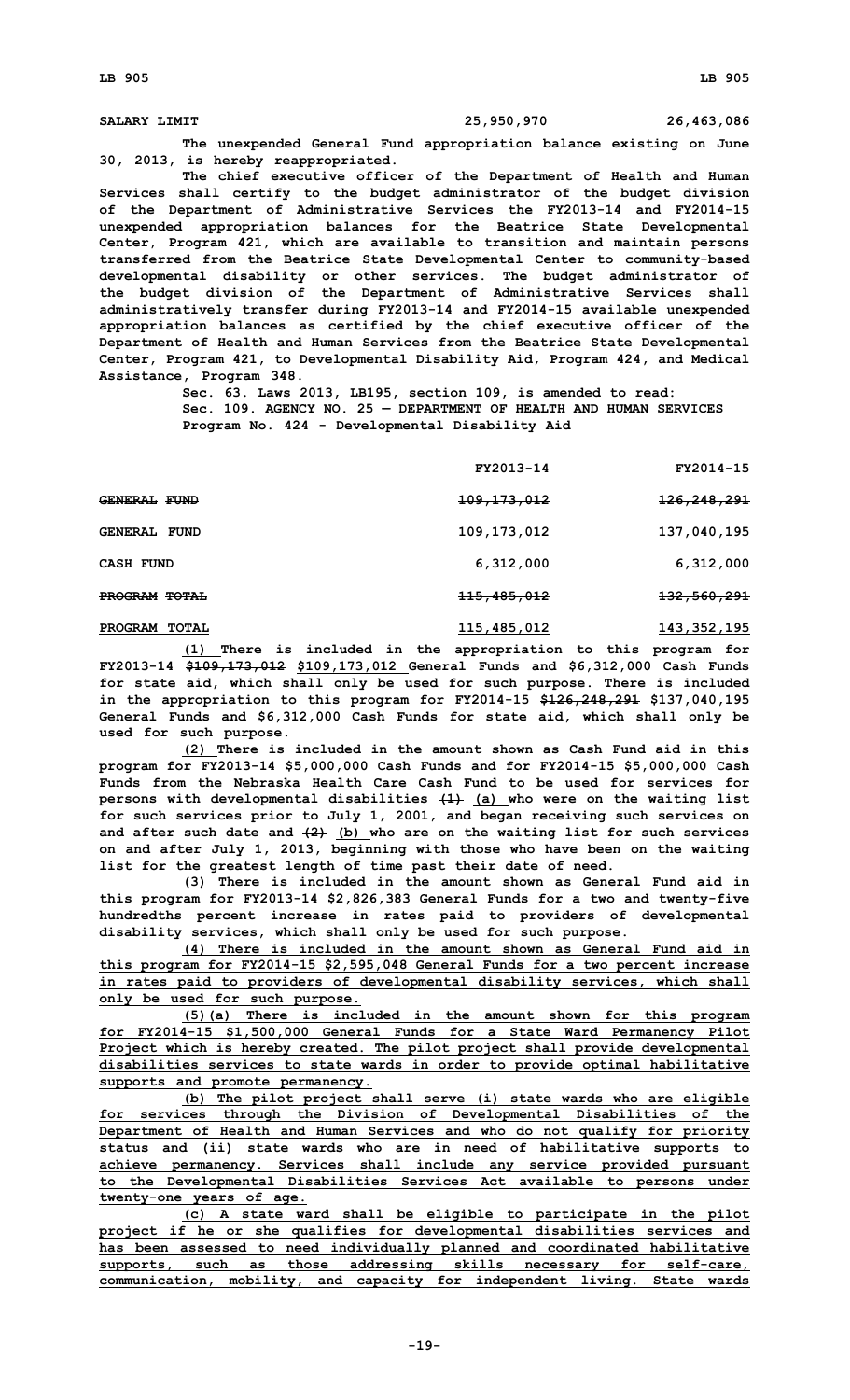**(d) The Division of Developmental Disabilities of the Department of Health and Human Services, the Division of Children and Family Services of the department or any lead agency, the State Department of Education, and developmental disabilities service providers shall collaborate to implement the pilot project to promote stability and permanency for state wards, to provide assessments, and to provide training to caseworkers and service providers.**

**(e) The pilot project shall collect data on the following:**

**(i) The impact of services provided pursuant to the pilot project on state wards' developmental progress;**

**(ii) The number of state wards participating in the pilot project who achieve permanency in the child welfare system, including adoption, permanent guardianship, reunification, or another form of permanency;**

**(iii) The level of stability in placements for state wards participating in the pilot project;**

**(iv) The total number of state wards participating in the pilot project and their current status in the child welfare system; and**

**(v) The impact on the overall support to families before and after permanency is achieved through adoption, permanent guardianship, reunification, or another form of permanency for twelve months following court involvement.**

**(f) Data collected from the project shall be reported to the Foster Care Review Office which shall analyze the data and electronically provide <sup>a</sup> report to the Health and Human Services Committee of the Legislature and the Appropriations Committee of the Legislature every six months during the term of the pilot project.**

**(g) The pilot project shall terminate June 30, 2016.**

**(6) There is included in the amount shown as General Fund aid in this program for FY2013-14 \$1,946,650 General Funds and for FY2014-15 \$3,893,300 \$8,638,300 General Funds to be used for services for persons with developmental disabilities who were on the waiting list and past their date of need for services as of January 18, 2013, beginning with those who have been on the waiting list for the greatest length of time past their date of need.**

**(7) It is the intent of the Legislature that the Department of Health and Human Services shall provide <sup>a</sup> quarterly report to the Legislature regarding the usage of General Funds and Federal Funds for the waiting list. The initial quarterly report shall be submitted within two weeks after the quarter ending September 30, 2013. Subsequent reports shall be submitted for the ensuing quarters, within two weeks after the end of each quarter, for FY2013-14 and FY2014-15. The reports shall include, but not be limited to, the number of persons offered services, the type of service offered and the cost of such services, the number of persons accepting services, the services accepted, the cost of each type of service accepted in each fiscal year, and ongoing annual expenditures for such services.**

**(8) The reports required by this section shall be submitted electronically.**

**Sec. 64. Laws 2013, LB195, section 142, is amended to read: Sec. 142. AGENCY NO. 33 — GAME AND PARKS COMMISSION Program No. 162 - Environmental Trust**

|               | FY2013-14  | FY2014-15             |
|---------------|------------|-----------------------|
| CASH FUND     | 18,054,278 | <del>18,060,433</del> |
| PROGRAM TOTAL | 18,054,278 | 18,060,433            |
| CASH FUND     | 22,304,278 | 20,060,433            |
| PROGRAM TOTAL | 22,304,278 | 20,060,433            |
| SALARY LIMIT  | 251,575    | 256,916               |

**There is included in the appropriation to this program for FY2013-14 \$17,500,000 \$21,750,000 Cash Funds for state aid, which shall only be used for such purpose. There is included in the appropriation to this program for FY2014-15 \$17,500,000 \$19,500,000 Cash Funds for state aid, which shall only be used for such purpose.**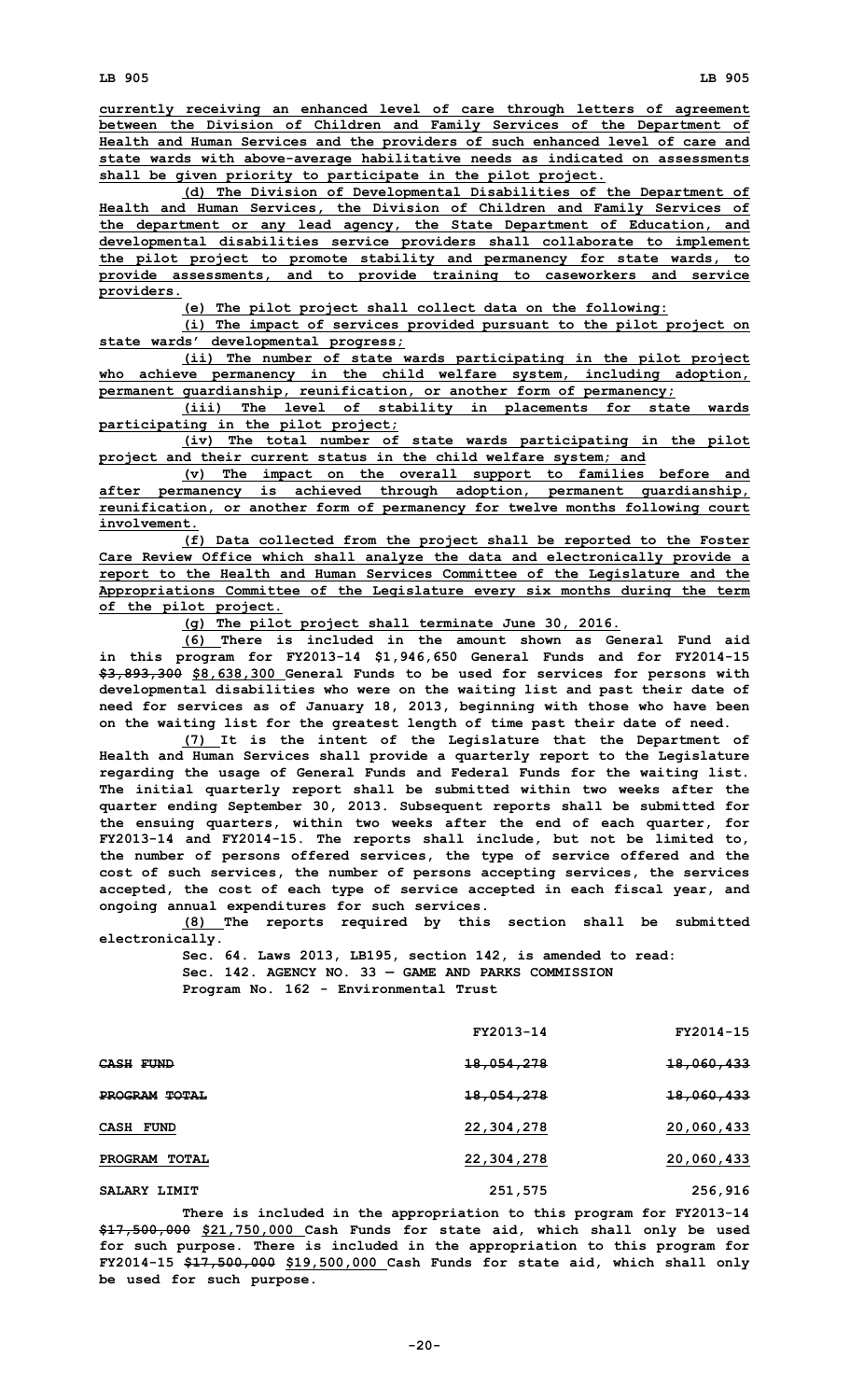**Sec. 65. Laws 2013, LB195, section 161, is amended to read: Sec. 161. AGENCY NO. 46 — DEPARTMENT OF CORRECTIONAL SERVICES Program No. 200 - Operations**

|                      | FY2013-14              | FY2014-15              |
|----------------------|------------------------|------------------------|
| <b>GENERAL FUND</b>  | <del>166,726,953</del> | 170, 532, 912          |
| <b>GENERAL FUND</b>  | 171,557,925            | 179,722,069            |
| <b>CASH FUND</b>     | 1,741,500              | 1,741,500              |
| FEDERAL FUND est.    | 1,745,232              | 1,751,929              |
| REVOLVING FUND est.  | 18,485,218             | 18,580,670             |
| <b>PROGRAM TOTAL</b> | <del>188,698,903</del> | <del>192,607,011</del> |
| PROGRAM TOTAL        | 193, 529, 875          | 201,796,168            |
| SALARY LIMIT         | 94,802,231             | 96, 943, 042           |
| SALARY LIMIT         | 94, 821, 515           | 97,058,742             |

**The unexpended General Fund and Cash Fund appropriation balances existing on June 30, 2013, are hereby reappropriated.**

**Included in the salary limitations provided by this section is \$3,800,991 for FY2013-14 and \$3,888,017 for FY2014-15 for Revolving Fund salaries for program classifications 390 and 563, that shall not be limited to the amounts shown.**

**The Department of Administrative Services shall monitor the appropriations and expenditures for this program according to the following program classifications:**

> **No. 260 - Nebraska Correctional Youth Facility No. 300 - Tecumseh Correctional Center No. 368 - Lincoln Community Corrections Center No. 369 - Omaha Community Corrections Center No. 370 - Central Office No. 372 - Nebraska State Penitentiary No. 373 - Nebraska Center for Women - York No. 375 - Diagnostic and Evaluation Center No. 376 - Lincoln Correctional Center No. 377 - Omaha Correctional Center No. 386 - McCook Incarceration Work Camp No. 389 - Adult Parole Administration No. 390 - Federal Surplus Property No. 495 - Department Central Warehouse No. 563 - Correctional Industries Revolving Fund expenditures shall not be limited to the amounts**

**shown.**

**It is intended that the Department of Correctional Services shall maintain <sup>a</sup> Department Contingency Fund and <sup>a</sup> Department Equipment Fund.**

**There is included in the appropriation to this program, \$723,604 General Funds for FY2013-14, which shall only be used to contract with county jail facilities to house Department of Correctional Services facilities inmates on <sup>a</sup> temporary basis. There is included in the appropriation to this program, \$4,226,625 General Funds for FY2014-15, which shall only be used to contract with county jail facilities to house Department of Correctional Services facilities inmates on <sup>a</sup> temporary basis.**

**It is the intent of the Legislature that the Department of Correctional Services investigate the feasibility of leasing the former Lancaster County jail facility located in Air Park and owned by the Airport Authority of the City of Lincoln, Nebraska, and whether leasing this facility could be part of the long-term plan of the department in addressing the overcrowding of current department facilities. The department shall issue <sup>a</sup> report to the Appropriations Committee of the Legislature electronically on this subject by January 1, 2015.**

**Sec. 66. Laws 2013, LB195, section 167, is amended to read:**

**Sec. 167. AGENCY NO. 48 — COORDINATING COMMISSION FOR POSTSECONDARY EDUCATION**

**Program No. 640 - Postsecondary Education Coordination**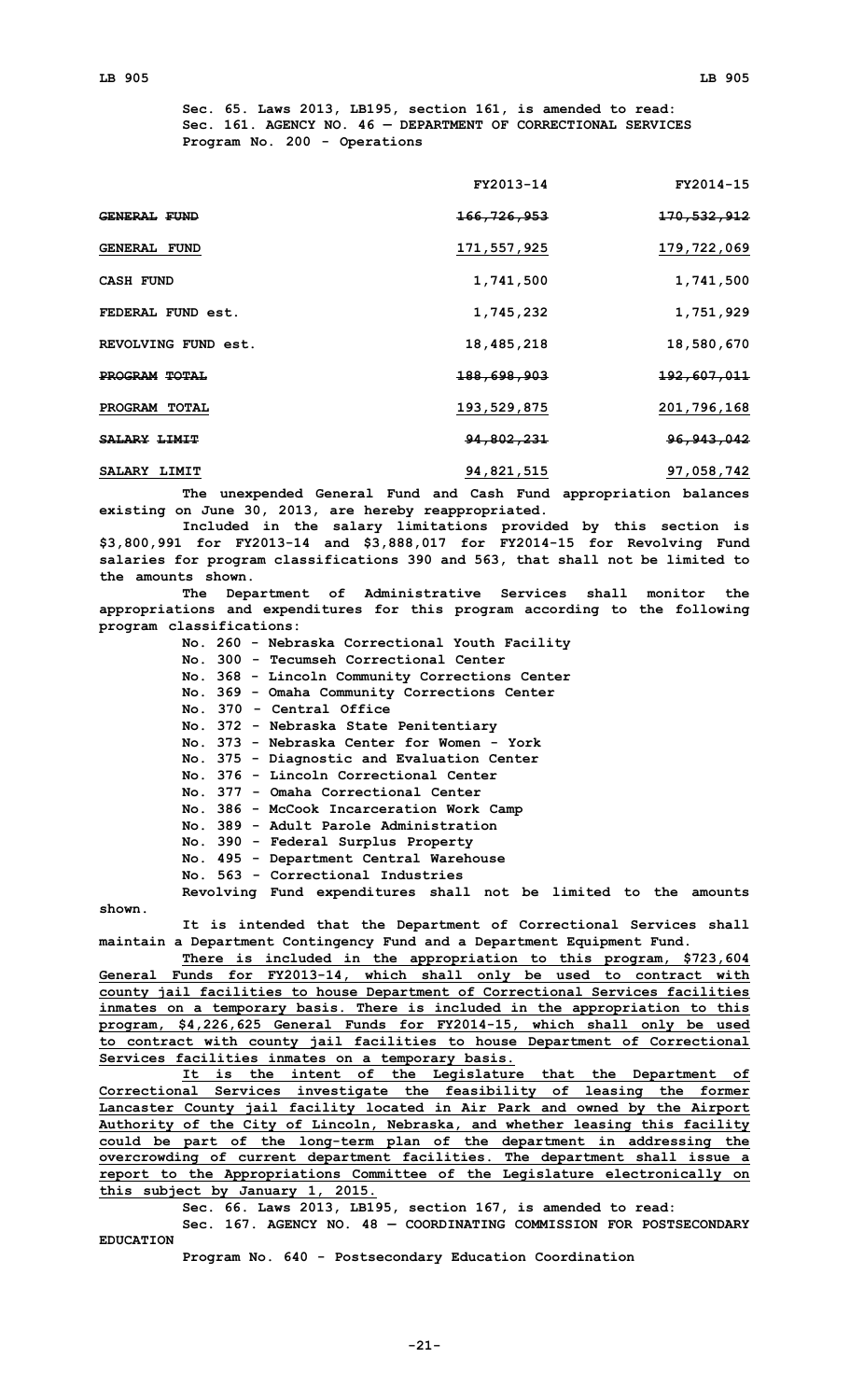|                                | FY2013-14            | FY2014-15 |
|--------------------------------|----------------------|-----------|
| <b>GENERAL FUND</b>            | 1,286,278            | 1,298,041 |
| <b>GENERAL FUND</b>            | 1,296,278            | 1,309,041 |
| <b>CASH FUND</b>               | 25,000               | 25,000    |
| FEDERAL FUND est.              | 6,023                | 6,023     |
| PROGRAM TOTAL                  | <del>1,317,301</del> | 1,329,064 |
| <b>SALARY LIMIT</b>            | 831,907              | 846,937   |
| <b>PROGRAM</b><br><b>TOTAL</b> | 1,327,301            | 1,340,064 |
| SALARY LIMIT                   | 831,907              | 908,937   |

**The unexpended General Fund appropriation balance existing on June 30, 2013, is hereby reappropriated.**

**There is included in the appropriation to this program for FY2013-14 an estimated \$95,000 General Funds and for FY2014-15 an estimated \$95,000 General Funds for Midwestern Higher Education Compact state membership dues.**

**Sec. 67. Laws 2013, LB195, section 169, is amended to read:**

**Sec. 169. AGENCY NO. 48 — COORDINATING COMMISSION FOR POSTSECONDARY EDUCATION**

**Program No. 690 - Nebraska Opportunity Grant Program**

|                  | FY2013-14             | FY2014-15             |
|------------------|-----------------------|-----------------------|
| GENERAL FUND     | <del>6,668,156</del>  | <del>6,668,156</del>  |
| GENERAL FUND     | 6,668,156             | 6,868,156             |
| <b>CASH FUND</b> | 10,000,000            | 10,000,000            |
| PROGRAM TOTAL    | <del>16,668,156</del> | <del>16,668,156</del> |
| PROGRAM TOTAL    | 16,668,156            | 16,868,156            |
|                  |                       |                       |

**There are no personal services included in the appropriations in this section.**

**There is included in the appropriation to this program for FY2013-14 \$6,668,156 General Funds and \$10,000,000 Cash Funds for state aid, which shall only be used for such purpose. There is included in the appropriation to this program for FY2014-15 \$6,668,156 \$6,868,156 General Funds and \$10,000,000 Cash Funds for state aid, which shall only be used for such purpose.**

> **Sec. 68. Laws 2013, LB195, section 203, is amended to read: Sec. 203. AGENCY NO. 65 — DEPARTMENT OF ADMINISTRATIVE SERVICES Program No. 591 - Tort Claims**

|                     | FY2013-14 | FY2014-15 |
|---------------------|-----------|-----------|
| <b>GENERAL FUND</b> | 210,000   | 210,000   |
| <b>CASH FUND</b>    | 50,000    | 50,000    |
| PROGRAM TOTAL       | 260,000   | 260,000   |

**The unexpended General Fund appropriation balance existing on June 30, 2013, is hereby reappropriated. The unexpended Cash Fund appropriation balance existing on June 30, 2013, is hereby reappropriated.**

**(1) The following amounts are hereby transferred to the Tort Claims Fund from the respective agency fund balances:**

**(a) \$460 from the Department of Motor Vehicles;**

**(b) \$8,181 from the Department of Roads;**

**(c) \$8,008 from the Game and Parks Commission;**

**(d) \$104 from the Department of Administrative Services state building division;**

**(e) \$650 from the Department of Agriculture; and**

**(f) \$1,350 from the Nebraska Brand Committee.**

**Such sums shall be transferred to the risk management and state claims division no later than August 1, 2013, or in four equal payments on**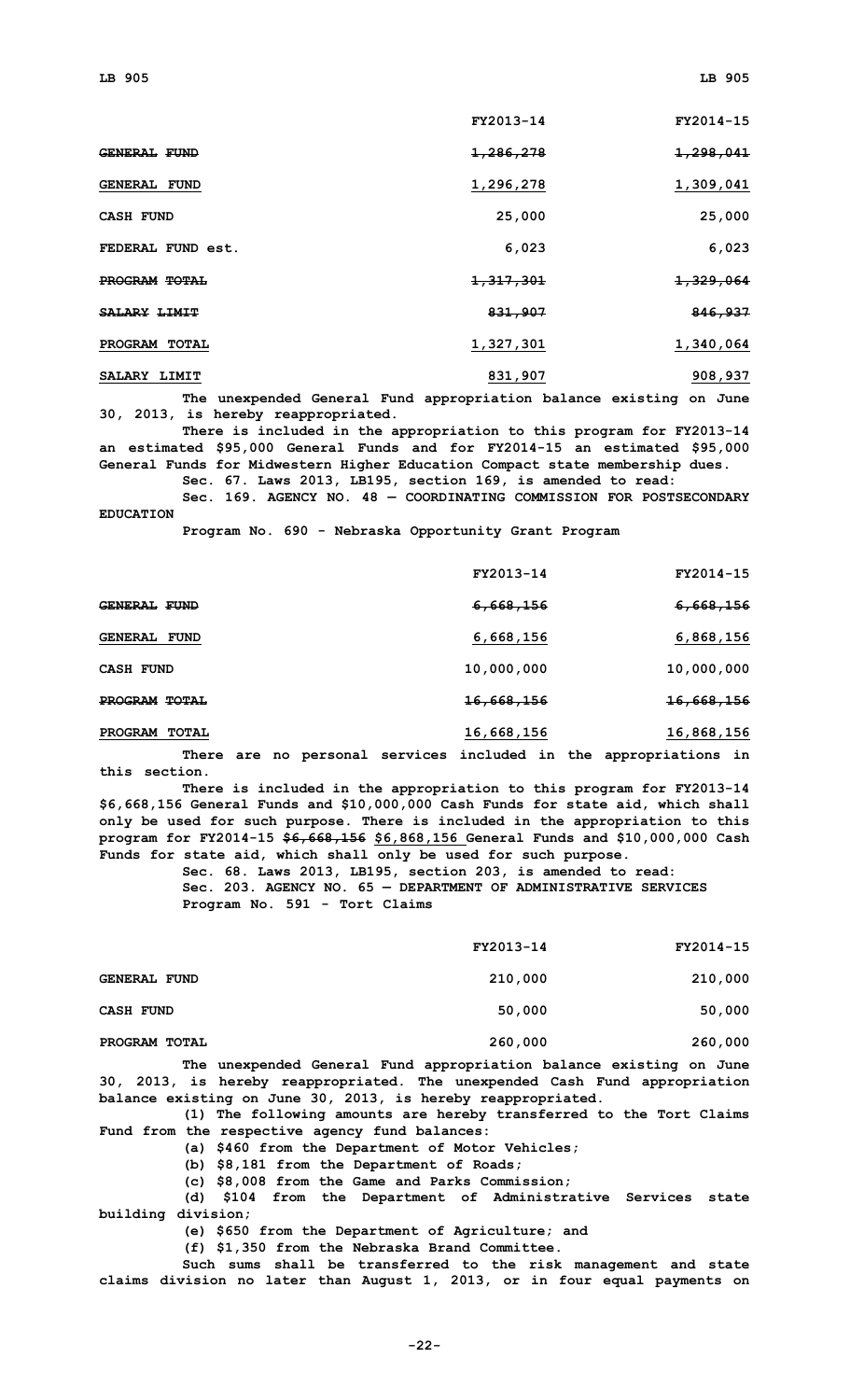**August 1, October 1, January 1, and April 1, at the discretion of the Risk Manager. (2) The following amounts are hereby transferred to the Tort Claims Fund from the respective agency fund balances: (a) \$460 \$722.10 from the Department of Motor Vehicles; (b) \$8,181 \$25,060.55 from the Department of Roads; (c) \$8,008 \$13,237.16 from the Game and Parks Commission; and (d) \$104 \$2,610.90 from the Department of Administrative Services state building division.; (e) \$650 from the Department of Agriculture; and (f) \$1,350 from the Nebraska Brand Committee. Such sums shall be transferred to the risk management and state claims division no later than August 1, 2014, or in four equal payments on August 1, October 1, January 1, and April 1, at the discretion of the Risk Manager. It is the intent of the Legislature that transfers specified in this section for FY2014-15 be adjusted by the One Hundred Third Legislature, Second Session, 2014, in accordance with information available after July 1, 2013. Sec. 69. Laws 2013, LB195, section 232, is amended to read: Sec. 232. AGENCY NO. 78 — NEBRASKA COMMISSION ON LAW ENFORCEMENT AND CRIMINAL JUSTICE Program No. 155 - County Juvenile Services Aid FY2013-14 FY2014-15 GENERAL FUND 1,477,575 1,477,575**

| PROGRAM TOTAL | 1,477,575 | 1,477,575 |
|---------------|-----------|-----------|
|               |           |           |

**SALARY LIMIT -0- -0-**

**There is included in the appropriation to this program for FY2013-14 \$1,477,575 General Funds for state aid, which shall only be used for such purpose. There is included in the appropriation to this program for FY2014-15 \$1,477,575 \$1,427,575 General Funds for state aid, which shall only be used for such purpose.**

**Sec. 70. Laws 2013, LB195, section 233, is amended to read:**

**Sec. 233. AGENCY NO. 78 — NEBRASKA COMMISSION ON LAW ENFORCEMENT AND CRIMINAL JUSTICE**

**Program No. 198 - Central Administration**

|                                    | FY2013-14          | FY2014-15 |
|------------------------------------|--------------------|-----------|
| <b>GENERAL FUND</b>                | 499,008            | 507,135   |
| <b>CASH FUND</b>                   | 38,796             | 39,331    |
| FEDERAL FUND est.                  | 5,394,955          | 5,401,652 |
| PROGRAM TOTAL                      | 5,932,759          | 5,948,118 |
| <del>SALARY</del> <del>LIMIT</del> | <del>593,102</del> | 606,442   |
| <b>SALARY LIMIT</b>                | 604,979            | 606,442   |

**The unexpended General Fund appropriation balance, less aid, existing on June 30, 2013, is hereby reappropriated.**

**There is included in the appropriation to this program for FY2013-14 \$13,457 General Funds and \$4,520,673 Federal Funds estimate for state aid, which shall only be used for such purpose. There is included in the appropriation to this program for FY2014-15 \$13,457 General Funds and \$4,520,673 Federal Funds estimate for state aid, which shall only be used for such purpose.**

**There is included in the appropriation to this program for FY2013-14 \$62,000 General Funds and \$194,233 Federal Funds estimate from the federal Victims of Crime Act of 1984 to operate <sup>a</sup> victim notification system, which shall only be used for such purpose. There is included in the appropriation to this program for FY2014-15 \$62,000 General Funds and \$194,233 Federal Funds estimate from the federal Victims of Crime Act of 1984 to operate <sup>a</sup> victim notification system, which shall only be used for such purpose.**

**Sec. 71. Laws 2013, LB195, section 236, is amended to read:**

**Sec. 236. AGENCY NO. 78 — NEBRASKA COMMISSION ON LAW ENFORCEMENT AND CRIMINAL JUSTICE**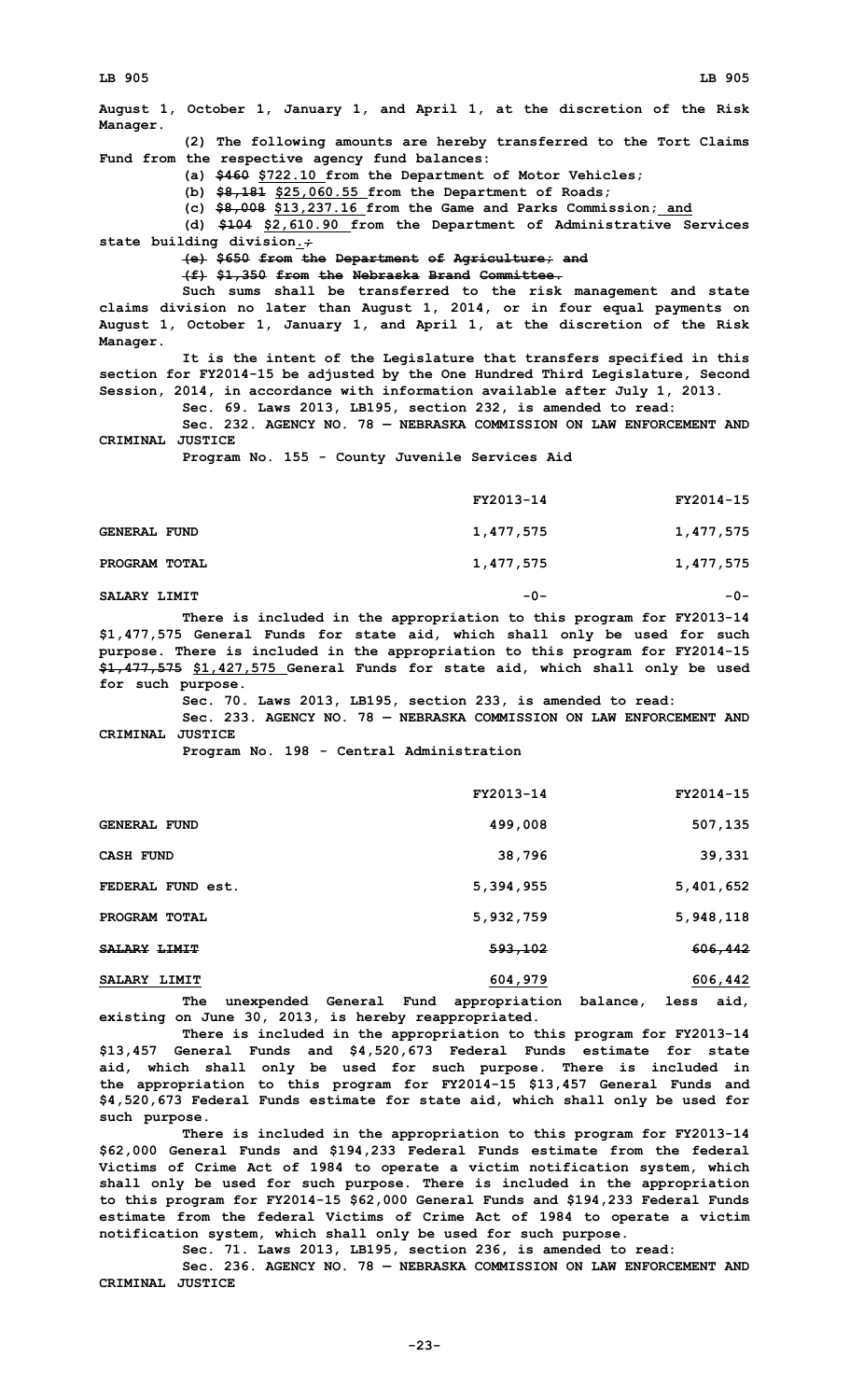**Program No. 202 - Crime Victims' Reparations**

|                     | FY2013-14 | FY2014-15 |
|---------------------|-----------|-----------|
| <b>GENERAL FUND</b> | 27,837    | 27,837    |
| <b>CASH FUND</b>    | 194,000   | 194,000   |
| <b>CASH FUND</b>    | 294,000   | 194,000   |
| FEDERAL FUND est.   | 128,400   | 128,400   |
| PROGRAM TOTAL       | 350,237   | 350,237   |
| PROGRAM TOTAL       | 450,237   | 350,237   |
| SALARY LIMIT        | $-0-$     | $-0-$     |

**The unexpended General Fund appropriation balance, less aid, existing on June 30, 2013, is hereby reappropriated.**

**There is included in the appropriation to this program for FY2013-14 \$20,000 General Funds, \$194,000 \$294,000 Cash Funds, and \$121,980 Federal Funds estimate for state aid, which shall only be used for such purpose. There is included in the appropriation to this program for FY2014-15 \$20,000 General Funds, \$194,000 Cash Funds, and \$121,980 Federal Funds estimate for state aid, which shall only be used for such purpose.**

**Sec. 72. Laws 2013, LB195, section 250, is amended to read: Sec. 250. AGENCY NO. 85 — PUBLIC EMPLOYEES RETIREMENT BOARD Program No. 515 - Public Employees Retirement**

|                     | FY2013-14             | FY2014-15    |
|---------------------|-----------------------|--------------|
| <b>GENERAL FUND</b> | <del>24,290,810</del> | 46, 418, 580 |
| PROGRAM TOTAL       | 24,290,810            | 46,418,580   |
| <b>GENERAL FUND</b> | 24,290,810            | 46,645,251   |
| PROGRAM TOTAL       | 24,290,810            | 46,645,251   |

**There is included in the appropriation to this program for FY2013-14 \$16,874,535 General Funds for state aid to provide additional funding to the School Employees Retirement System of the State of Nebraska, which shall only be used for such purpose. There is included in the appropriation to this program for FY2014-15 \$34,255,000 \$34,703,519 General Funds for state aid to provide additional funding to the School Employees Retirement System of the State of Nebraska, which shall only be used for such purpose.**

**There is included in the appropriation to this program for FY2013-14 \$5,011,695 General Funds for state aid to provide additional funding to the Class V School Employees Retirement System, which shall only be used for such purpose. There is included in the appropriation to this program for FY2014-15 \$7,365,000 \$7,194,958 General Funds for state aid to provide additional funding to the Class V School Employees Retirement System, which shall only be used for such purpose.**

**There is included in the appropriation to this program for FY2013-14 \$2,404,580 General Funds for state aid to provide additional funding to the Nebraska State Patrol Retirement System, which shall only be used for such purpose. There is included in the appropriation to this program for FY2014-15 \$4,704,580 \$4,652,774 General Funds for state aid to provide additional funding to the Nebraska State Patrol Retirement System, which shall only be used for such purpose.**

**There is included in the appropriation to this program for FY2013-14 \$-0- General Funds for state aid to provide additional funding to the Nebraska Judges Retirement System, which shall only be used for such purpose. There is included in the appropriation to this program for FY2014-15 \$94,000 General Funds for state aid to provide additional funding to the Nebraska Judges Retirement System, which shall only be used for such purpose. Pursuant to sections 24-205 and 24-227.01, \$709,383 is transferred from the Supreme Court Automation Cash Fund and the Supreme Court Education Fund to the Nebraska Retirement Fund for Judges.**

**Pursuant to section 84-1319.01, each state agency participating in the State Employees Retirement System of the State of Nebraska shall contribute an amount to the State Equal Retirement Benefit Fund to provide**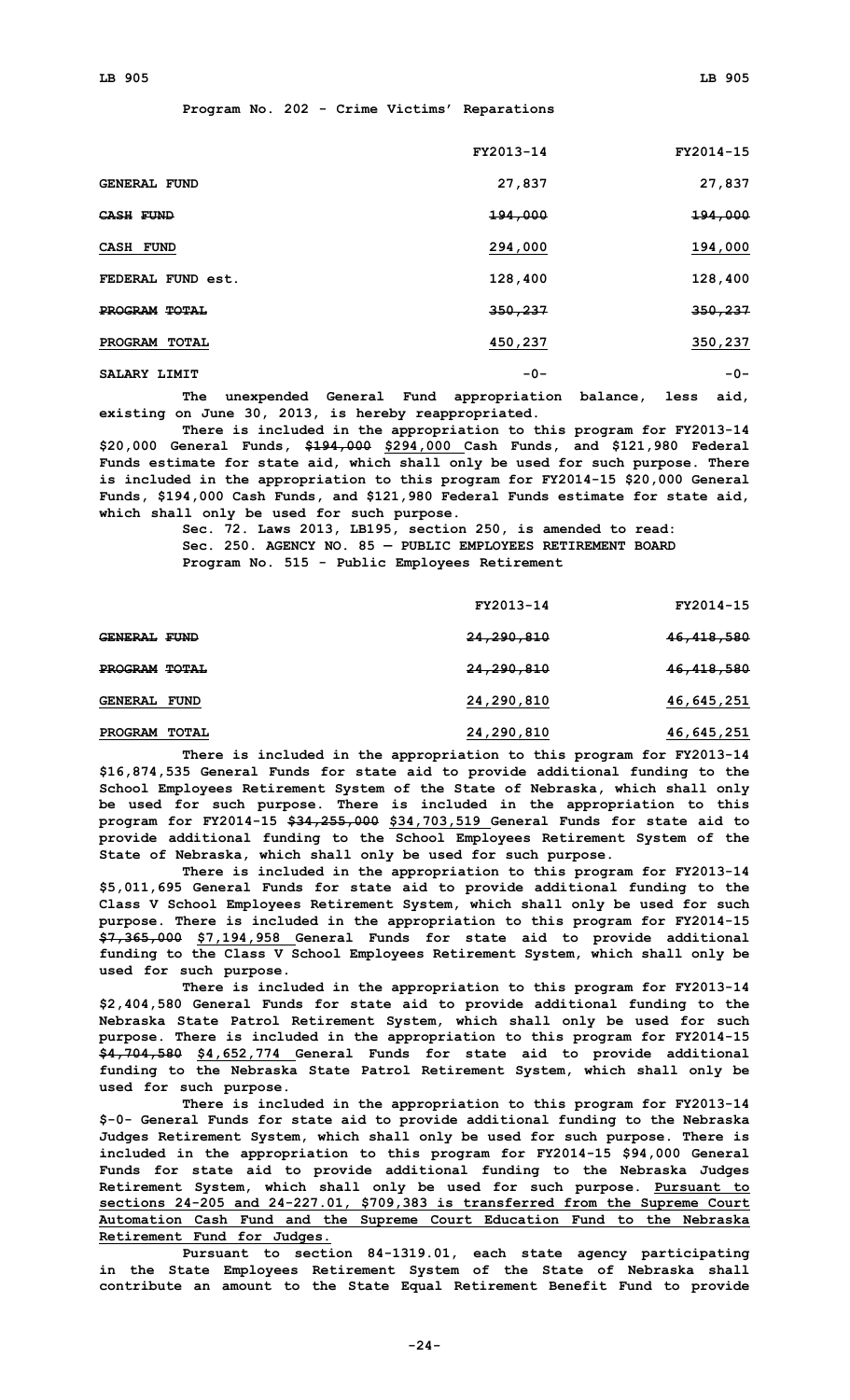**all similarly situated male and female members with equal benefits. It is the intent of the Legislature that the Public Employees Retirement Board notify each state agency of the amount to be paid to the fund for FY2013-14 and FY2014-15.**

**Sec. 73. Laws 2013, LB195, section 261, is amended to read:**

**Sec. 261. CASH FUNDS.**

**The receipts for FY2013-14 and FY2014-15 inuring to the several Cash Funds, together with any amounts held in account by the State Treasurer on June 30, 2013, are hereby credited to each of the funds respectively.**

**Expenditure of Cash Funds appropriated in this act shall be limited to the amount shown by program except when specific exceptions are made. The amounts appropriated in this act include the following funds:**

**(1) Legislative Council: Nebraska Legislative Shared Information System Cash Fund, Donations/Contributions Cash Fund, Nebraska Health Care Cash Fund, Nebraska Statutes Cash Fund;**

**(2) Supreme Court: Supreme Court Reports Cash Fund, Court Appointed Special Advocate Fund, Nebraska Statutes Distribution Cash Fund, MCLE Cash Fund, Probation Program Cash Fund, Probation Cash Fund, State Probation Contractual Services Cash Fund, Dispute Resolution Cash Fund, Counsel for Discipline Cash Fund, Supreme Court Education Fund, Supreme Court Automation Cash Fund, Parenting Act Fund;**

**(3) Governor: Governor's Policy Research Cash Fund;**

**(4) Secretary of State: Nebraska Collection Agency Fund, Records Management Cash Fund, Secretary of State Administration Cash Fund, Uniform Commercial Code Cash Fund, Corporation Cash Fund, Election Administration Fund;**

**(5) Auditor of Public Accounts: Cooperative Audit Cash Fund;**

**(6) Attorney General: Motor Vehicle Fraud Cash Fund, Department of Justice Natural Resources Enforcement Fund, State Settlement Cash Fund, Nebraska Health Care Cash Fund, State DNA Sample and Data Base Fund, State Medicaid Fraud Control Unit Cash Fund;**

**(7) State Treasurer: State Treasurer Administrative Fund, Unclaimed Property Cash Fund, Mutual Finance Assistance Fund, College Savings Plan Administrative Fund, College Savings Plan Expense Fund, Convention Center Support Fund, State Disbursement Unit Cash Fund, Treasury Management Cash Fund, Sports Arena Facility Support Fund;**

**(8) State Department of Education: State Department of Education Cash Fund, Certification Fund, Professional Practices Commission Fund, Tax Equity and Educational Opportunities Fund, Education Innovation Fund, School Technology Fund, Tuition Recovery Cash Fund, Private Postsecondary Career Schools Cash Fund, Excellence in Teaching Cash Fund, School District Reorganization Fund, Early Childhood Education Endowment Cash Fund;**

**(9) Public Service Commission: Nebraska Grain Warehouse Surveillance Cash Fund, Nebraska Telecommunications Relay System Fund, Public Service Commission Housing and Recreational Vehicle Cash Fund, Nebraska Telecommunications Universal Service Fund, Nebraska Internet Enhancement Fund, Nebraska Competitive Telephone Marketplace Fund, Enhanced Wireless 911 Fund, Moisture Testing Examination Fund, Grain Warehouse Auditing Fund, Municipal Rate Negotiations Revolving Loan Fund, Public Service Commission Pipeline Regulation Fund;**

**(10) Department of Revenue: Department of Revenue Enforcement Fund, State Lottery Operation Cash Fund, Marijuana and Controlled Substances Tax Administration Cash Fund, Waste Reduction and Recycling Incentive Fees Collection Fund, Petroleum Release Remedial Action Collection Fund, Litter Fee Collection Fund, Severance Tax Administration Fund, Department of Revenue Miscellaneous Receipts Fund, Charitable Gaming Operations Fund, Tobacco Products Administration Cash Fund, Nebraska Incentives Fund, Motor Fuel Tax Enforcement and Collection Cash Fund, Nebraska Health Care Cash Fund, State Athletic Commissioner's Cash Fund, Department of Revenue Property Assessment Division Cash Fund, Property Tax Credit Cash Fund, Nebraska Advantage Transformational Tourism and Redevelopment Act Cash Fund, Airline and Carline Cash Fund, Energy Conservation Improvement Fund;**

**(11) Department of Aeronautics: Department of Aeronautics Cash Fund;**

**(12) Department of Agriculture: Fertilizers and Soil Conditioners Administrative Fund, Commercial Feed Administration Cash Fund, Pure Milk Cash Fund, Soil and Plant Analysis Laboratory Cash Fund, Livestock Auction Market Fund, Nebraska Potato Development Fund, Graded Egg Fund, Weights and Measures Administrative Fund, Nebraska Poultry and Egg Development, Utilization, and Marketing Fund, Agricultural Products Marketing Information Cash Fund, Manufacturing Milk Cash Fund, Pure Food Cash Fund, Nebraska Agricultural Products Marketing Cash Fund, State Apiary Cash Fund, Pseudorabies Control Cash Fund, Weed Book Cash Fund, Pesticide Administrative Cash Fund, Nebraska**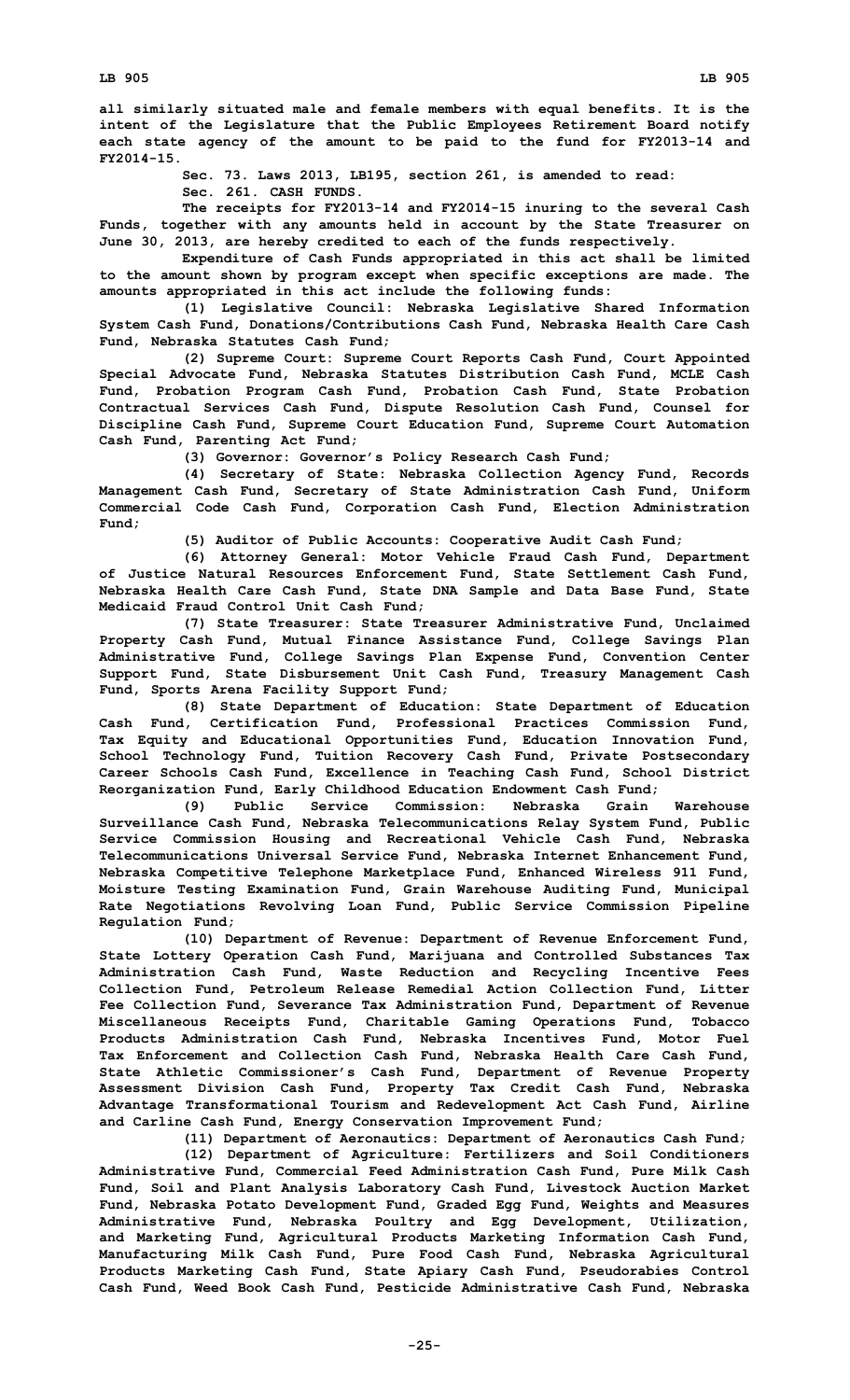**Seed Administrative Cash Fund, Plant Protection and Plant Pest Cash Fund, Tractor Permit Cash Fund, Nebraska Origin and Premium Quality Grain Cash Fund, Animal Damage Control Cash Fund, Noxious Weed Cash Fund, Buffer Strip Incentive Fund, Winery and Grape Producers Promotional Fund, Commercial Dog and Cat Operator Inspection Program Cash Fund, Domesticated Cervine Animal Cash Fund, Anthrax Control Act Cash Fund, Noxious Weed and Invasive Plant Species Assistance Fund, Agricultural Laboratory Testing Services Cash Fund, Agricultural Suppliers Lease Protection Cash Fund;**

**(13) Department of Banking and Finance: Financial Institution Assessment Cash Fund, Securities Act Cash Fund, Department of Banking and Finance Settlement Cash Fund;**

**(14) State Fire Marshal: Nebraska Natural Gas Pipeline Safety Cash Fund, State Fire Marshal Cash Fund, Underground Storage Tank Fund, Training Division Cash Fund, Reduced Cigarette Ignition Propensity Fund;**

**(15) Department of Insurance: Department of Insurance Cash Fund;**

**(16) Department of Labor: Employment Security Special Contingent Fund, Farm Labor Contractors Fund, Contractor Registration Cash Fund, Boiler Inspection Cash Fund, Mechanical Safety Inspection Fund, Professional Employer Organization Cash Fund;**

**(17) Department of Motor Vehicles: Motor Carrier Division Cash Fund, Department of Motor Vehicles Cash Fund, Department of Motor Vehicles Ignition Interlock Fund, License Plate Cash Fund, Vehicle Title and Registration System Replacement and Maintenance Cash Fund;**

**(18) Department of Health and Human Services: Health and Human Services Cash Fund, Veterans' Home Building Fund, Institution Cash Fund, Small Business Enterprises Cash Fund, School District Reimbursement Fund, Compulsive Gamblers Assistance Fund, Nebraska Child Abuse Prevention Fund, Nebraska Health Care Cash Fund, Children's Health Insurance Cash Fund, Childhood Care Cash Fund, University of Nebraska Medical Center Medical Education Revolving Fund, Behavioral Health Services Fund, Health and Human Services Reimbursement Fund, Professional and Occupational Credentialing Cash Fund, Rural Health Professional Incentive Fund, Organ and Tissue Donor Awareness and Education Fund, Tobacco Prevention and Control Cash Fund, Stem Cell Research Cash Fund;**

**(19) Department of Roads: Highway Cash Fund, Grade Crossing Protection Fund, State Recreation Road Fund, Roads Operations Cash Fund, State Highway Capital Improvement Fund;**

**(20) Department of Veterans' Affairs: Veteran Cemetery Construction Fund, Nebraska Veteran Cemetery System Operation Fund;**

**(21) Department of Natural Resources: Water Resources Cash Fund, Water Contingency Cash Fund, Republican River Basin Water Sustainability Task Force Cash Fund, Small Watersheds Flood Control Fund, Nebraska Resources Development Fund, Nebraska Soil and Water Conservation Fund, Natural Resources Water Quality Fund, Water Well Decommissioning Fund, Carbon Sequestration Assessment Cash Fund, Water Resources Trust Fund, Department of Natural Resources Cash Fund;**

**(22) State Electrical Board: Electrical Division Fund;**

**(23) Military Department: Military Department Cash Fund, Governor's Emergency Cash Fund, Nebraska Emergency Management Agency Cash Fund, Nebraska Emergency Planning and Community Right to Know Cash Fund, Joint Operations Center Cash Fund;**

**(24) Board of Educational Lands and Funds: Surveyors' Cash Fund, Board of Educational Lands and Funds Cash Fund, Survey Record Repository Fund;**

**(25) Game and Parks Commission: State Game Fund, State Park Cash Revolving Fund, Nebraska Habitat Fund, Nebraska Aquatic Habitat Fund, Nebraska Snowmobile Trail Cash Fund, Nebraska Outdoor Recreation Development Cash Fund, Wildlife Conservation Fund, Nebraska Environmental Trust Fund, Cowboy Trail Fund, Game Law Investigation Cash Fund, Niobrara Council Fund, Nebraska Environmental Endowment Fund, Ferguson House Fund, Nebraska Youth Conservation Program Fund, Hunters Helping the Hungry Cash Fund, Game and Parks State Park Improvement and Maintenance Fund;**

**(26) Nebraska Library Commission: Nebraska Library Commission Cash Fund;**

**(27) Nebraska Liquor Control Commission: Nebraska Liquor Control Commission Rule and Regulation Cash Fund;**

**(28) State Racing Commission: Racing Commission's Cash Fund, Track Distribution Fund;**

**(29) Nebraska Workers' Compensation Court: Compensation Court Cash Fund;**

**(30) Nebraska Brand Committee: Nebraska Brand Inspection and Theft Prevention Fund;**

**(31) Nebraska Motor Vehicle Industry Licensing Board: Nebraska Motor Vehicle Industry Licensing Fund;**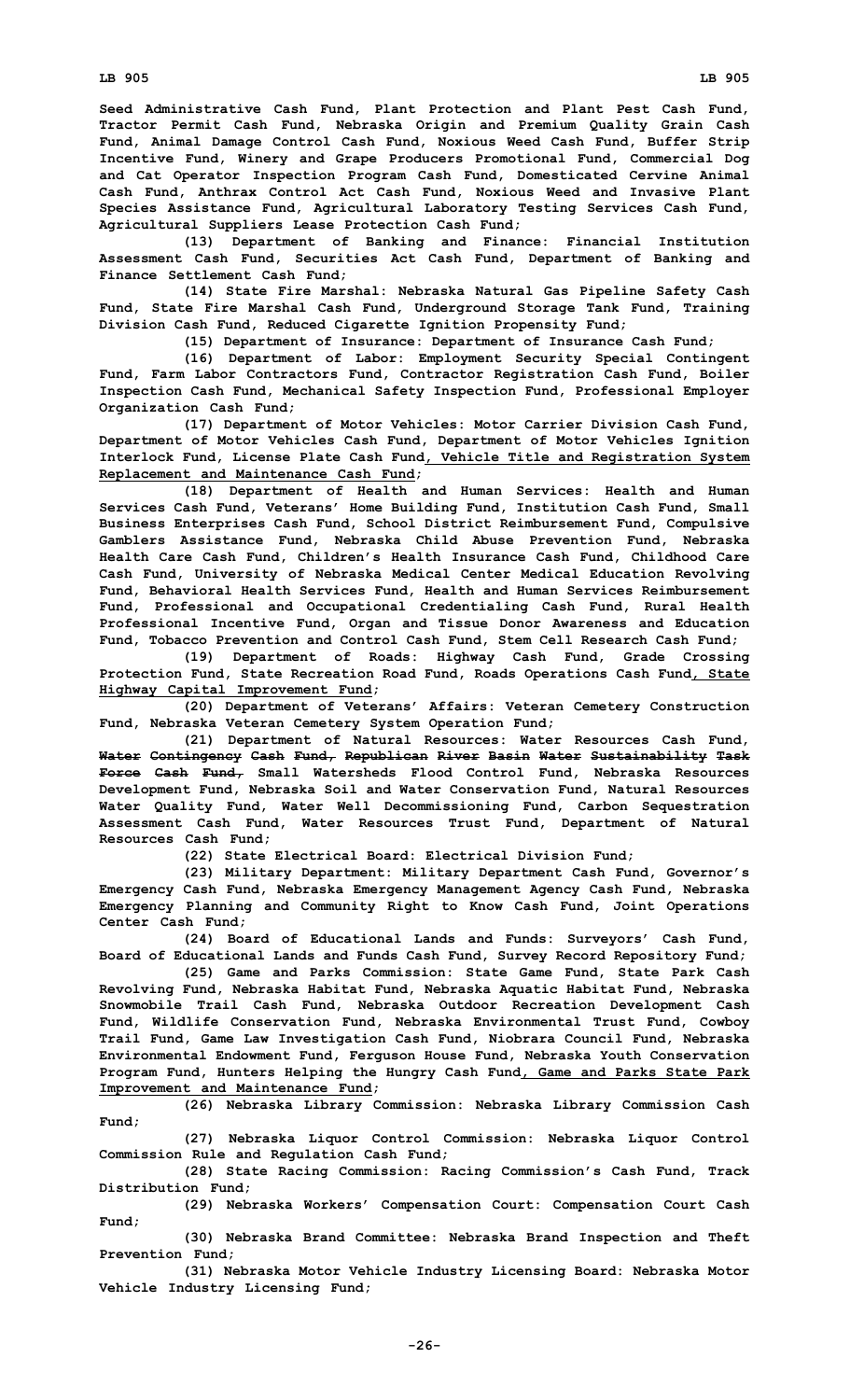**Fund;**

**(32) State Real Estate Commission: State Real Estate Commission's**

**(33) Board of Barber Examiners: Board of Barber Examiners Fund;**

**(34) Department of Correctional Services: Department of Correctional Services Facility Cash Fund, Parole Program Cash Fund, Reentry Cash Fund;**

**(35) Nebraska Educational Telecommunications Commission: State Educational Telecommunications Fund, NEB\*SAT Cash Fund;**

**(36) Coordinating Commission for Postsecondary Education: Coordinating Commission for Postsecondary Education Cash Fund, Nebraska Opportunity Grant Fund;**

**(37) Nebraska State Colleges: Chadron Cash Fund, Peru Cash Fund, Wayne Cash Fund, Chadron State College Designated Cash Fund, Peru State College Designated Cash Fund, Wayne State College Designated Cash Fund, Board of Trustees Cash Fund, State Colleges Sport Facilities Cash Fund;**

**(38) University of Nebraska: Financial Literacy Cash Fund, University Cash Fund, Temporary University Fund, University of Nebraska at Omaha Cash Fund, University of Nebraska Medical Center Cash Fund, University of Nebraska at Kearney Cash Fund, University of Nebraska Central Administration Designated Cash Fund, University of Nebraska-Lincoln Designated Cash Fund, University of Nebraska at Omaha Designated Cash Fund, University of Nebraska Medical Center Designated Cash Fund, University of Nebraska at Kearney Designated Cash Fund;**

**(39) Nebraska State Fair Board: Nebraska State Fair Support and Improvement Cash Fund, Antique Farm Machinery and Equipment Fund;**

**(40) Real Property Appraiser Board: Real Property Appraiser Fund, Appraisal Management Company Fund;**

**(41) Nebraska State Historical Society: Historical Society Fund, Historical Landmark Cash Fund;**

**(42) Nebraska Wheat Development, Utilization, and Marketing Board: Nebraska Wheat Development, Utilization, and Marketing Fund;**

**(43) Nebraska Oil and Gas Conservation Commission: Oil and Gas Conservation Fund;**

**(44) Board of Engineers and Architects: Engineers and Architects Regulation Fund;**

**(45) Board of Geologists: Geologists Regulation Fund;**

**(46) Nebraska Ethanol Board: Agricultural Alcohol Fuel Tax Fund, Ethanol Production Incentive Cash Fund;**

**(47) Nebraska Dairy Industry Development Board: Nebraska Dairy Industry Development Fund;**

**(48) State Board of Examiners for Land Surveyors: Land Surveyor Examiner's Fund;**

**(49) Nebraska State Board of Public Accountancy: Certified Public Accountants Fund;**

**(50) Nebraska State Patrol: Nebraska State Patrol Cash Fund, Investigation Petty Cash Fund, Carrier Enforcement Cash Fund, Nebraska State Patrol Drug Control and Education Cash Fund, Public Safety Cash Fund, Nebraska State Patrol Vehicle Replacement Cash Fund, Nebraska Public Safety Communication System Cash Fund;**

**(51) Department of Administrative Services: Building Renewal Allocation Fund, State Building Renewal Assessment Fund, University Building Renewal Assessment Fund, State College Building Renewal Assessment Fund, Capitol Restoration Cash Fund, Vacant Building and Excess Land Cash Fund, Resource Recovery Fund, Tort Claims Fund, Information Technology Infrastructure Fund, Health and Life Benefit Administration Cash Fund, City of the Primary Class Development Fund, City of the Metropolitan Class Development Fund, World Day on the Mall Cash Fund;**

**(52) Abstracters Board of Examiners: Abstracters Board of Examiners Cash Fund;**

**(53) Commission on Latino-Americans: Hispanic Awareness Cash Fund, Commission on Latino-Americans Cash Fund;**

**(54) Nebraska Arts Council: Nebraska Arts Council Cash Fund, Nebraska Arts and Humanities Cash Fund;**

**(55) Foster Care Review Office: Foster Care Review Office Cash Fund;**

**(56) Nebraska Energy Office: State Energy Office Cash Fund;**

**(57) Department of Economic Development: Nebraska Agricultural Products Research Fund, Aerospace Museum Cash Fund, Job Training Cash Fund, Administrative Cash Fund, Tourist Promotion Fund, Affordable Housing Trust Fund, Comprehensive Housing Strategy Cash Fund, Economic Development Cash Fund, Civic and Community Center Financing Fund;**

**(58) State Board of Landscape Architects: State Board of Landscape Architects Cash Fund;**

**(59) Nebraska Power Review Board: Nebraska Power Review Fund;**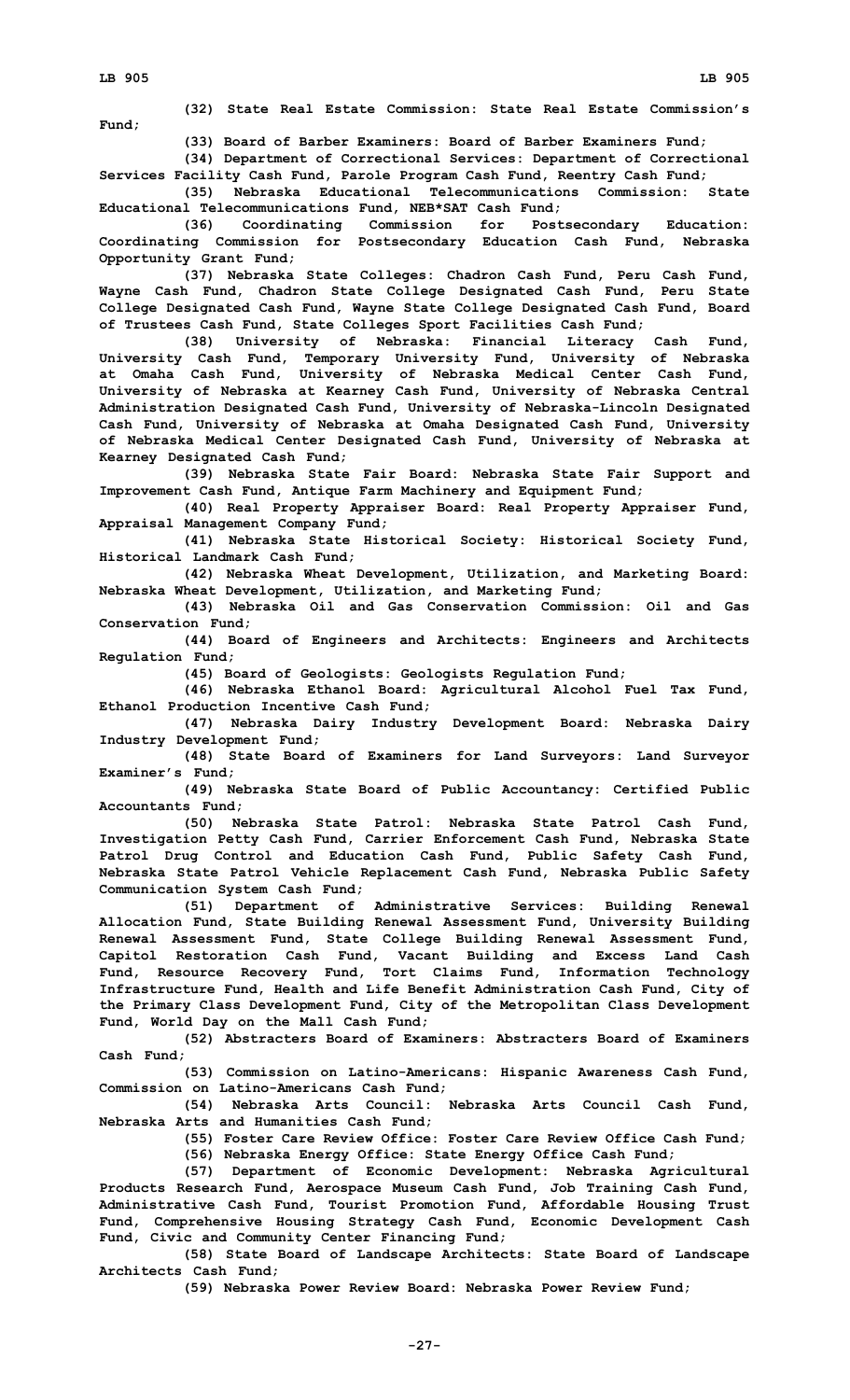**Fund;**

**(60) Nebraska Investment Council: State Investment Officer's Cash**

**(61) Nebraska Commission on Law Enforcement and Criminal Justice: Nebraska Law Enforcement Training Center Cash Fund, Law Enforcement Improvement Fund, Victim's Compensation Fund, Community Corrections Uniform Data Analysis Cash Fund, Violence Prevention Cash Fund;**

**(62) Commission for the Blind and Visually Impaired: Commission for the Blind and Visually Impaired Cash Fund;**

**(63) Commission for the Deaf and Hard of Hearing: Commission for the Deaf and Hard of Hearing Fund;**

**(64) Department of Environmental Quality: Integrated Solid Waste Management Cash Fund, Nebraska Litter Reduction and Recycling Fund, Department of Environmental Quality Cash Fund, Chemigation Costs Fund, Low-Level Radioactive Waste Cash Fund, Petroleum Products and Hazardous Substances Storage and Handling Fund, Petroleum Release Remedial Action Cash Fund, Wastewater Treatment Operator Certification Cash Fund, Local Site Selection Cash Fund, Local Monitoring Committee Cash Fund, Waste Reduction and Recycling Incentive Fund, Wastewater Treatment Facilities Construction Loan Fund, Remedial Action Plan Monitoring Fund, Livestock Waste Management Cash Fund, Drinking Water Administration Fund, Clean Air Title V Cash Fund, Air Quality Permit Cash Fund, Superfund Cost Share Cash Fund, Private Onsite Wastewater Treatment System Certification and Registration Cash Fund, Solid Waste Landfill Closure Assistance Fund;**

**(65) Public Employees Retirement Board: School Expense Fund, Judges Expense Fund, State Patrol Expense Fund, Deferred Compensation Expense Fund, State Employees Retirement System Expense Fund, County Employees Retirement System Expense Fund, State Cash Balance Expense Fund, County Cash Balance Expense Fund;**

**(66) Dry Bean Commission: Dry Bean Development, Utilization, Promotion, and Education Fund;**

**(67) Nebraska Accountability and Disclosure Commission: Nebraska Accountability and Disclosure Commission Cash Fund;**

**(68) Corn Development, Utilization, and Marketing Board: Nebraska Corn Development, Utilization, and Marketing Fund;**

**(69) Community College Aid: Nebraska Community College Aid Cash Fund;**

**(70) Grain Sorghum Development, Utilization, and Marketing Board: Grain Sorghum Development, Utilization, and Marketing Fund;**

**(71) Tax Equalization and Review Commission: Tax Equalization and Review Commission Cash Fund;**

**(72) Commission on Public Advocacy: Legal Education for Public Service Loan Repayment Fund, Commission on Public Advocacy Operations Cash Fund, Legal Aid and Services Fund, Civil Legal Services Fund;**

**(73) Commission on Indian Affairs: Commission on Indian Affairs Cash Fund, Designated Collection Fund; and**

**(74) Nebraska Tourism Commission: State Visitors Promotion Cash Fund.**

**Sec. 74. Laws 2013, LB195, section 263, is amended to read:**

**Sec. 263. REVOLVING FUNDS.**

**The receipts for FY2013-14 and FY2014-15 inuring to the several Revolving Funds, together with any amounts held in account by the State Treasurer on June 30, 2013, are hereby credited to each of the funds respectively. Expenditure of Revolving Funds appropriated in this act shall be limited to the amount shown by program except when specific exceptions are made. The amounts appropriated in this act include the following funds:**

**(1) Governor: Governor's Policy Research Office Revolving Fund;**

**(2) Secretary of State: Records Management Micrographics Services Revolving Fund;**

**(3) Attorney General: Department of Justice Revolving Fund;**

**(4) State Department of Education: State Department of Education Revolving Fund;**

**(5) Department of Agriculture: Management Services Expense Revolving Fund;**

**(6) Department of Correctional Services: Correctional Industries Revolving Fund, Federal Surplus Property Fund, Department of Correctional Services Warehouse Revolving Fund;**

**(7) Nebraska State Colleges: The money accruing to the Auxiliary Enterprise Revolving Funds for student activity fees, dormitory rentals, dormitory operations and maintenance, cafeteria operations, and student union operations at Chadron, Peru, and Wayne State Colleges, and the State College Capital Improvement Fund;**

**(8) University of Nebraska: University of Nebraska-Lincoln Revolving**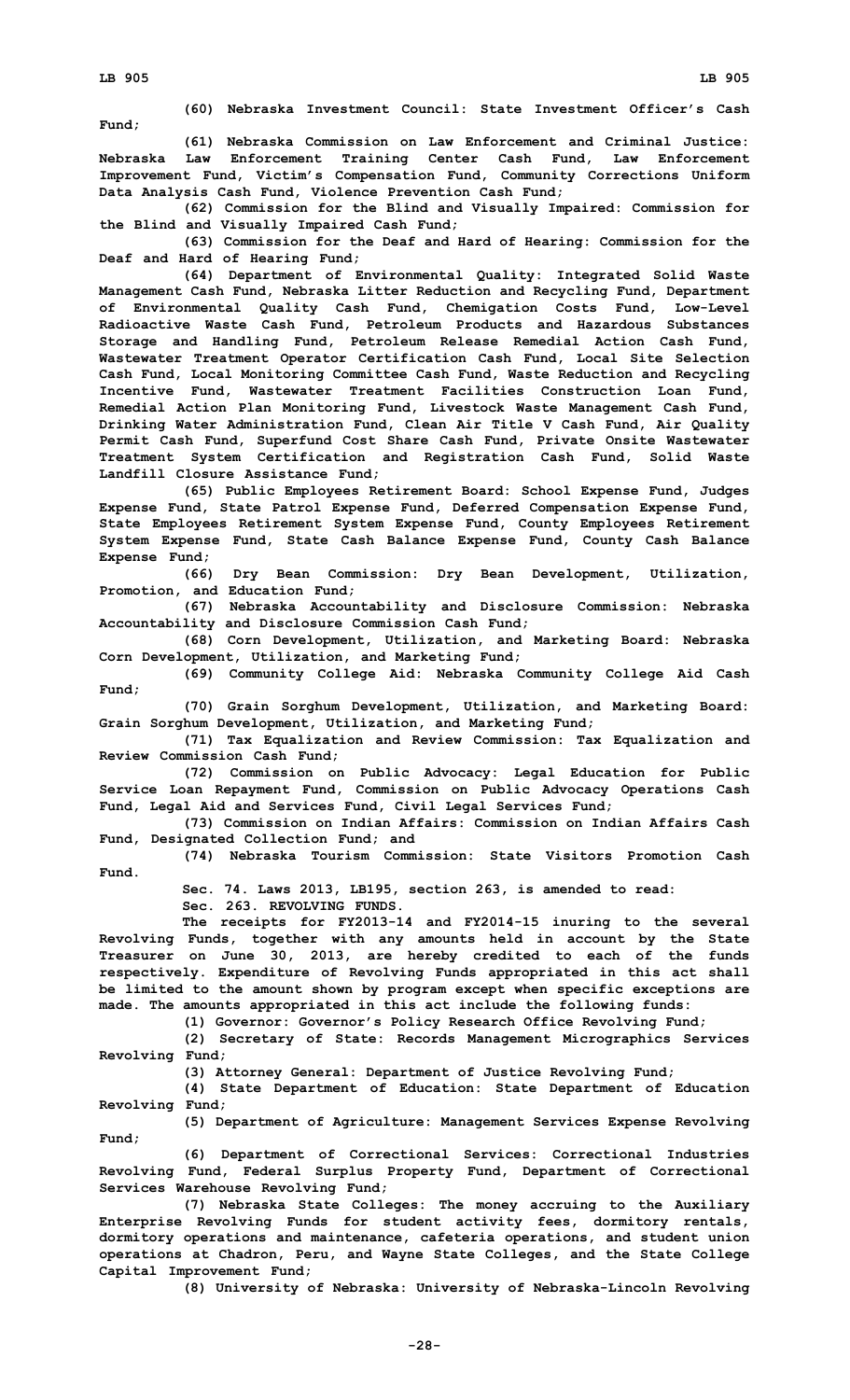**Fund, University of Nebraska at Omaha Revolving Fund, University of Nebraska Medical Center Revolving Fund, University of Nebraska Medical Center Medical Education Revolving Fund, University of Nebraska at Kearney Revolving Fund, University Tractor Test Revolving Fund;**

**(9) Nebraska State Patrol: Capitol Security Revolving Fund; and**

**(10) Department of Administrative Services: Department of Administrative Services Revolving Fund, Materiel Division Revolving Fund, Communications Revolving Fund, Transportation Services Bureau Revolving Fund, Capitol Buildings Parking Revolving Fund, State Building Revolving Fund, Central Stores Revolving Fund, State Surplus Property Revolving Fund, Information Management Revolving Fund, Temporary Employee Pool Revolving Fund, State Insurance Fund, Accounting Division Revolving Fund, Intergovernmental Data Services Program Revolving Fund, Workers' Compensation Claims Revolving Fund, Personnel Division Revolving Fund, Training Revolving Fund, Nebraska Public Safety Communication System Revolving Fund, State Self-Insured Indemnification Fund.**

**Sec. 75. Laws 2013, LB195, section 264, is amended to read:**

**Sec. 264. TRUST FUNDS.**

**The receipts for FY2013-14 and FY2014-15 inuring to the several trust funds, together with any amounts held in account by the State Treasurer on June 30, 2013, are hereby credited to each of the funds respectively, which funds are hereby appropriated for FY2013-14 and FY2014-15:**

**(1) Attorney General: State Settlement Trust Fund;**

**(2) State Treasurer: Highway Trust Fund, Highway Tax Trust Fund, Bessey Memorial Fund, Common School Fund, Highway Revenue Bonds Redemption Trust Fund, Revenue-Sharing Trust Fund, Michael B. Amos Educational Trust Fund, James M. Amos Educational Trust Fund, Excess Liability Fund, Insurance Investments Inc. Trust Fund, Financial Responsibility Act Trust Fund, Importing Dealers Trust Fund, Special Fuel Dealers Trust Fund, Nebraska Cultural Preservation Endowment Fund, College Savings Plan Program Fund, Escheat Trust Fund, life insurance corporation demutualization trust fund, Excess Liability Fund, Agricultural College Endowment Fund;**

**(3) State Department of Education: State Department of Education Trust Fund, temporary school fund;**

**(4) Public Service Commission: Public Service Commission Elevator Trust Fund;**

**(5) Department of Revenue: State Lottery Operation Trust Fund, State Lottery Prize Trust Fund, Municipal Equalization Fund;**

**(6) Department of Aeronautics: Department of Aeronautics Trust Fund;**

**(7) Department of Banking and Finance: First Investors Inc., Settlement Trust Fund;**

**(8) Department of Insurance: Premium and Retaliatory Tax Suspense Fund;**

**(9) Department of Labor: State Unemployment Insurance Trust Fund, Nebraska Training and Support Trust Fund;**

**(10) Department of Motor Vehicles: Motor Vehicle Responsibility Act Fund;**

**(11) Department of Health and Human Services: Dormant Trust Funds, Institution Canteen Amusement Trust Funds, Alcoholism Contribution Trust Fund, Visual Impairment Trust Fund, Finance and Support Trust Fund, State Wards Accounts Trust Fund, Medically Handicapped Children Trust Fund, Store and Canteen Accounts Trust Fund, Welfare and Club Accounts Trust Fund, Juvenile Trust Fund, Nebraska Tobacco Settlement Trust Fund, Nebraska Medicaid Intergovernmental Trust Fund;**

**(12) Department of Roads: Highway Restoration and Improvement Bond Fund;**

**(13) Department of Veterans' Affairs: Veterans' Aid Income Fund, Nebraska Veteran Cemetery System Endowment Fund;**

**(14) Board of Educational Lands and Funds: Nebraska Veterans' Aid Fund, Permanent University Fund, permanent school fund, Normal School Endowment Investment Fund, Agricultural Endowment Fund, Agricultural and University Land Lease Fund;**

**(15) Nebraska Library Commission: Nebraska Library Commission Trust Fund;**

**(16) Nebraska Workers' Compensation Court: Workers' Compensation Trust Fund;**

**(17) Department of Correctional Services: Store and Canteen Accounts Trust Fund, Welfare and Club Accounts Trust Fund, Inmate Trust Fund;**

**(18) Nebraska Educational Telecommunications Commission: Public Radio Nebraska Foundation Trust Fund, Nebraska Educational Telecommunications Trust Fund;**

**(19) Coordinating Commission for Postsecondary Education:**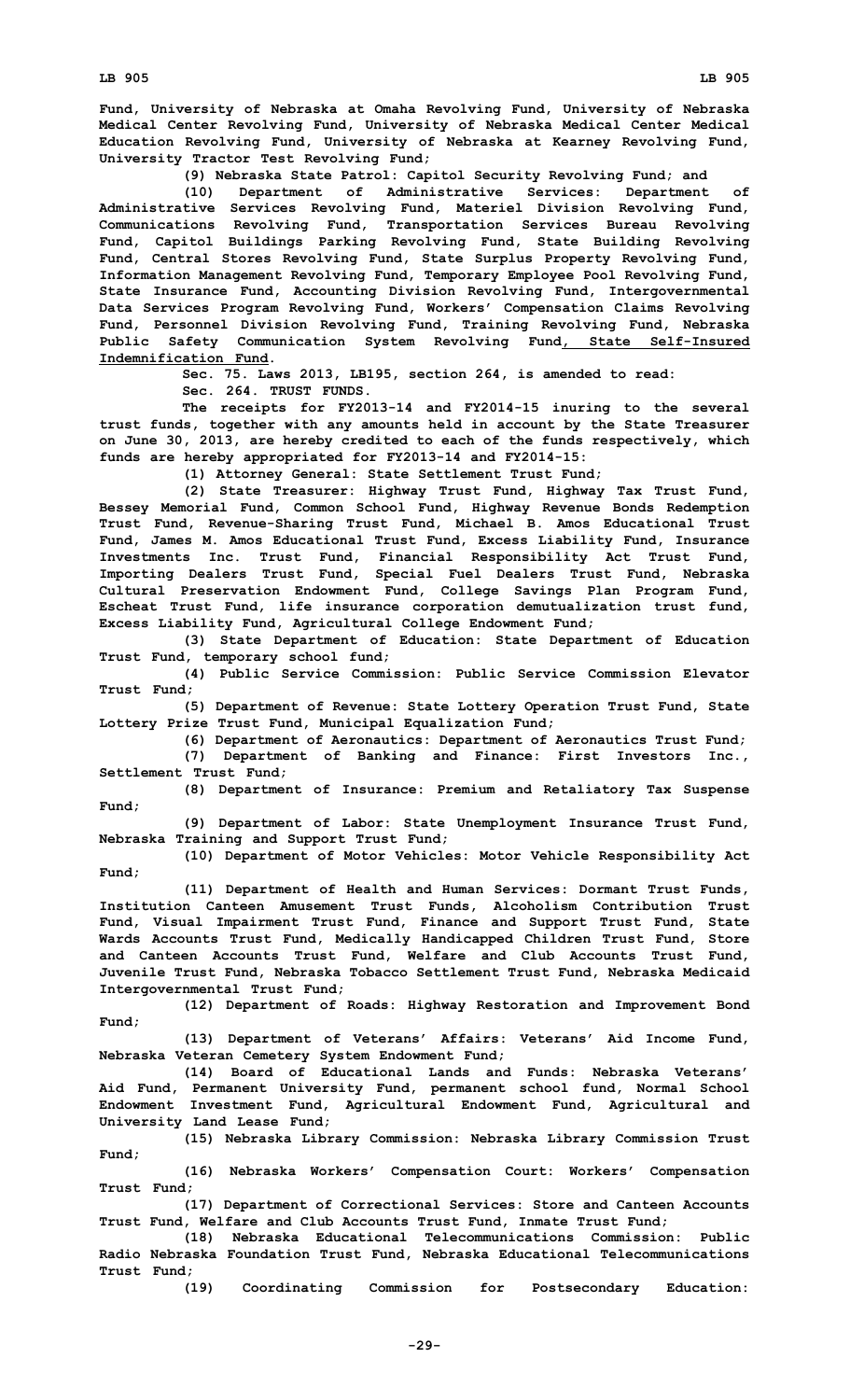**Coordinating Commission for Postsecondary Education Trust Fund, SUN-MART Scholarship Trust Fund;**

**(20) Board of Trustees of the Nebraska State Colleges: State College Endowment Fund, Education Enhancement Trust Fund, LB 1100 Construction Trust Fund, Davis Scholarship Trust Fund;**

**(21) Nebraska State Colleges: Student Activity Trust Funds at Chadron, Peru, and Wayne State Colleges, Wayne State Bequests Trust Fund, Wayne State College Electronic Funds Transfer Loan Trust Fund, Peru State Construction Trust Fund;**

**(22) University of Nebraska: University Trust Fund, University of Nebraska at Omaha Trust Fund, University of Nebraska Medical Center Trust Fund, University of Nebraska at Kearney Trust Fund, University of Nebraska-Lincoln Federal Student Loan Trust Fund, University of Nebraska Medical Center Student Loan Trust Fund, University of Nebraska at Omaha Electronic Funds Transfer Trust Fund, University of Nebraska at Omaha Federal Student Loan Trust Fund, Deferred Maintenance Project Trust Fund, Nebraska College of Technical Agriculture at Curtis Scholarship Trust Fund, UNMC RHOP Loan Trust Fund, UNL Minority Students Scholarship Trust Fund, UNMC Capital and Program Reserve Trust Fund, Cancer Research Center Trust Fund;**

**(23) Nebraska State Historical Society: Hall of Fame Trust Fund, Library Archives Trust Fund, Nebraska State Historical Society Collections Trust Fund, Cheyenne Outbreak Barracks Trust Fund, Bridge Book Sale Trust Fund;**

**(24) Nebraska Oil and Gas Conservation Commission: Oil and Gas Conservation Trust Fund;**

**(25) Department of Administrative Services: Master Lease Program Trust Fund, NIS Operating Trust Fund, Flexible Spending Fund, State Employees Insurance Fund;**

**(26) Nebraska Arts Council: Nebraska Arts Council Trust Fund, Nebraska Cultural Preservation Endowment Fund;**

**(27) Nebraska Energy Office: Nebraska Energy Settlement Fund;**

**(28) Department of Environmental Quality: Hazardous Waste Sites Trust Fund, Leaking Underground Storage Tanks Trust Fund, Wastewater Treatment Facilities Construction Loan Fund, Drinking Water Facilities Loan Fund, Drinking Water State Revolving Fund, Recycled Principal Fund; and**

**(29) Public Employees Retirement Board: Annuity Reserve Fund, Nebraska Retirement Fund for Judges, Contingent Fund, School Employees Savings Fund, State Patrol Retirement Fund, School Employers Deposit Fund, Service Annuity Fund, Retired Teachers Supplementary Benefits Fund, State Equal Retirement Benefit Fund, County Equal Retirement Benefit Fund, County Employees Retirement Fund, Judges Contingent Trust Fund, State Patrol Contingent Trust Fund, School Operating Trust Fund, School Retirement Fund, State Cash Balance Retirement Fund, County Cash Balance Retirement Fund.**

**Sec. 76. Laws 2013, LB195, section 265, is amended to read:**

**Sec. 265. REFUND AND DISTRIBUTIVE FUNDS.**

**The receipts for FY2013-14 and FY2014-15 inuring to the several refund and distributive funds, together with any amounts held in account by the State Treasurer on June 30, 2013, are hereby credited to each of the funds respectively, which funds are hereby appropriated for FY2013-14 and FY2014-15:**

**(1) State Treasurer: Car Line Refund Fund, Insurance Tax Fund, Highway Allocation Fund, Aircraft Fuel Tax Fund, Severance Tax Fund, Suspense Fund, State Treasurer's Land Sales Distributive Fund, State Fleet Card Fund;**

**(2) State Department of Education: Public Grazing Fund, Forest Reserve Fund, Flood Control Fund, Insurance Tax Fund;**

**(3) Department of Labor: Income Tax Setoff Fund;**

**(4) Department of Motor Vehicles: International Registration Plan Distributive Fund;**

**(5) Department of Health and Human Services: Child Support Operations Distribution Fund, Supplemental Security Income Distribution Fund, Food Distribution Fund;**

**(6) Department of Roads: State Aid Bridge Fund;**

**(7) Nebraska Library Commission: NEBASE Fund;**

**(8) Coordinating Commission for Postsecondary Education: State Student Incentive Grant Match Fund;**

**(9) Department of Administrative Services: Imprest Payroll Distributive Fund, State Purchasing Card Distributive Fund; and**

**(10) Public Employees Retirement Board: Deferred Compensation Fund.**

**Sec. 77. Laws 2013, LB198, section 51, is amended to read:**

**Sec. 51. There is hereby appropriated, unless otherwise specified, for FY2013-14 and for FY2014-15 from undisbursed balances existing on June 30, 2013, and on June 30, 2014, respectively, to each agency for each program from the respective funds for capital construction as follows:**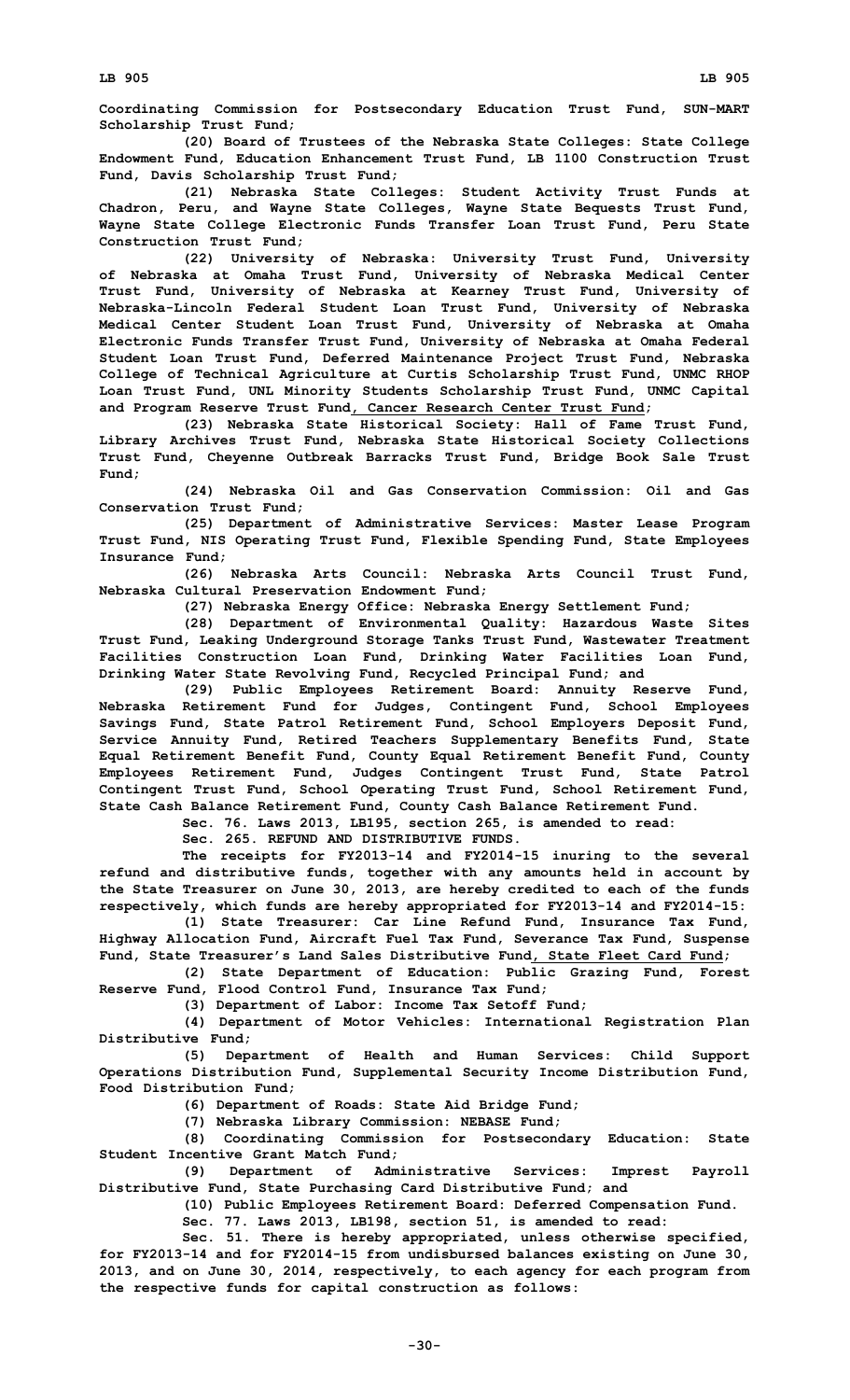**(1) Agency No. 25 — Department of Health and Human Services Program Nos. 902, 904, 912, and 919. (2) Agency No. 27 — Department of Roads Program No. 901, except that the unobligated biennium appropriation balance shall lapse once all projects funded in that biennium are completed, postponed to <sup>a</sup> future biennium, or indefinitely postponed. (3) Agency No. 28 — Department of Veterans' Affairs Program No. 937 - Alliance State Veterans' Cemetery. (4) Agency No. 31 — Military Department Program Nos. 905, 906, 910, and 925. (5) Agency No. 33 — Game and Parks Commission Program Nos. 900, 901, 902, 919, 924, 955, 960, 966, 967 less \$798,860.58 of the June 30, 2013, cash fund balance, 968 less \$20,027.54 of the June 30, 2013, cash fund balance, 969 less \$629,365.49 of the June 30, 2013, cash fund balance, 971, 972, 973, 975, 976, 977, 979, and 981.**

**(6) Agency No. 46 — Department of Correctional Services Program Nos. 913, 916, 917, 920, and 921.**

**(7) Agency No. 47 — Nebraska Educational Telecommunications Commission**

**Program Nos. 922, 925, and 926.**

**(8) (7) Agency No. 50 — Board of Trustees of the Nebraska State Colleges**

**Program Nos. 901, 903, 909, 912, 919, 920, 921, 933, 935, 952, 955, 993, and 997, and any additional construction programs administratively created relating to the Board of Trustees of the Nebraska State Colleges and its campuses which are funded through cash funds, federal funds, revolving funds, or private gifts or donations.**

**(9) (8) Agency No. 51 — University of Nebraska**

**Program Nos. 901, 902, 903, 904, 906, 907, 909, 910, 914, 915, 917, 918, 919, 920, 921, 924, 925, 928, 930, 932, 934, 937, 941, 942, 943, 944, 945, 946, 947, 948, 949, 950, 951, 952, 953, 954, 957, 958, 962, 963, 964, 966, 968, 970, 971, 972, 973, 975, 976, 977, 978, 981, 984, 985, 990, 991, 993, 994, 995, 997, and 998, and any additional construction programs administratively created relating to the University of Nebraska-Lincoln, the University of Nebraska at Omaha, the University of Nebraska Medical Center, the University of Nebraska at Kearney, the Nebraska College of Technical Agriculture at Curtis, and the University of Nebraska Central Administration which are funded through cash funds, federal funds, revolving funds, or private gifts or donations.**

**(9) Agency No. 54 — Nebraska State Historical Society**

**Program No. 957.**

**(10) Agency No. 65 — Department of Administrative Services**

**Program Nos. 901, 904, 933, 935, 980, 981, and 982**

**Appropriations to program numbers pertaining to funding for the Deferred Building Renewal Act are hereby reappropriated.**

**Sec. 78. Laws 2013, LB6A, section 1, is amended to read:**

**Section 1. There is hereby appropriated (1) \$1,504,770 \$1,614,968 from the Compulsive Gamblers Assistance Fund for FY2013-14 and (2) \$1,410,023 \$1,420,451 from the Compulsive Gamblers Assistance Fund for FY2014-15 to the Department of Revenue, for Program 164, to aid in carrying out the provisions of Legislative Bill 6, One Hundred Third Legislature, First Session, 2013.**

**Total expenditures for permanent and temporary salaries and per diems from funds appropriated in this section shall not exceed \$91,960 \$100,815 for FY2013-14 or \$94,259 \$103,314 for FY2014-15.**

**Sec. 79. Laws 2013, LB517A, section 1, is amended to read:**

**Section 1. There is hereby appropriated (1) \$1,000,000 from the General Fund for FY2012-13 and (2) \$-0- from the General Fund for FY2013-14 to the Department of Natural Resources, for Program 334, to aid in carrying out the provisions of Legislative Bill 517, One Hundred Third Legislature, First Session, 2013.**

**The unexpended General Fund appropriation balance existing on June 30, 2013, less \$492,793.24, is hereby reappropriated.**

**Sec. 80. Section 90-539, Revised Statutes Supplement, 2013, is amended to read:**

**AGENCY NO. 25 — DEPARTMENT OF HEALTH AND HUMAN SERVICES Program No. 354 - Child Welfare Aid**

**FY2013-14 FY2014-15**

**GENERAL FUND 156,756,327 136,950,518**

**-31-**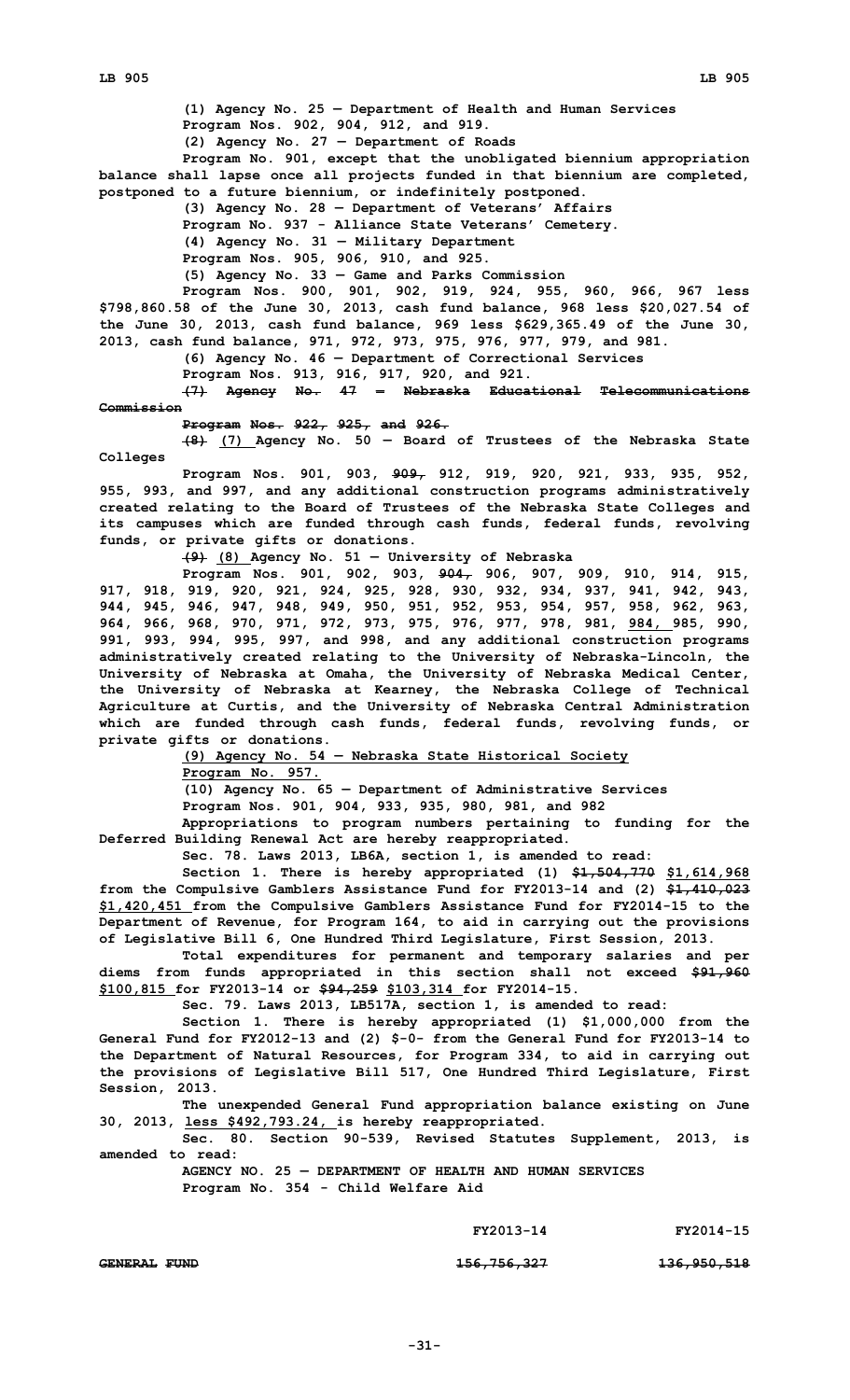| <b>GENERAL FUND</b>            | 156,756,327            | 136,264,457            |
|--------------------------------|------------------------|------------------------|
| <b>CASH FUND</b>               | 2,734,444              | 2,734,444              |
| FEDERAL FUND est.              | <del>30,763,503</del>  | 30, 391, 976           |
| PROGRAM TOTAL                  | <del>190,254,274</del> | <del>170,076,938</del> |
| FEDERAL FUND est.              | 30,763,503             | 30,106,037             |
| <b>PROGRAM</b><br><b>TOTAL</b> | 190,254,274            | 169, 104, 938          |

**There is included in the appropriation to this program for FY2013-14 \$156,756,327 General Funds, \$2,734,444 Cash Funds, and \$30,763,503 Federal Funds estimate for state aid, which shall only be used for such purpose. There is included in the appropriation to this program for FY2014-15 \$136,950,518 \$136,264,457 General Funds, \$2,734,444 Cash Funds, and \$30,391,976 \$30,106,037 Federal Funds estimate for state aid, which shall only be used for such purpose.**

**There is included in the appropriation to this program for FY2013-14 \$2,734,444 Cash Funds from the Nebraska Health Care Cash Fund for state aid for the continuation of the behavioral health provider rate increase. There is included in the appropriation to this program for FY2014-15 \$2,734,444 Cash Funds from the Nebraska Health Care Cash Fund for state aid for the continuation of the behavioral health provider rate increase.**

**Sec. 81. FUND LAPSES AND TRANSFERS.**

**The State Treasurer shall make the transfers specified in this section between funds, in the amounts indicated. Unless otherwise noted, transfers for FY2013-14 shall occur on July 1, 2013, or as soon thereafter as administratively possible, and transfers for FY2014-15 shall occur on July 1, 2014, or as soon thereafter as administratively possible. All agencies with administrative responsibilities for these funds shall assist the State Treasurer as needed in implementing the transfers.**

**Transfers for FY2014-15 shall include:**

**(1) The State Treasurer shall transfer \$25,000,000 from the General Fund to the Property Tax Credit Cash Fund on or before December 15, 2014, on such date as directed by the budget administrator of the budget division of the Department of Administrative Services; and**

**(2) The State Treasurer shall transfer \$10,000,000 from the General Fund to the Job Training Cash Fund no later than July 15, 2014, on such date as directed by the budget administrator of the budget division of the Department of Administrative Services.**

**Sec. 82. LIMITATION ON SALARIES, WAGES, AND PER DIEMS.**

**(1) For purposes of this act, (a) SALARY LIMIT shall mean total expenditures for permanent and temporary salaries and per diems and (b) total expenditures for permanent and temporary salaries and per diems shall mean all remuneration paid to employees treated as taxable compensation by the Internal Revenue Service or subject to social security coverage, specifically including payments accounted for as vacation, holidays, sick leave, military leave, funeral leave, maternity leave, administrative leave, compensatory time, deferred compensation, or any other similar form, and amounts withheld pursuant to law, but excluding state contributions for social security, retirement, and employee insurance plans.**

**(2) Total expenditures for permanent and temporary salaries and per diems shall be limited to the amount shown except when federal funds in excess of the amount shown are available and approved by the Governor. Expenditures for permanent and temporary salaries and per diems from such grants shall be in addition to the limitation on permanent and temporary salaries and per diems otherwise shown in this act. No agency shall request any state funds for continuation or replacement of any such personnel or activities in future budget requests. To the extent feasible, requests for increases in the limitation on permanent and temporary salaries and per diems shall be addressed to the Appropriations Committee of the Legislature when the Legislature is in session.**

**(3) Expenditures for permanent and temporary salaries resulting from awards made to employees under sections 81-1346 to 81-1354 shall be in addition to the limitations on permanent and temporary salaries and per diems otherwise shown in this act.**

**(4) The limitation on expenditures for permanent and temporary salaries and per diems for FY2014-15 as established by the Legislature shall be the basis for continuation funding for each fiscal year of the succeeding biennium.**